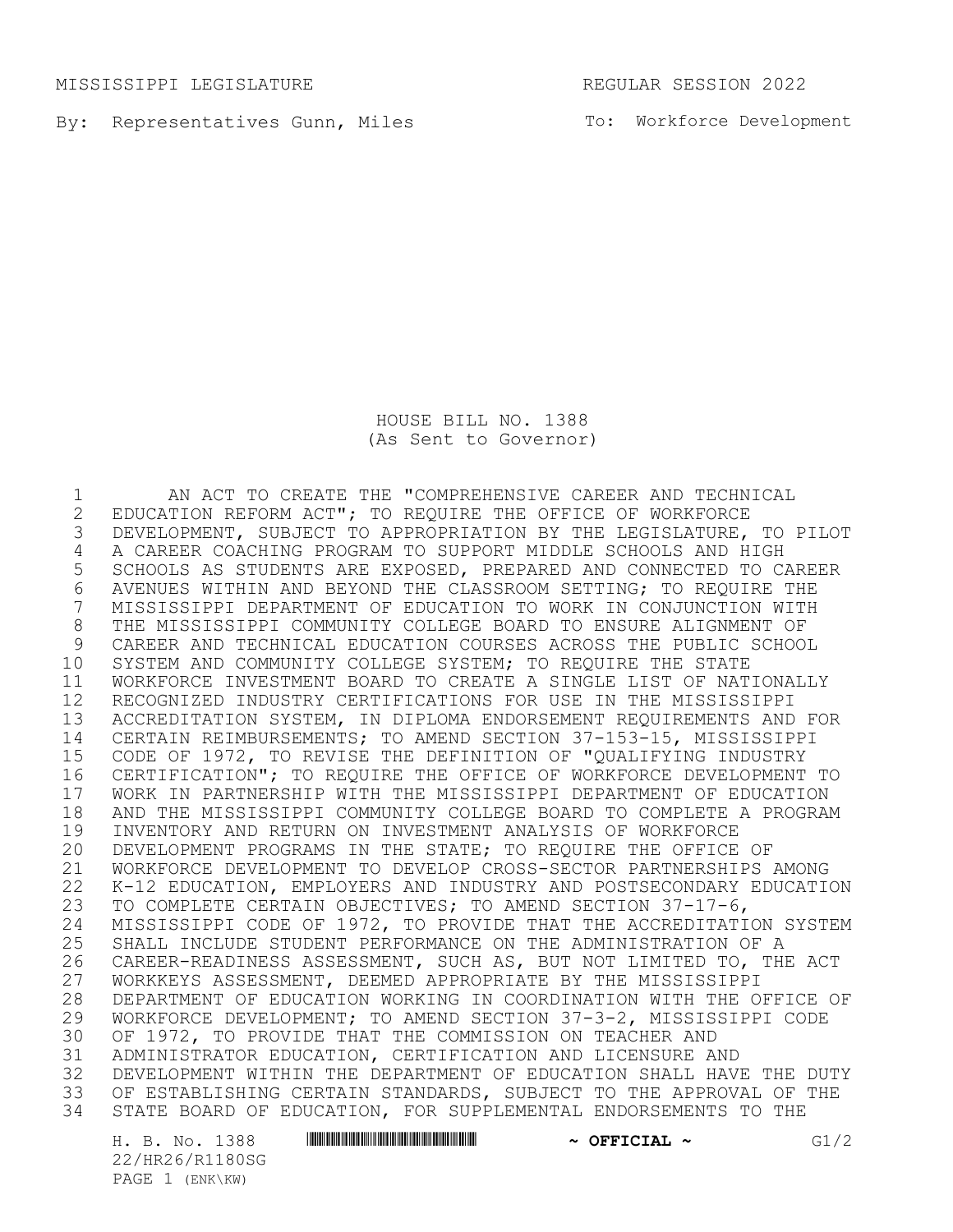LICENSES AND CERTIFICATIONS OF TEACHERS AND ADMINISTRATORS; TO PROVIDE THAT LOCAL BUSINESS OR OTHER PROFESSIONAL PERSONNEL SHALL NOT BE REQUIRED TO HOLD AN ASSOCIATE OR BACHELOR'S DEGREE IN ORDER TO BE GRANTED AN EXPERT CITIZEN-TEACHER LICENSE; TO EXPAND THE EXPERT CITIZEN-TEACHER LICENSE FROM ONE YEAR TO FIVE YEARS; TO REQUIRE THE DEPARTMENT OF EDUCATION TO GRANT AND RENEW ALL LICENSES AND CERTIFICATIONS OF TEACHERS AND ADMINISTRATORS WITHIN 21 DAYS FROM THE DATE OF A COMPLETED APPLICATION IF THE APPLICANT HAS OTHERWISE MET ALL ESTABLISHED REQUIREMENTS FOR THE LICENSE OR CERTIFICATION; TO AMEND SECTION 37-16-3, MISSISSIPPI CODE OF 1972, TO PROVIDE THAT THE UNIFORM STATEWIDE TESTING PROGRAM SHALL PROVIDE FOR THE ADMINISTRATION OF A CAREER-READINESS ASSESSMENT, SUCH AS, BUT NOT LIMITED TO, THE ACT WORKKEYS ASSESSMENT, DEEMED APPROPRIATE BY THE MISSISSIPPI DEPARTMENT OF EDUCATION WORKING IN COORDINATION WITH THE OFFICE OF WORKFORCE DEVELOPMENT, TO ANY STUDENTS ELECTING TO TAKE THE ASSESSMENT; TO PROVIDE THAT EACH INDIVIDUAL SCHOOL DISTRICT SHALL DETERMINE WHETHER THE ASSESSMENT IS ADMINISTERED IN THE NINTH, TENTH, ELEVENTH OR TWELFTH GRADE; TO AMEND SECTION 37-16-17, MISSISSIPPI CODE OF 1972, TO REVISE THE TERMINOLOGY USED FOR CAREER EDUCATION FROM "TRACK" TO "CAREER TECHNICAL EDUCATION PATHWAYS"; TO PROVIDE THE CURRICULUM THAT MAY BE INCLUDED IN CAREER TECHNICAL EDUCATION PATHWAYS; TO PROVIDE THAT THE CAREER TECHNICAL EDUCATION PATHWAYS COURSES MAY BE TAILORED TO THE INDIVIDUAL NEEDS OF EACH SCHOOL DISTRICT; AND FOR RELATED PURPOSES.

 BE IT ENACTED BY THE LEGISLATURE OF THE STATE OF MISSISSIPPI: **SECTION 1.** The provisions of this act shall be known and may be cited as the "Comprehensive Career and Technical Education Reform Act."

 **SECTION 2.** (1) Subject to appropriation by the Legislature, the Office of Workforce Development shall pilot a career coaching program to support middle schools and high schools as students are exposed, prepared and connected to career avenues within and beyond the classroom setting. Through strong partnerships with economic and business leaders, paired with viable relationships with school districts, the career coaches shall target the alignment of students' strengths with intentional academic and

H. B. No. 1388 **HRANG HAND AND ALL AND A OFFICIAL ~** 22/HR26/R1180SG PAGE 2 (ENK\KW)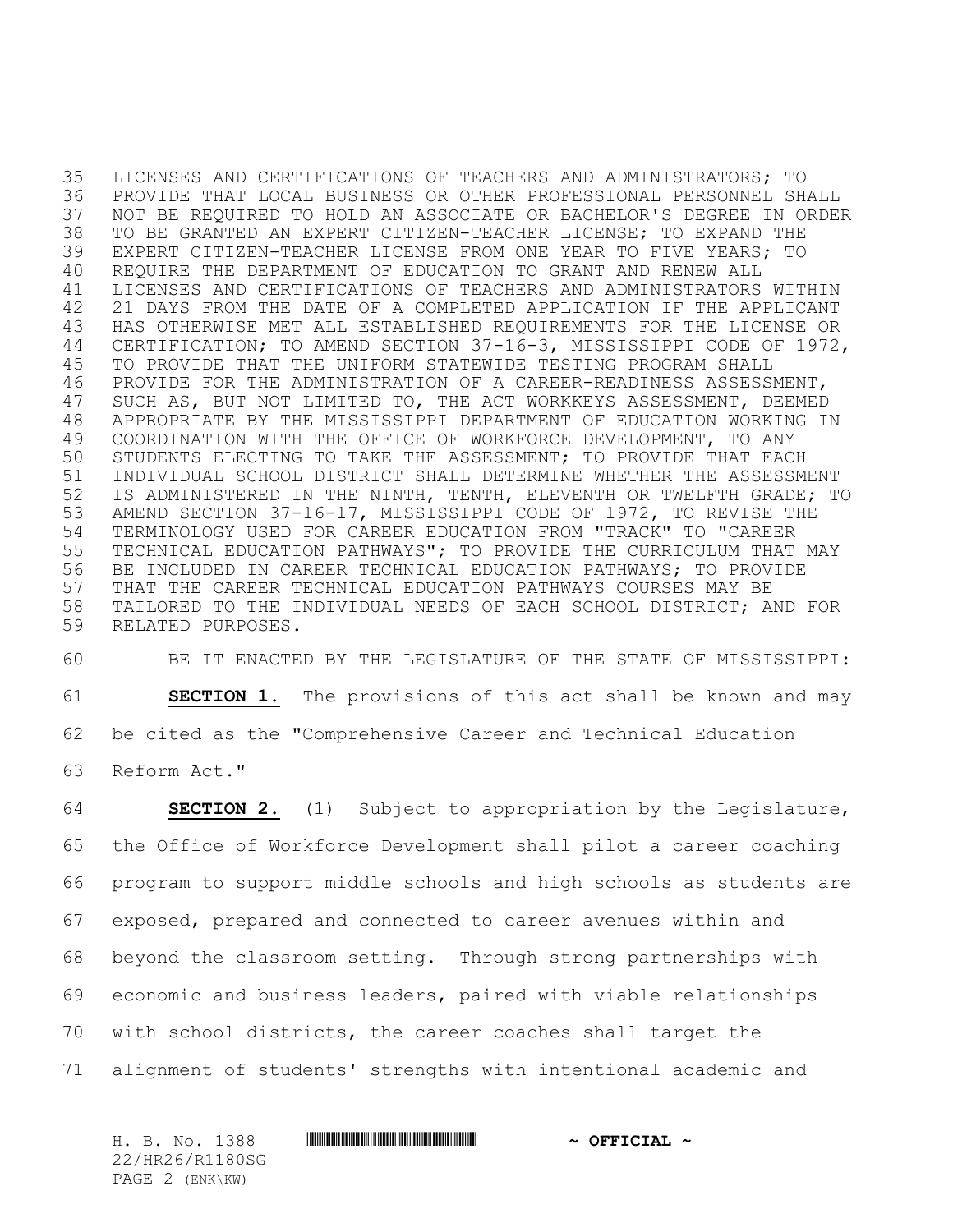work-based learning in pursuit of meaningful professional employment.

 (2) Subject to appropriation by the Legislature, the Office of Workforce Development, working through the Department of Employment Security as fiscal agent, shall establish rules and regulations to operate the career coaching program, which may include granting funds to eligible recipients such as state agencies, regional workforce entities and other nonprofits, to hire coaches. The Office of Workforce Development shall establish criteria for coaches and shall work with partner organizations to 82 identify candidates and measure outcomes.

 **SECTION 3.** The Mississippi Department of Education shall work in conjunction with the Mississippi Community College Board to ensure alignment of career technical education courses across the public school system and community college system. If a community college chooses not to participate in the dual credit program or does not have certain courses available for participating students, eligible high school students may enroll in dual credit courses and attend such courses at the campus of another participating community college within the state.

 **SECTION 4.** The State Workforce Investment Board, by and through the Office of Workforce Development, shall create, in consultation with the Mississippi Department of Education, the Mississippi Community College Board, the Mississippi State University Research and Curriculum Unit and other appropriate

H. B. No. 1388 \*HR26/R1180SG\* **~ OFFICIAL ~** 22/HR26/R1180SG PAGE 3 (ENK\KW)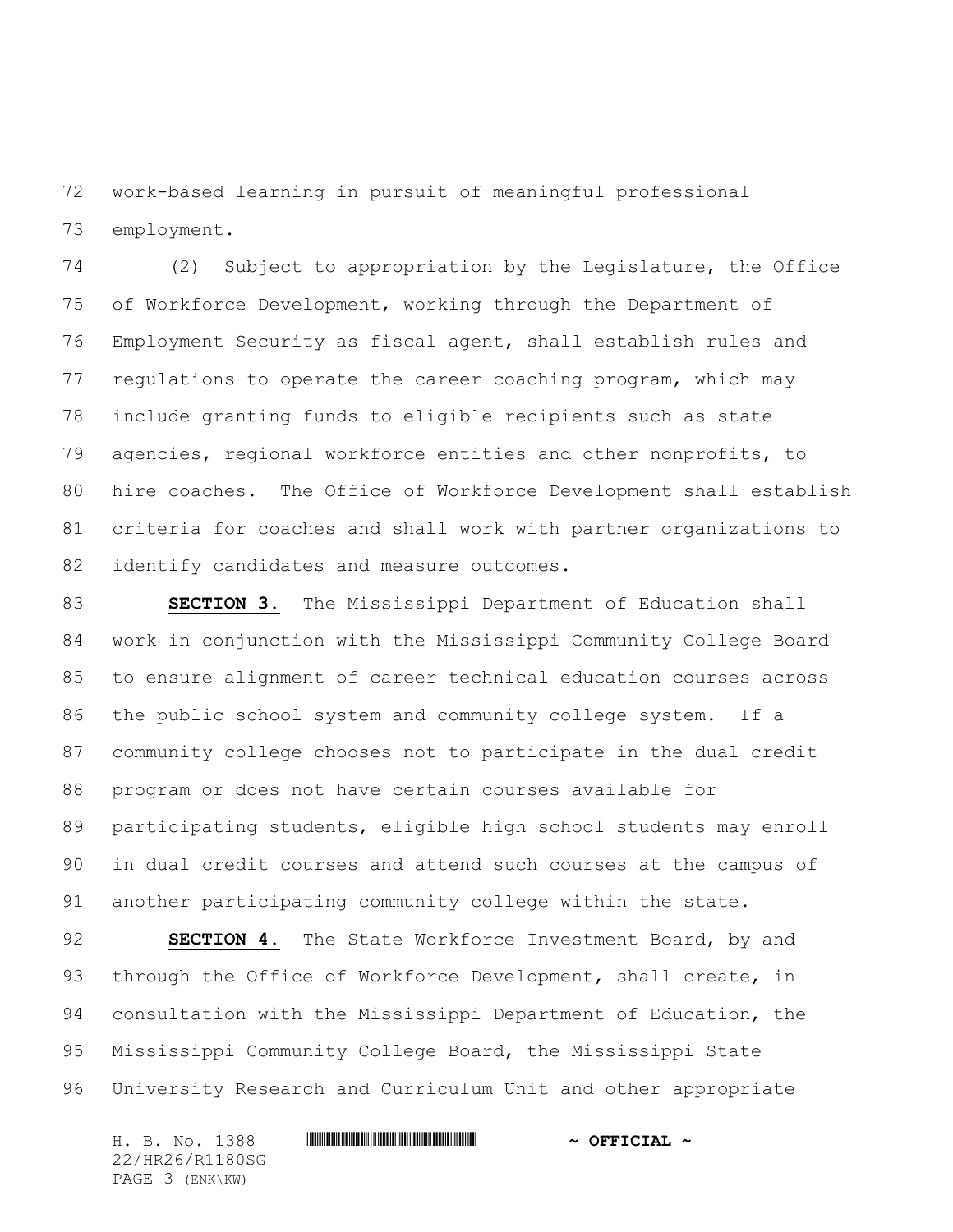business and industry stakeholders, a single list of nationally recognized industry certifications for use in the Mississippi statewide accountability system, in diploma endorsement requirements and for reimbursement under Section 37-153-15.

 **SECTION 5.** Section 37-153-15, Mississippi Code of 1972, is amended as follows:

37-153-15. (1) As used in this chapter:

 (a) The words "industry certification" mean a **\* \* \*** process through which students are assessed by an independent, third-party certifying entity using predetermined standards for knowledge, skills and competencies, resulting in the award of a credential that is nationally recognized and must be at least one (1) of the following:

 (i) Within an industry that addresses a critical local, regional or statewide economic need;

 (ii) Linked to an occupation that is included in the State Department of Employment Security's occupations in high-demand list; or

 (iii) Linked to an occupation that is identified as emerging.

 (b) The words "qualifying industry certification" mean an industry certification that is linked to an occupation with wages of at least seventy percent (70%) of the **\* \* \*** median state income unless the industry certification is stackable to another

H. B. No. 1388 \*HR26/R1180SG\* **~ OFFICIAL ~** 22/HR26/R1180SG PAGE 4 (ENK\KW)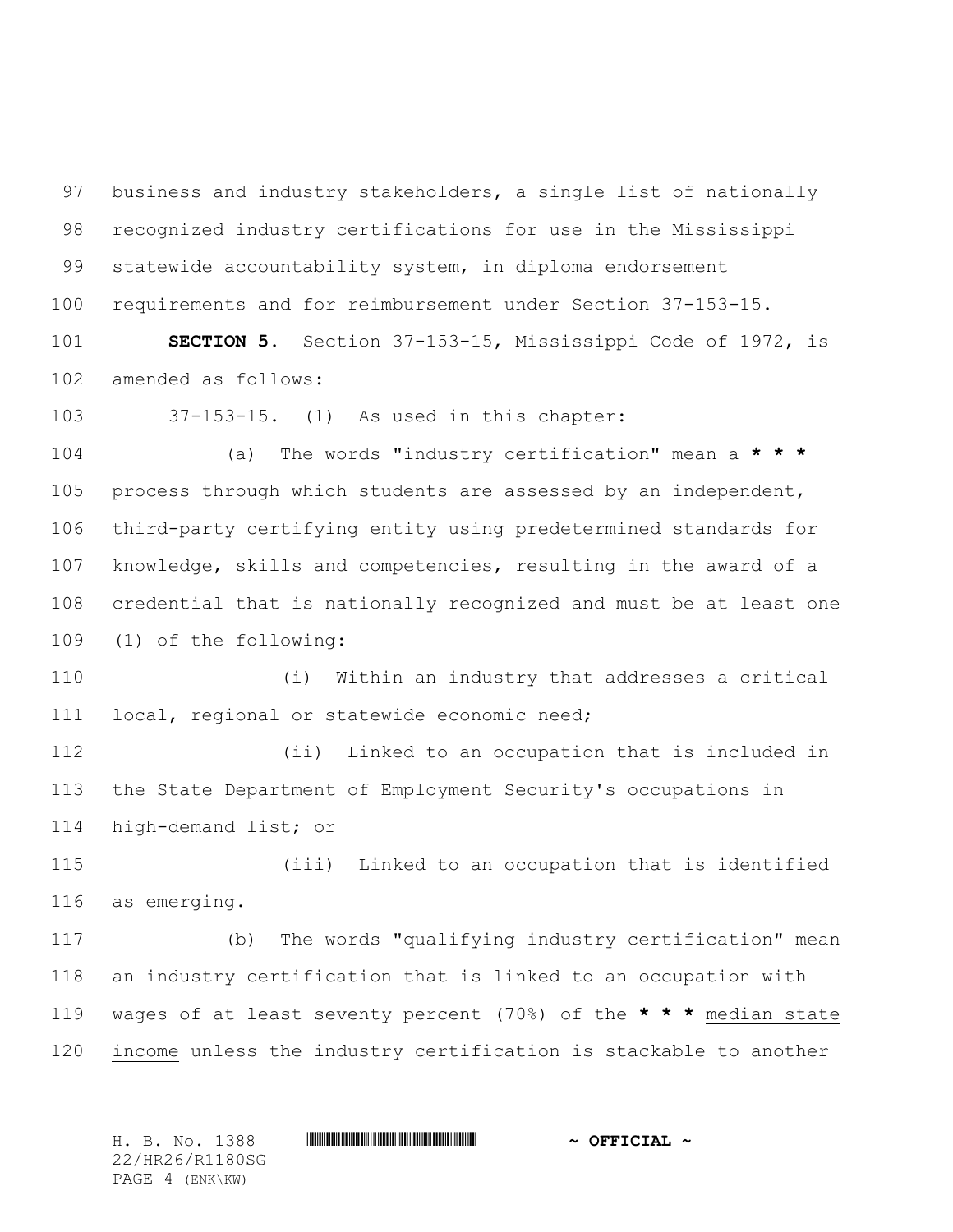postsecondary or professional credential which is linked to an occupation which meets the wage criterion.

 (2) The State Workforce Investment Board shall provide the State Board of Education annually with a list of qualifying industry certifications. If the occupations identified in the list are not substantially the same as those occupations identified in the prior year, the State Board of Education shall provide reasonable notice of the changes to school districts.

 (3) Beginning in fiscal year 2019-2020 and subject to available funding, the Department of Education shall pay a career and technical education incentive grant to the public school for each student enrolled in the public school who earns a qualifying industry certification. The amount per student for the career and technical education incentive grant shall be Six Hundred Dollars (\$600.00). If the statewide sum of the career and technical education incentive grants awarded pursuant to this section 137 exceeds the amount of available funds appropriated for the grants, the grants per student shall be reduced proportionately to cover all eligible grants under this section. Any costs accrued during one (1) fiscal year may be claimed and reimbursed in the following fiscal year.

 (4) The grants may be used for qualifying industry certification examination fees, professional development for teachers in career and technical education programs under this section, student instructional support for programs that lead to

H. B. No. 1388 \*HR26/R1180SG\* **~ OFFICIAL ~** 22/HR26/R1180SG PAGE 5 (ENK\KW)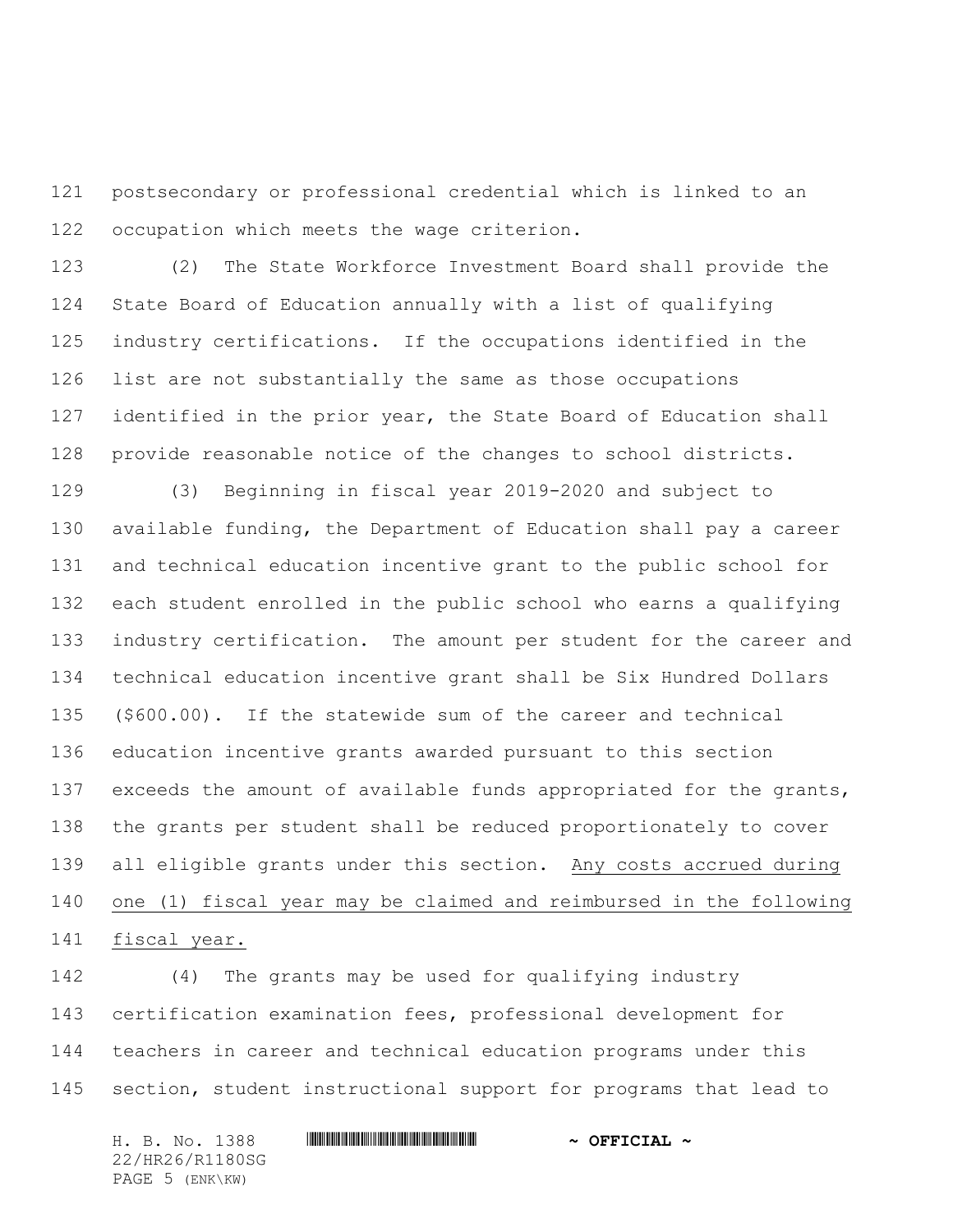qualifying industry certifications, or to increase access to qualifying industry certifications. Any grants awarded under this section may not be used to supplant funds provided for the basic operation of the career and technical education programs. (5) On or before **\* \* \*** October 1 of each year, the

 Department of Education, working in collaboration with the Office of Workforce Development and any other entities as necessary, shall submit a report to the Governor, the Lieutenant Governor,

 the Speaker of the House of Representatives, the Chairmen of the House and Senate Education Committees, the Chairman of the House Workforce Development Committee and the Chairman of the Senate **\* \* \*** Economic and Workforce Development Committee on the following:

 (a) The number of students who enrolled in a career and technical education course or program that leads to a qualifying industry certification.

 (b) The number of students who earned a qualifying industry certification by certification.

 (c) The amount of career and technical education 165 incentive grants awarded by the school.

 (d) The amount of career and technical education incentive grants awarded per student.

 (e) Aggregated demographic data on the students who earned a qualifying industry certification, including the

H. B. No. 1388 \*HR26/R1180SG\* **~ OFFICIAL ~** 22/HR26/R1180SG PAGE 6 (ENK\KW)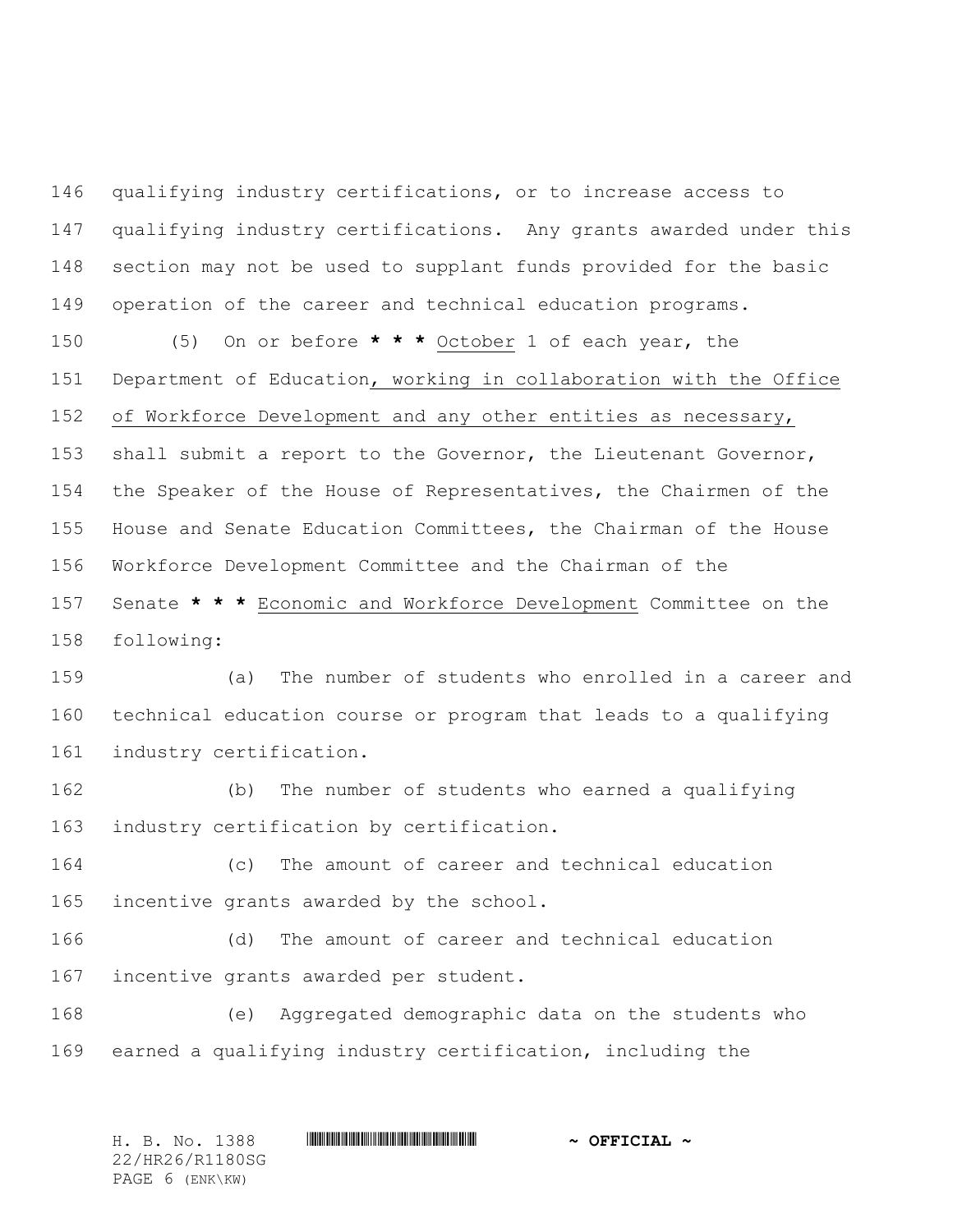qualifying industry certifications earned by rural and urban students.

 **SECTION 6.** (1) The Office of Workforce Development shall work in partnership with the Mississippi Department of Education and the Mississippi Community College Board to complete a program inventory and return on investment analysis of workforce programs and career technical education programs in both the K-12 and community college system, with the expectation that results will be used in conjunction with labor market analysis information and other relevant data to adjust program offerings to best meet the future needs of Mississippi business and industry and to provide high-demand, high-skill and high-wage pathways.

 (2) The Office of Workforce Development, in collaboration with the Mississippi Community College Board, the Mississippi Department of Education and the Mississippi State University Research and Curriculum Unit, shall develop cross-sector partnerships among K-12 education, employers and industry, and postsecondary education to meet at least quarterly or more often as the industry needs require to complete the following objectives:

 (a) The state's K-12 and community college career technical education programs emphasize high-demand, high-skill and high-wage pathways, as determined by state and regional labor market data, and aligned with the current and projected state economic priorities.

H. B. No. 1388 \*HR26/R1180SG\* **~ OFFICIAL ~** 22/HR26/R1180SG PAGE 7 (ENK\KW)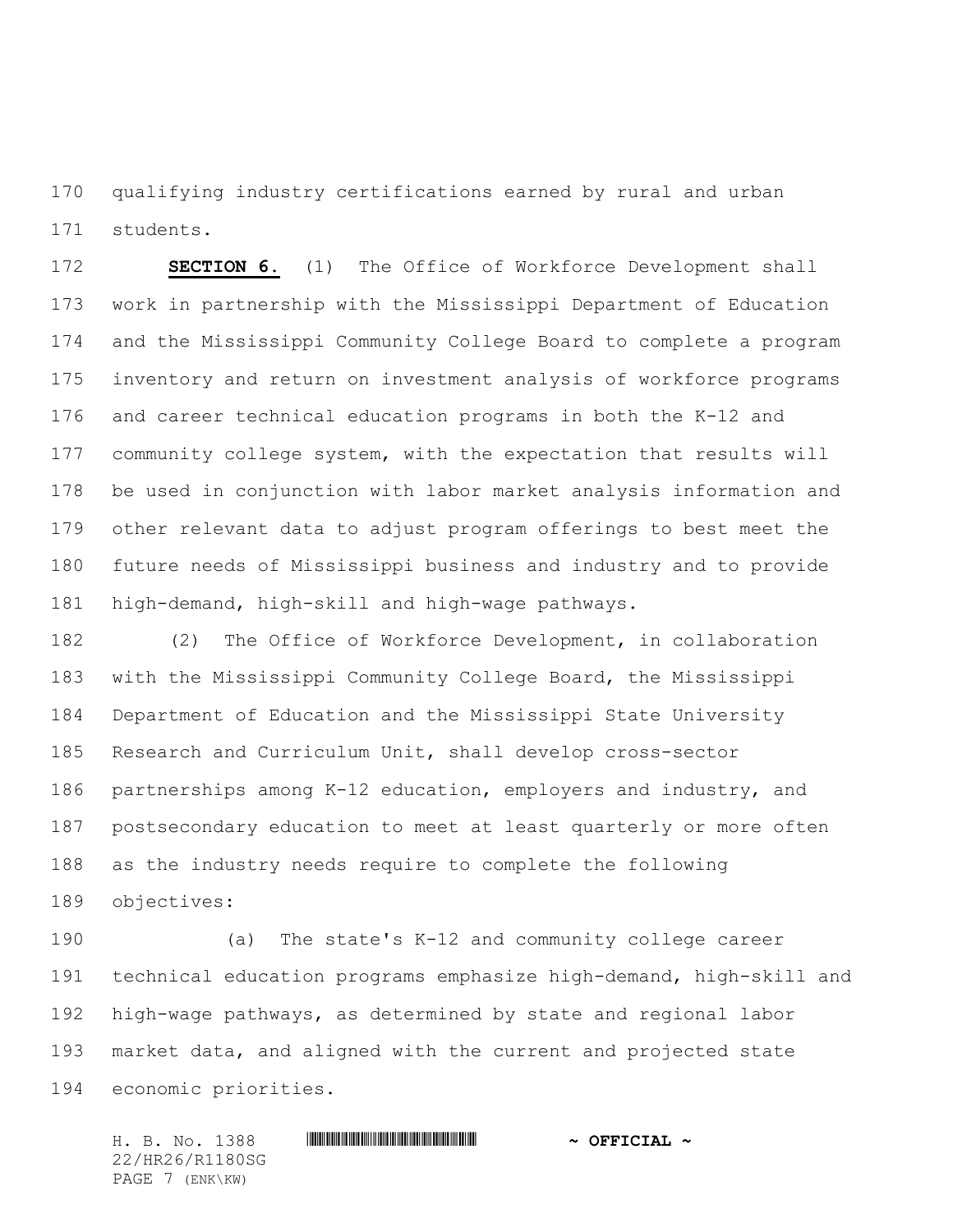(b) Employers and industry are consulted and help lead the development of K-12 and community college career technical education program standards, curricula, instructional strategies and industry-valued credentials.

 (c) K-12 and community college career technical education programs feature experiential learning opportunities such as internships, externships, apprenticeships or other work-based learning opportunities.

 (d) K-12 career technical education programs are linked to postsecondary courses and credential programs and provide a seamless transition to a postsecondary credential.

 (e) The state shall annually publish and promote a list of K-12 and community college industry-recognized certifications relevant to specific career technical education pathways and linked to high-demand, high-skill and high-wage pathways.

 (f) K-12 and community college career technical education programs shall be annually reviewed to ensure that offerings do not lead to dead-end pathways and to develop new offerings to meet industry needs and strengthen existing offerings.

 (g) K-12 and community college career technical education programs shall be reviewed annually to ensure student participation and success rates, including career technical education concentrators and students earning industry-recognized credentials. This review shall also include an examination of

H. B. No. 1388 \*HR26/R1180SG\* **~ OFFICIAL ~** 22/HR26/R1180SG PAGE 8 (ENK\KW)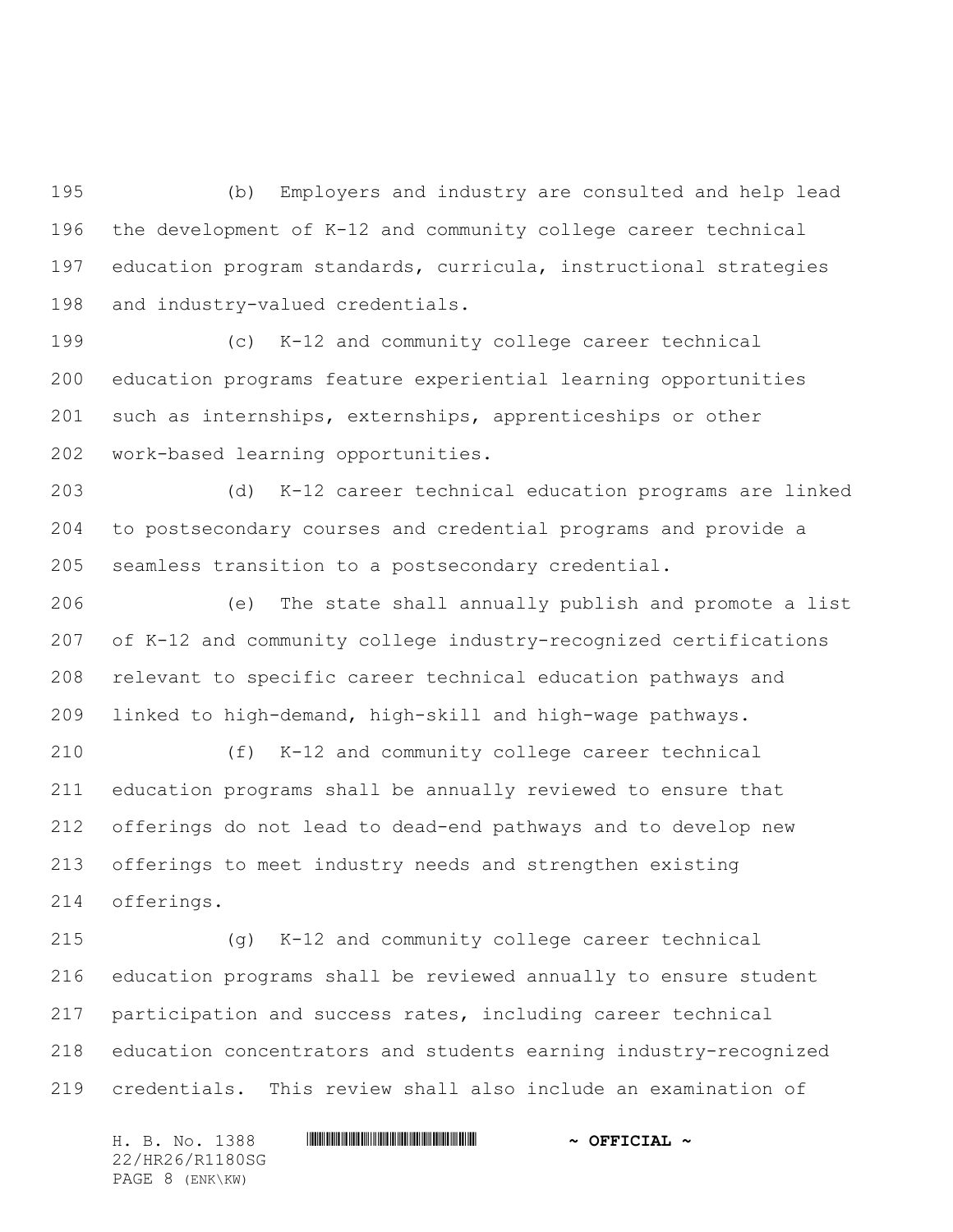student participation and success by demographics to ensure equitable access and completion by all students.

 (h) Best practices in cross-sector partnerships are developed and shared across the state.

 **SECTION 7.** Section 37-17-6, Mississippi Code of 1972, is amended as follows:

 37-17-6. (1) The State Board of Education, acting through the Commission on School Accreditation, shall establish and implement a permanent performance-based accreditation system, and all noncharter public elementary and secondary schools shall be accredited under this system.

 (2) No later than June 30, 1995, the State Board of Education, acting through the Commission on School Accreditation, shall require school districts to provide school classroom space that is air-conditioned as a minimum requirement for accreditation.

 (3) (a) Beginning with the 1994-1995 school year, the State Board of Education, acting through the Commission on School Accreditation, shall require that school districts employ certified school librarians according to the following formula: Number of Students Number of Certified 241 Per School Library School Librarians 0 - 499 Students 1/2 Full-time Equivalent Certified Librarian 500 or More Students 1 Full-time Certified

H. B. No. 1388 \*HR26/R1180SG\* **~ OFFICIAL ~** 22/HR26/R1180SG PAGE 9 (ENK\KW)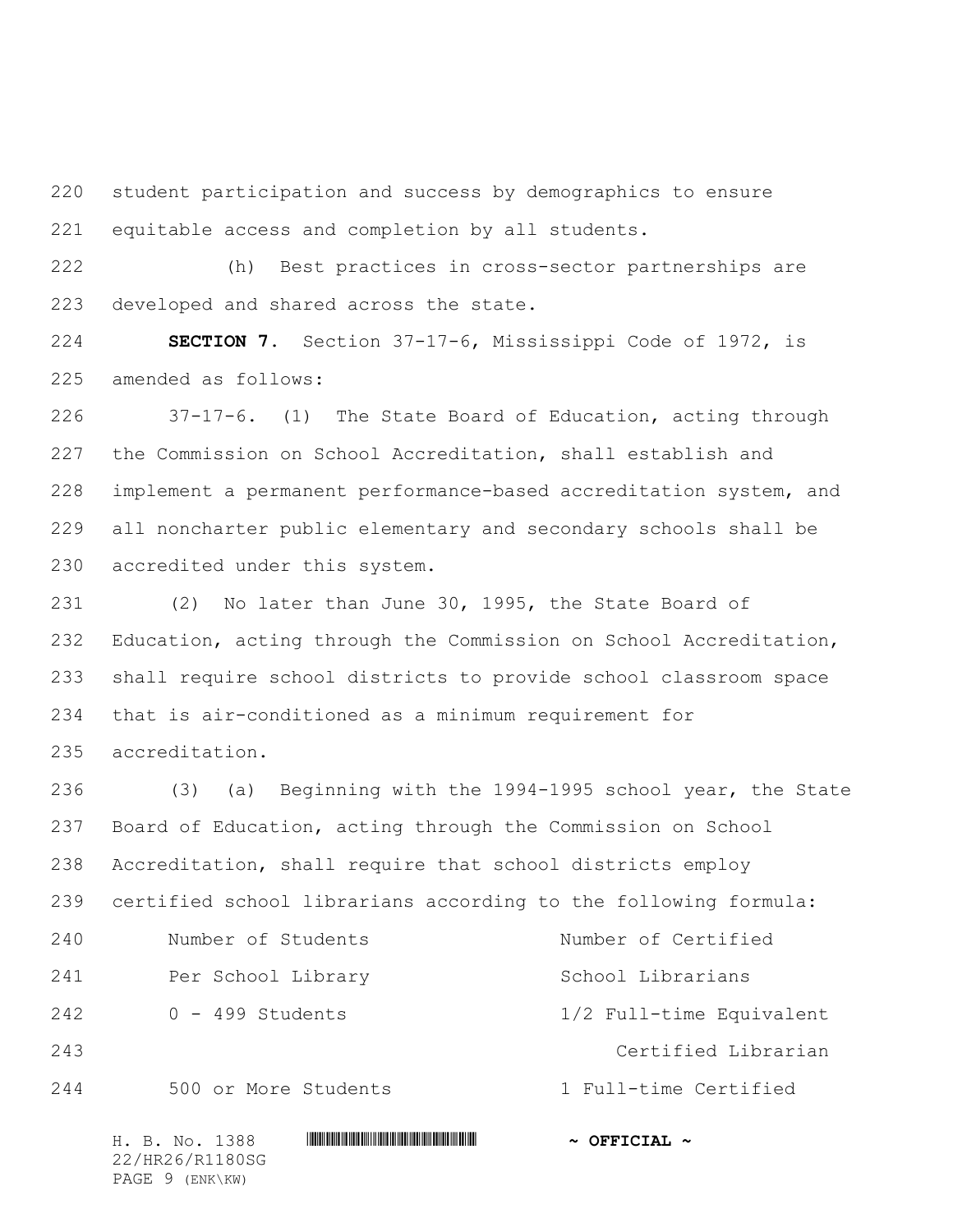# Librarian

 (b) The State Board of Education, however, may increase the number of positions beyond the above requirements.

 (c) The assignment of certified school librarians to the particular schools shall be at the discretion of the local school district. No individual shall be employed as a certified school librarian without appropriate training and certification as a school librarian by the State Department of Education.

 (d) School librarians in the district shall spend at least fifty percent (50%) of direct work time in a school library 255 and shall devote no more than one-fourth  $(1/4)$  of the workday to administrative activities that are library related.

 (e) Nothing in this subsection shall prohibit any school district from employing more certified school librarians than are provided for in this section.

 (f) Any additional millage levied to fund school librarians required for accreditation under this subsection shall be included in the tax increase limitation set forth in Sections 37-57-105 and 37-57-107 and shall not be deemed a new program for purposes of the limitation.

 (4) On or before December 31, 2002, the State Board of Education shall implement the performance-based accreditation system for school districts and for individual noncharter public schools which shall include the following:

H. B. No. 1388 \*HR26/R1180SG\* **~ OFFICIAL ~** 22/HR26/R1180SG PAGE 10 (ENK\KW)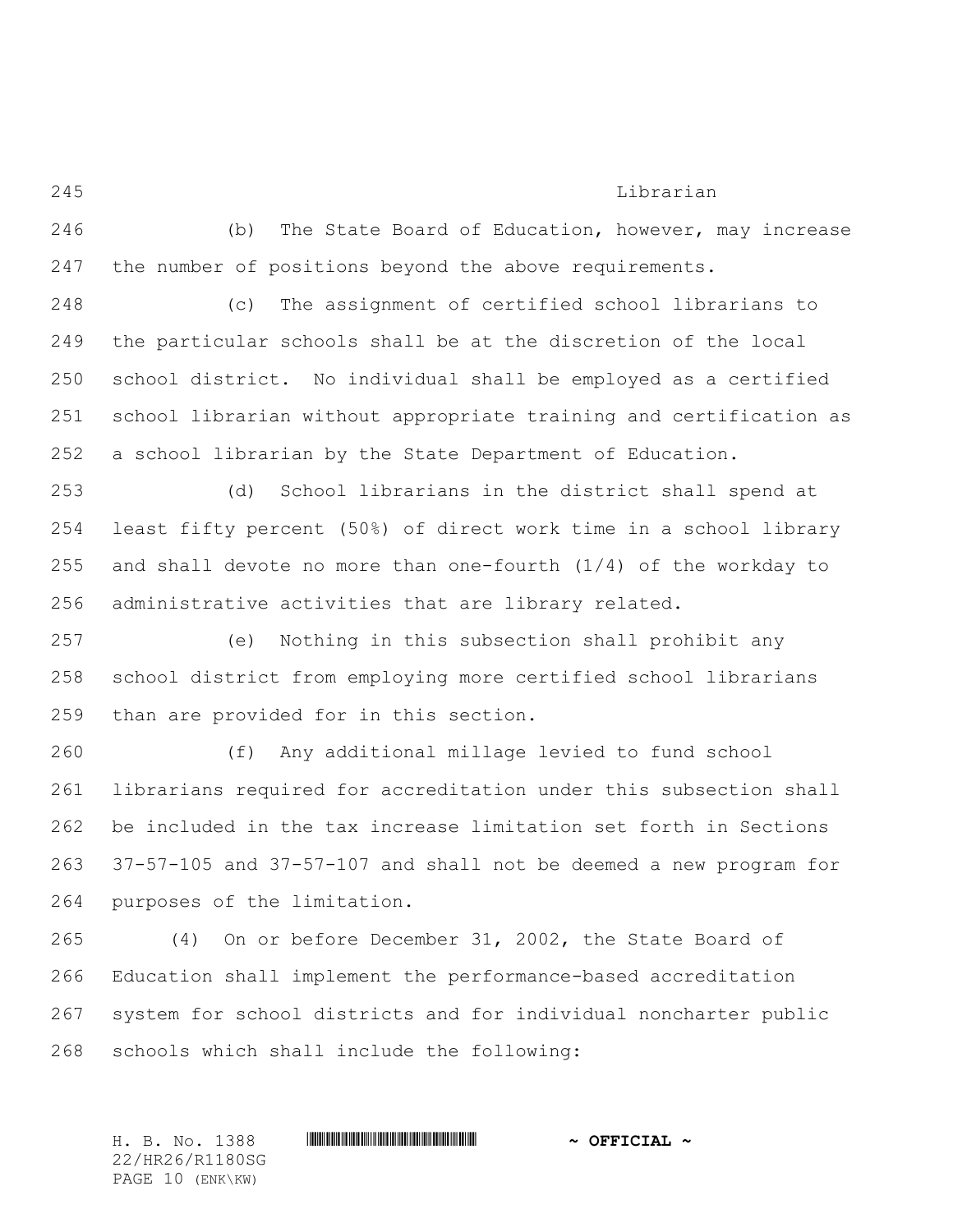(a) High expectations for students and high standards for all schools, with a focus on the basic curriculum;

 (b) Strong accountability for results with appropriate local flexibility for local implementation;

 (c) A process to implement accountability at both the school district level and the school level;

 (d) Individual schools shall be held accountable for 276 student growth and performance;

 (e) Set annual performance standards for each of the schools of the state and measure the performance of each school 279 against itself through the standard that has been set for it;

 (f) A determination of which schools exceed their standards and a plan for providing recognition and rewards to 282 those schools;

 (g) A determination of which schools are failing to meet their standards and a determination of the appropriate role of the State Board of Education and the State Department of Education in providing assistance and initiating possible intervention. A failing district is a district that fails to meet both the absolute student achievement standards and the rate of annual growth expectation standards as set by the State Board of Education for two (2) consecutive years. The State Board of Education shall establish the level of benchmarks by which absolute student achievement and growth expectations shall be assessed. In setting the benchmarks for school districts, the

H. B. No. 1388 \*HR26/R1180SG\* **~ OFFICIAL ~** 22/HR26/R1180SG PAGE 11 (ENK\KW)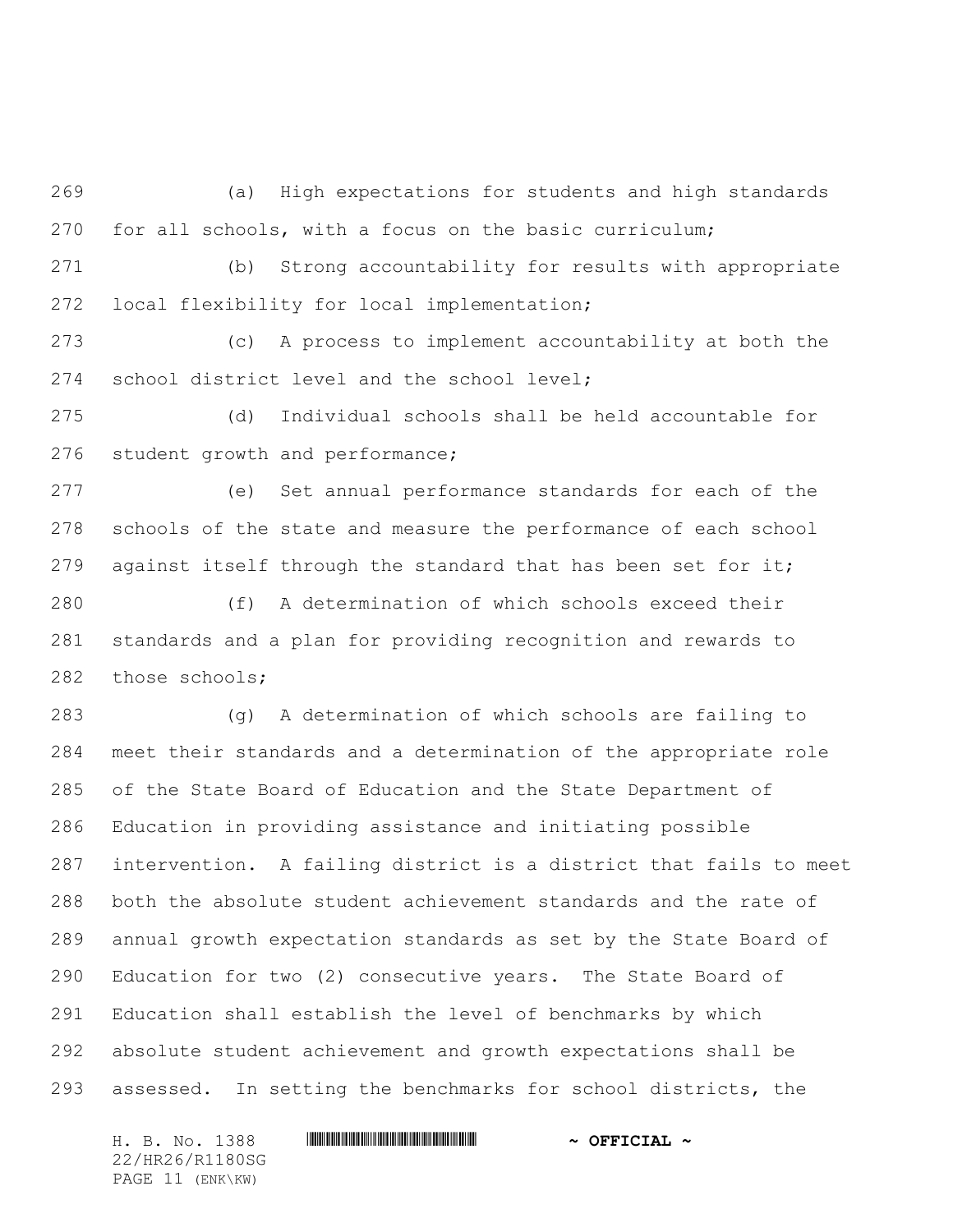State Board of Education may also take into account such factors as graduation rates, dropout rates, completion rates, the extent to which the school or district employs qualified teachers in every classroom, and any other factors deemed appropriate by the State Board of Education. The State Board of Education, acting through the State Department of Education, shall apply a simple "A," "B," "C," "D" and "F" designation to the current school and school district statewide accountability performance classification labels beginning with the State Accountability Results for the 2011-2012 school year and following, and in the school, district and state report cards required under state and federal law. Under the new designations, a school or school district that has earned a "Star" rating shall be designated an "A" school or school district; a school or school district that has earned a "High-Performing" rating shall be designated a "B" school or school district; a school or school district that has earned a "Successful" rating shall be designated a "C" school or school district; a school or school district that has earned an "Academic Watch" rating shall be designated a "D" school or school district; a school or school district that has earned a "Low-Performing," "At-Risk of Failing" or "Failing" rating shall be designated an "F" school or school district. Effective with the implementation of any new curriculum and assessment standards, the State Board of Education, acting through the State Department of Education, is further authorized and directed to change the

H. B. No. 1388 \*HR26/R1180SG\* **~ OFFICIAL ~** 22/HR26/R1180SG PAGE 12 (ENK\KW)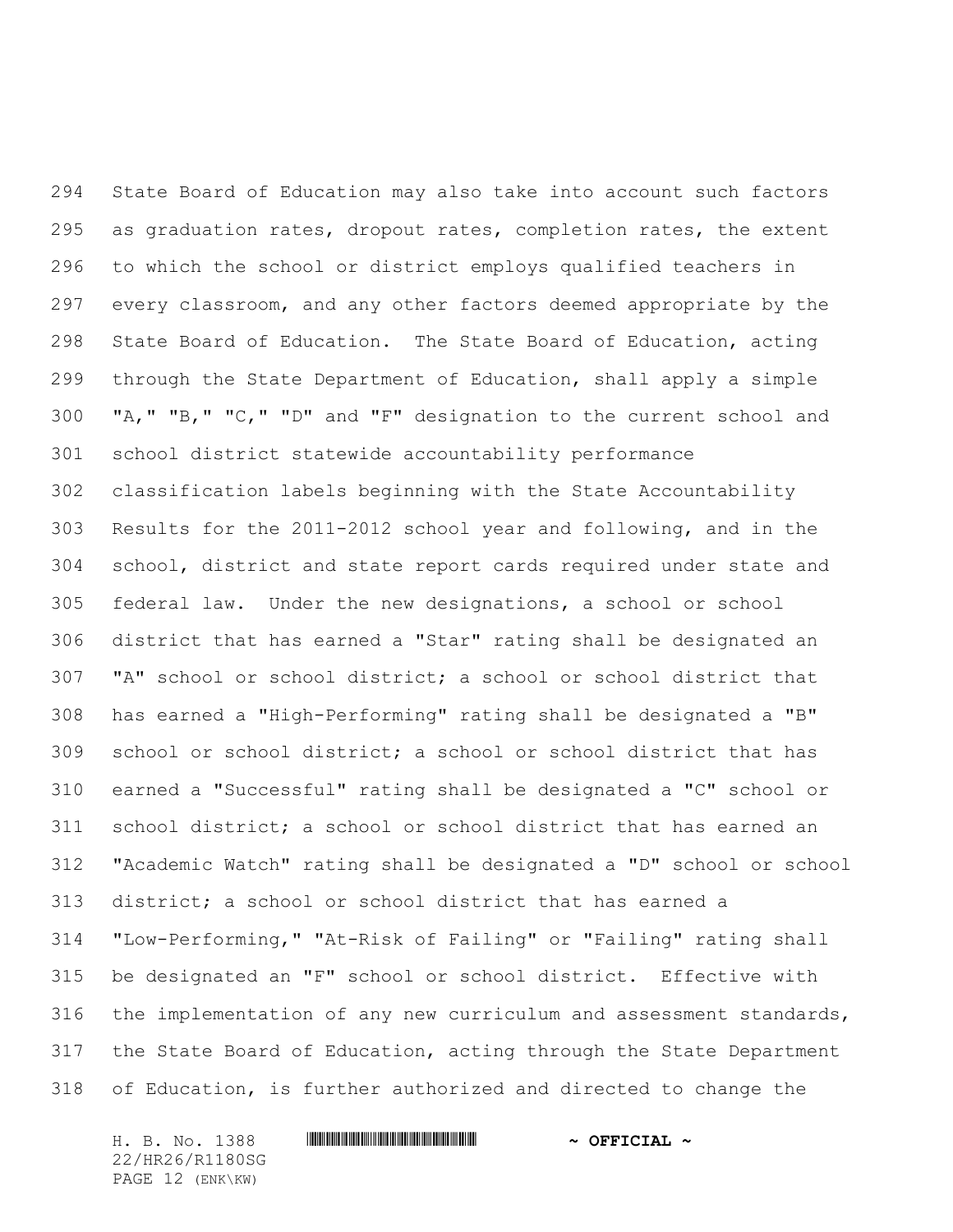school and school district accreditation rating system to a simple "A," "B," "C," "D," and "F" designation based on a combination of student achievement scores and student growth as measured by the statewide testing programs developed by the State Board of Education pursuant to Chapter 16, Title 37, Mississippi Code of 1972. In any statute or regulation containing the former accreditation designations, the new designations shall be applicable;

 (h) Development of a comprehensive student assessment system to implement these requirements; and

 (i) The State Board of Education may, based on a written request that contains specific reasons for requesting a waiver from the school districts affected by Hurricane Katrina of 2005, hold harmless school districts from assignment of district and school level accountability ratings for the 2005-2006 school year. The State Board of Education upon finding an extreme hardship in the school district may grant the request. It is the intent of the Legislature that all school districts maintain the highest possible academic standards and instructional programs in all schools as required by law and the State Board of Education.

 (5) (a) Effective with the 2013-2014 school year, the State Department of Education, acting through the Mississippi Commission on School Accreditation, shall revise and implement a single "A" through "F" school and school district accountability system

H. B. No. 1388 \*HR26/R1180SG\* **~ OFFICIAL ~** 22/HR26/R1180SG PAGE 13 (ENK\KW)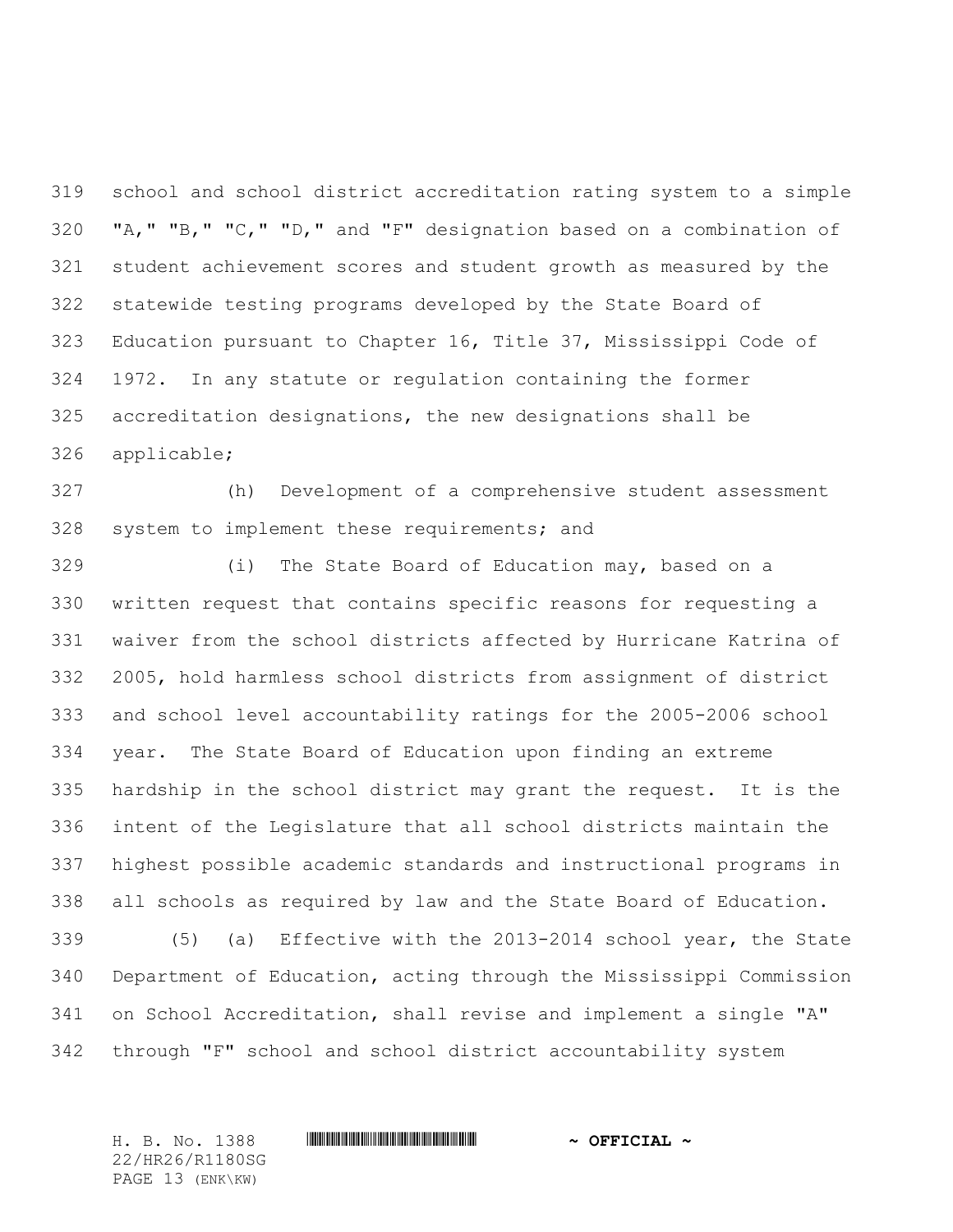complying with applicable federal and state requirements in order to reach the following educational goals:

 (i) To mobilize resources and supplies to ensure that all students exit third grade reading on grade level by 2015; (ii) To reduce the student dropout rate to

thirteen percent (13%) by 2015; and

 (iii) To have sixty percent (60%) of students scoring proficient and advanced on the assessments of the Common Core State Standards by 2016 with incremental increases of three percent (3%) each year thereafter.

 (b) The State Department of Education shall combine the state school and school district accountability system with the federal system in order to have a single system.

 (c) The State Department of Education shall establish five (5) performance categories ("A," "B," "C," "D" and "F") for the accountability system based on the following criteria:

 (i) Student Achievement: the percent of students proficient and advanced on the current state assessments;

 (ii) Individual student growth: the percent of students making one (1) year's progress in one (1) year's time on the state assessment, with an emphasis on the progress of the lowest twenty-five percent (25%) of students in the school or district;

22/HR26/R1180SG PAGE 14 (ENK\KW)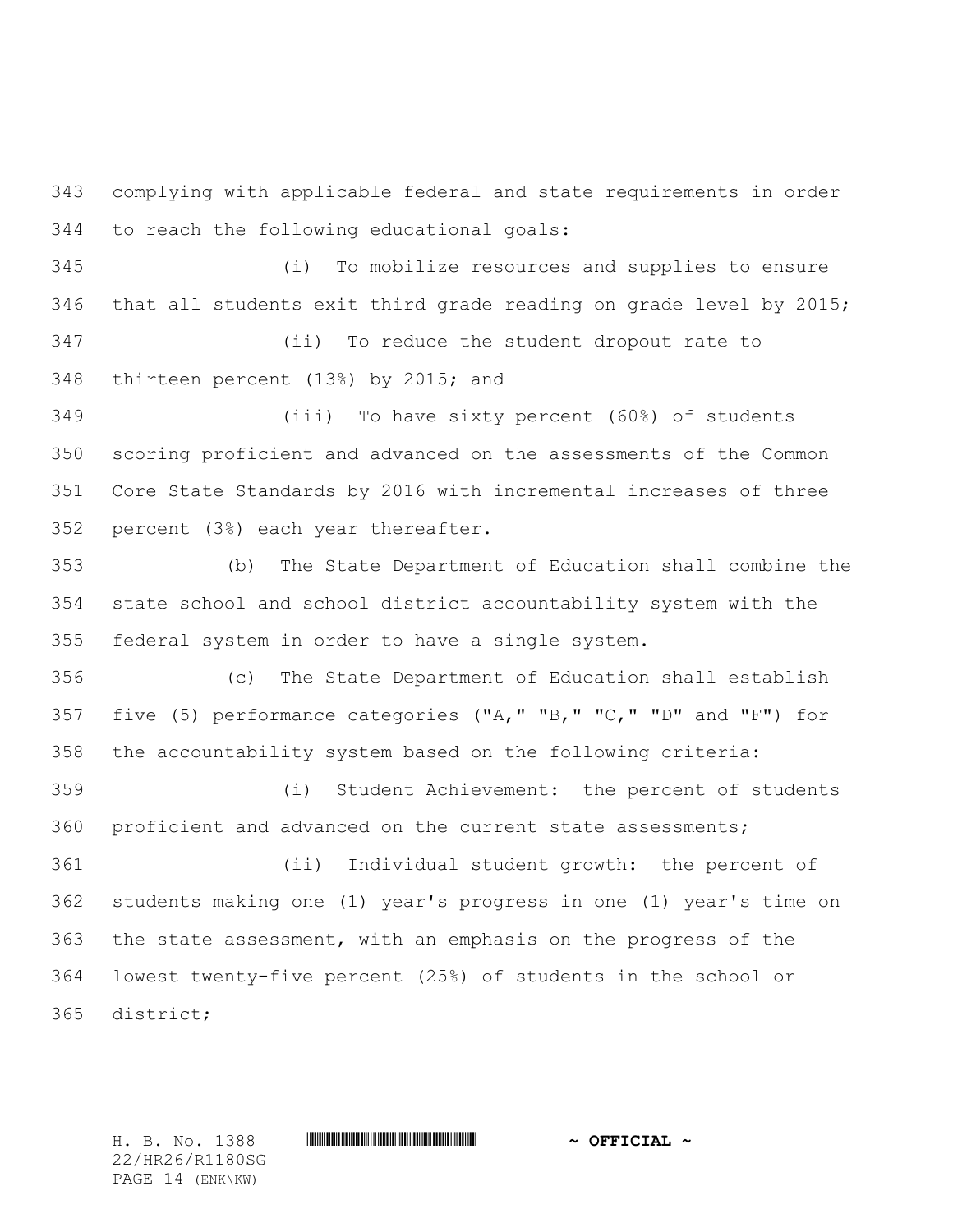(iii) Four-year graduation rate: the percent of students graduating with a standard high school diploma in four (4) years, as defined by federal regulations;

 (iv) Categories shall identify schools as Reward ("A" schools), Focus ("D" schools) and Priority ("F" schools). If at least five percent (5%) of schools in the state are not graded as "F" schools, the lowest five percent (5%) of school grade point designees will be identified as Priority schools. If at least ten percent (10%) of schools in the state are not graded as "D" schools, the lowest ten percent (10%) of school grade point designees will be identified as Focus schools;

 (v) The State Department of Education shall discontinue the use of Star School, High-Performing, Successful, Academic Watch, Low-Performing, At-Risk of Failing and Failing school accountability designations;

 (vi) The system shall include the federally compliant four-year graduation rate in school and school district accountability system calculations. Graduation rate will apply to high school and school district accountability ratings as a compensatory component. The system shall discontinue the use of the High School Completer Index (HSCI);

 (vii) The school and school district accountability system shall incorporate a standards-based growth model, in order to support improvement of individual student learning;

H. B. No. 1388 \*HR26/R1180SG\* **~ OFFICIAL ~** 22/HR26/R1180SG PAGE 15 (ENK\KW)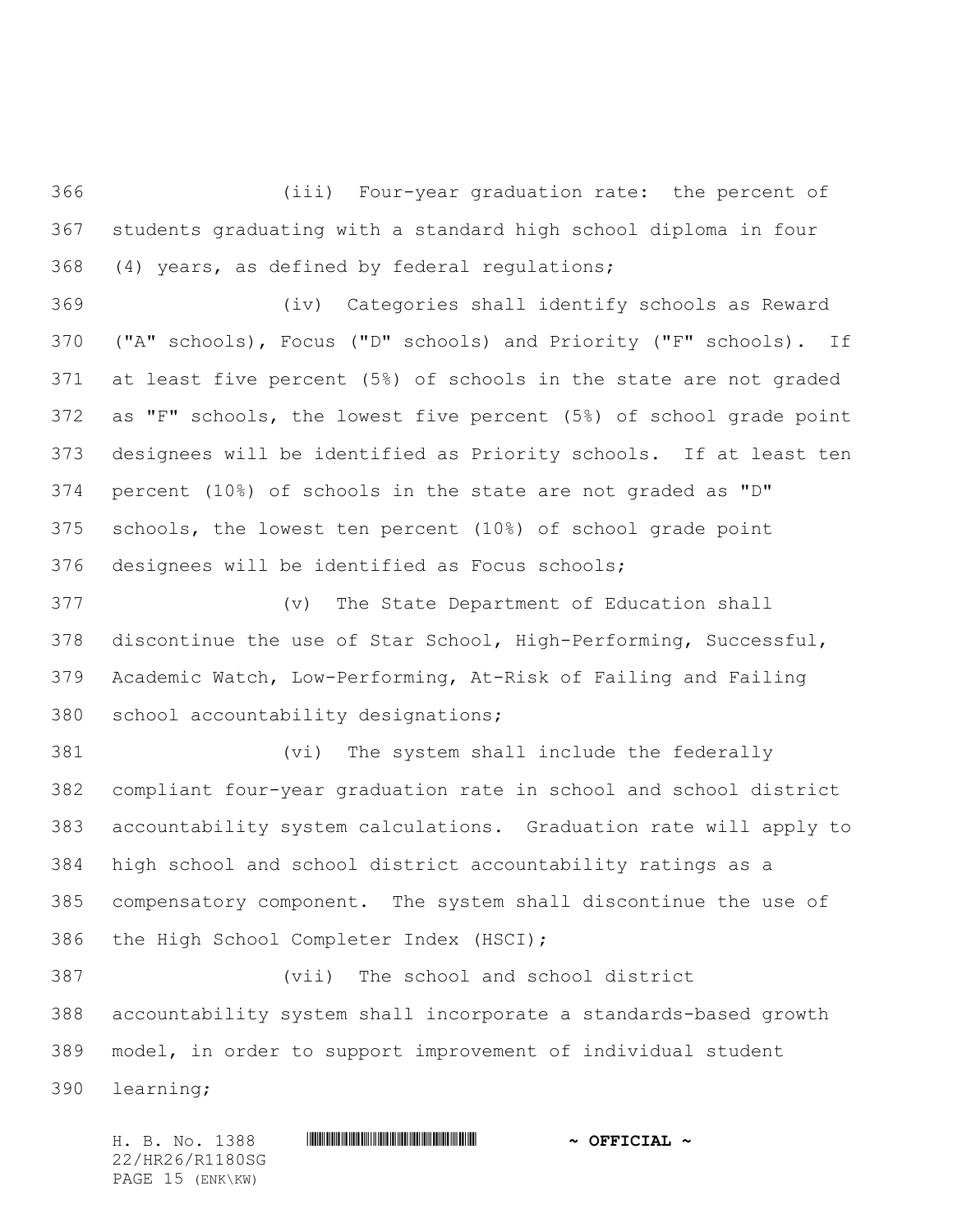(viii) The State Department of Education shall discontinue the use of the Quality Distribution Index (QDI); (ix) The State Department of Education shall determine feeder patterns of schools that do not earn a school

 grade because the grades and subjects taught at the school do not have statewide standardized assessments needed to calculate a school grade. Upon determination of the feeder pattern, the department shall notify schools and school districts prior to the release of the school grades beginning in 2013. Feeder schools will be assigned the accountability designation of the school to 401 which they provide students;

 (x) Standards for student, school and school district performance will be increased when student proficiency is at a seventy-five percent (75%) and/or when sixty-five percent (65%) of the schools and/or school districts are earning a grade of "B" or higher, in order to raise the standard on performance after targets are met **\* \* \***;

 (xi) The system shall include student performance 409 on the administration of a career-readiness assessment, such as, but not limited to, the ACT WorkKeys Assessment, deemed appropriate by the Mississippi Department of Education working in coordination with the Office of Workforce Development. (6) Nothing in this section shall be deemed to require a nonpublic school that receives no local, state or federal funds

for support to become accredited by the State Board of Education.

H. B. No. 1388 \*HR26/R1180SG\* **~ OFFICIAL ~** 22/HR26/R1180SG PAGE 16 (ENK\KW)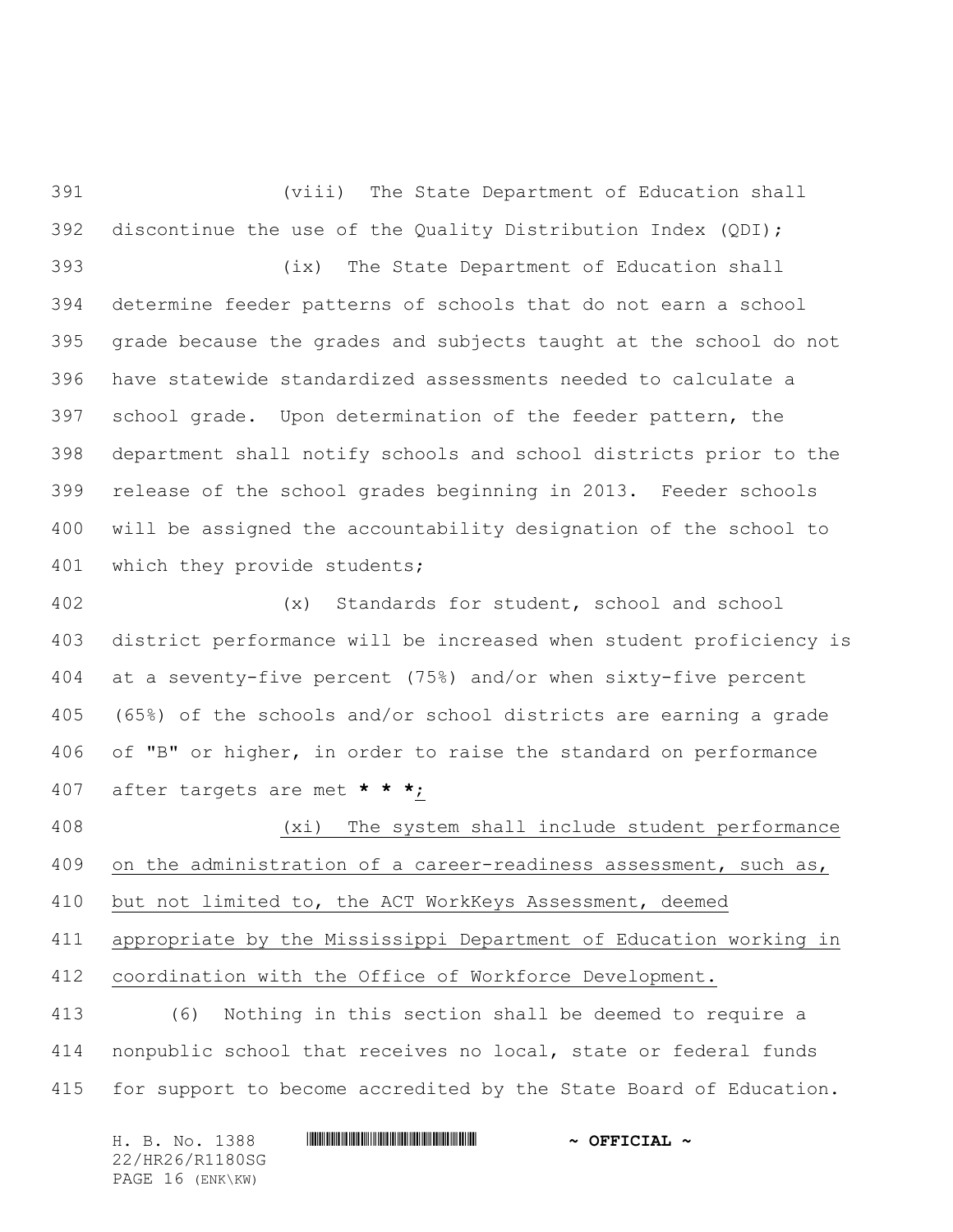(7) The State Board of Education shall create an accreditation audit unit under the Commission on School Accreditation to determine whether schools are complying with accreditation standards.

 (8) The State Board of Education shall be specifically authorized and empowered to withhold adequate education program fund allocations, whichever is applicable, to any public school district for failure to timely report student, school personnel and fiscal data necessary to meet state and/or federal requirements.

(9) [Deleted]

 (10) The State Board of Education shall establish, for those school districts failing to meet accreditation standards, a program of development to be complied with in order to receive state funds, except as otherwise provided in subsection (15) of this section when the Governor has declared a state of emergency in a school district or as otherwise provided in Section 206, Mississippi Constitution of 1890. The state board, in establishing these standards, shall provide for notice to schools and sufficient time and aid to enable schools to attempt to meet these standards, unless procedures under subsection (15) of this section have been invoked.

 (11) Beginning July 1, 1998, the State Board of Education shall be charged with the implementation of the program of development in each applicable school district as follows:

H. B. No. 1388 \*HR26/R1180SG\* **~ OFFICIAL ~** 22/HR26/R1180SG PAGE 17 (ENK\KW)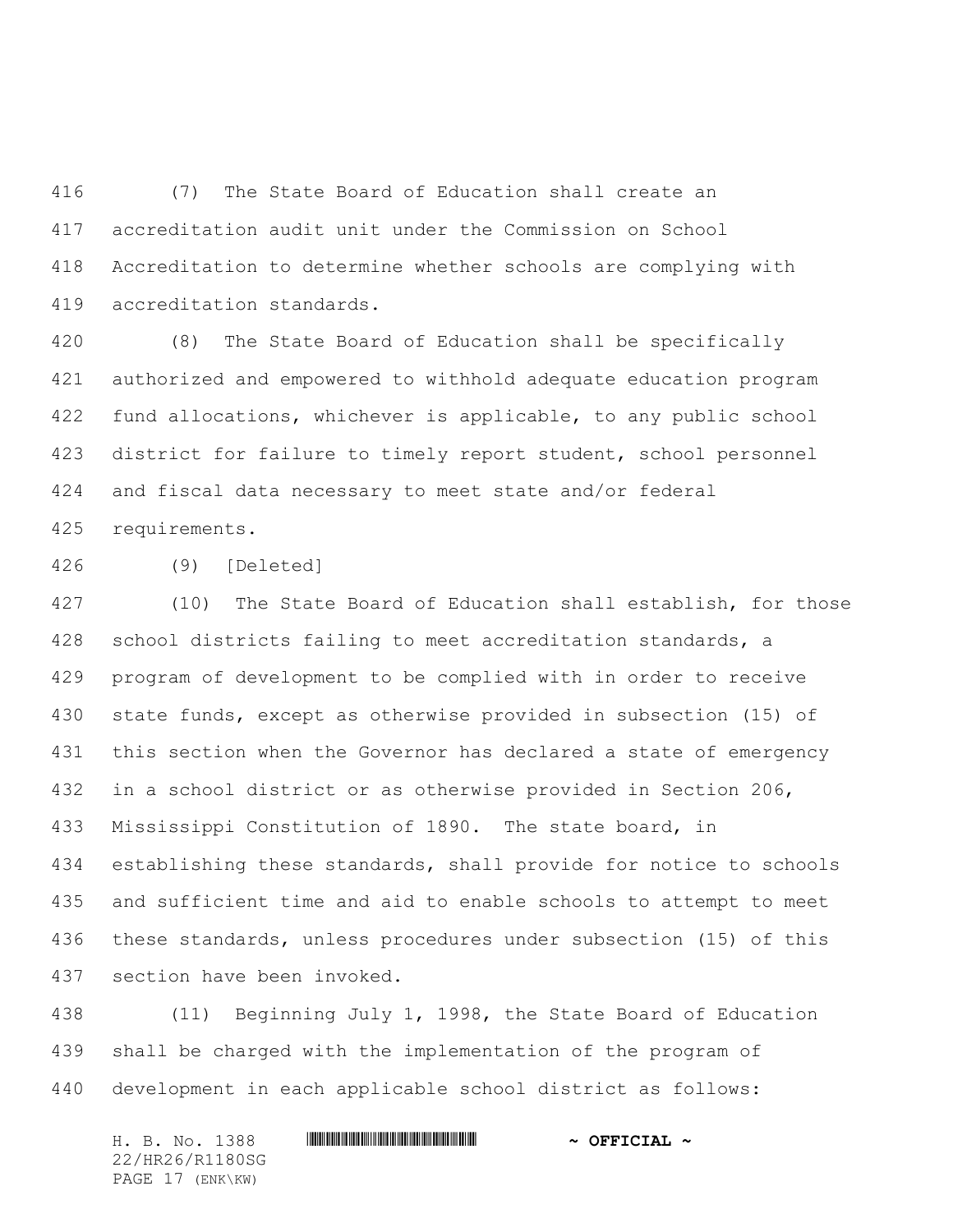(a) Develop an impairment report for each district failing to meet accreditation standards in conjunction with school district officials;

 (b) Notify any applicable school district failing to meet accreditation standards that it is on probation until corrective actions are taken or until the deficiencies have been removed. The local school district shall develop a corrective action plan to improve its deficiencies. For district academic deficiencies, the corrective action plan for each such school district shall be based upon a complete analysis of the following: student test data, student grades, student attendance reports, student dropout data, existence and other relevant data. The corrective action plan shall describe the specific measures to be taken by the particular school district and school to improve: (i) instruction; (ii) curriculum; (iii) professional development; (iv) personnel and classroom organization; (v) student incentives for performance; (vi) process deficiencies; and (vii) reporting to the local school board, parents and the community. The corrective action plan shall describe the specific individuals responsible for implementing each component of the recommendation and how each will be evaluated. All corrective action plans shall be provided to the State Board of Education as may be required. The decision of the State Board of Education establishing the probationary period of time shall be final;

22/HR26/R1180SG PAGE 18 (ENK\KW)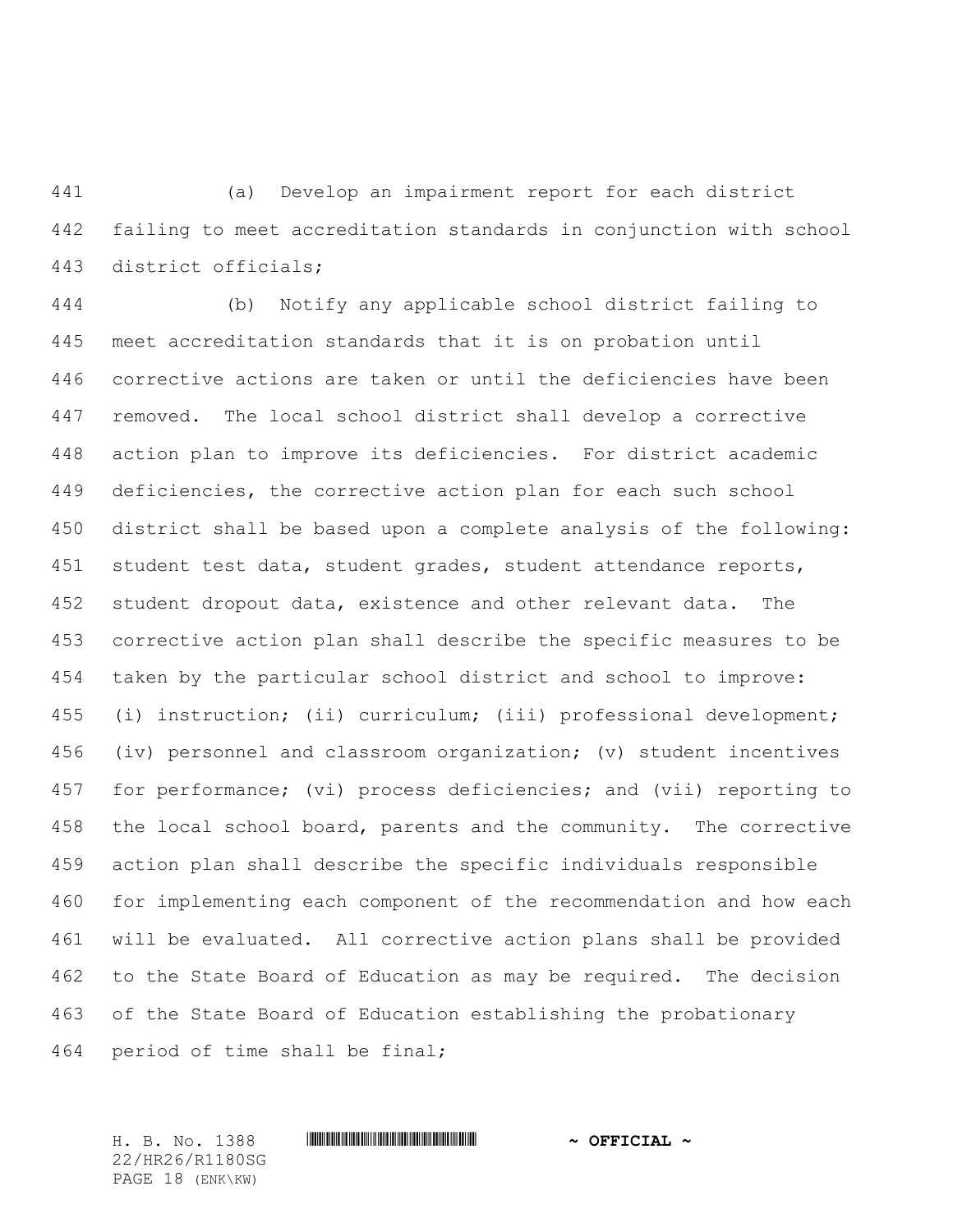(c) Offer, during the probationary period, technical assistance to the school district in making corrective actions. Beginning July 1, 1998, subject to the availability of funds, the State Department of Education shall provide technical and/or financial assistance to all such school districts in order to implement each measure identified in that district's corrective action plan through professional development and on-site assistance. Each such school district shall apply for and utilize all available federal funding in order to support its corrective action plan in addition to state funds made available under this paragraph;

 (d) Assign department personnel or contract, in its discretion, with the institutions of higher learning or other appropriate private entities with experience in the academic, finance and other operational functions of schools to assist school districts;

 (e) Provide for publication of public notice at least one time during the probationary period, in a newspaper published within the jurisdiction of the school district failing to meet accreditation standards, or if no newspaper is published therein, then in a newspaper having a general circulation therein. The publication shall include the following: declaration of school system's status as being on probation; all details relating to the impairment report; and other information as the State Board of Education deems appropriate. Public notices issued under this

H. B. No. 1388 \*HR26/R1180SG\* **~ OFFICIAL ~** 22/HR26/R1180SG PAGE 19 (ENK\KW)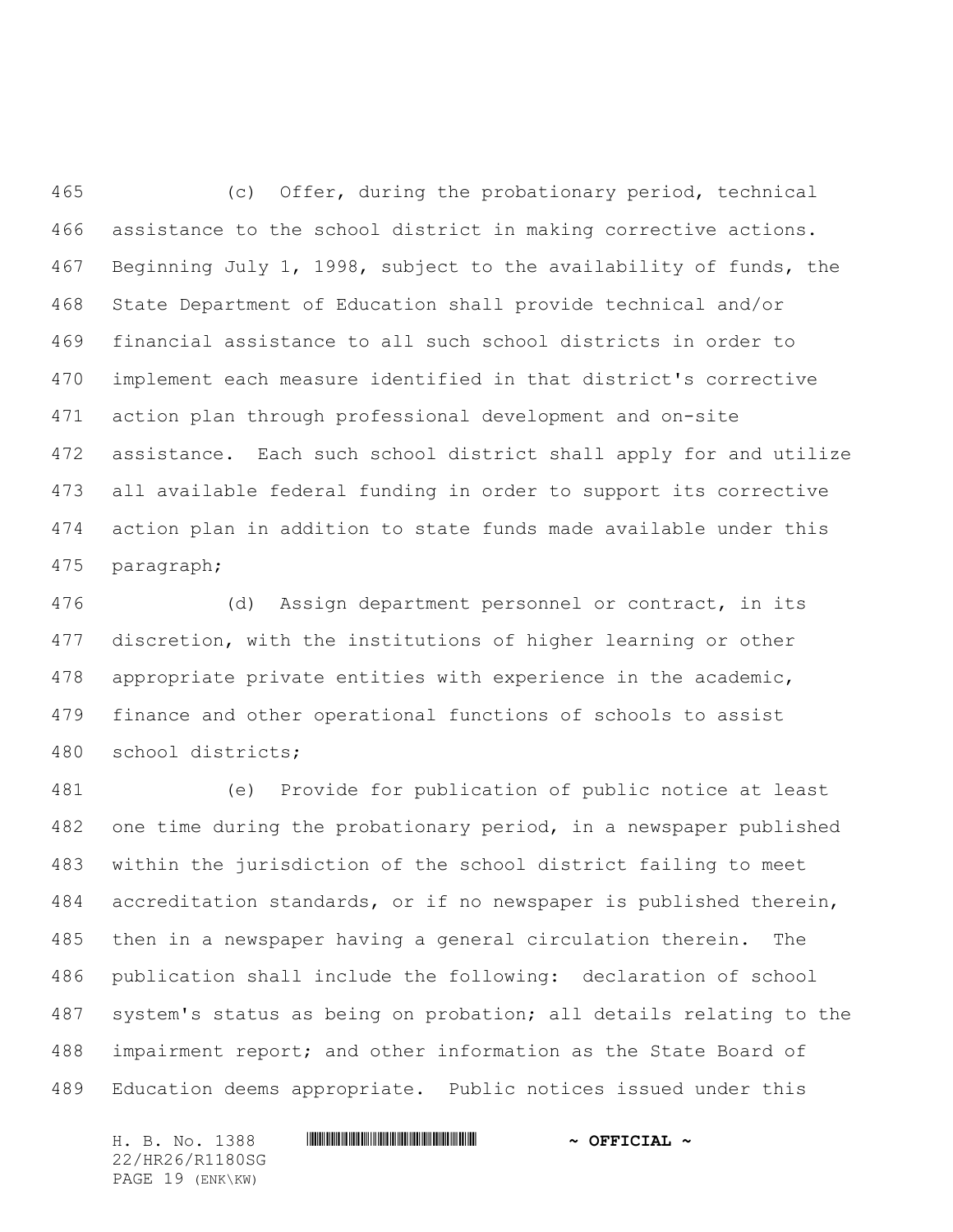section shall be subject to Section 13-3-31 and not contrary to other laws regarding newspaper publication.

 (12) (a) If the recommendations for corrective action are not taken by the local school district or if the deficiencies are not removed by the end of the probationary period, the Commission on School Accreditation shall conduct a hearing to allow the affected school district to present evidence or other reasons why its accreditation should not be withdrawn. Additionally, if the local school district violates accreditation standards that have been determined by the policies and procedures of the State Board of Education to be a basis for withdrawal of school district's accreditation without a probationary period, the Commission on School Accreditation shall conduct a hearing to allow the affected school district to present evidence or other reasons why its accreditation should not be withdrawn. After its consideration of the results of the hearing, the Commission on School Accreditation shall be authorized, with the approval of the State Board of Education, to withdraw the accreditation of a public school district, and issue a request to the Governor that a state of emergency be declared in that district.

 (b) If the State Board of Education and the Commission on School Accreditation determine that an extreme emergency situation exists in a school district that jeopardizes the safety, security or educational interests of the children enrolled in the schools in that district and that emergency situation is believed

H. B. No. 1388 \*HR26/R1180SG\* **~ OFFICIAL ~** 22/HR26/R1180SG PAGE 20 (ENK\KW)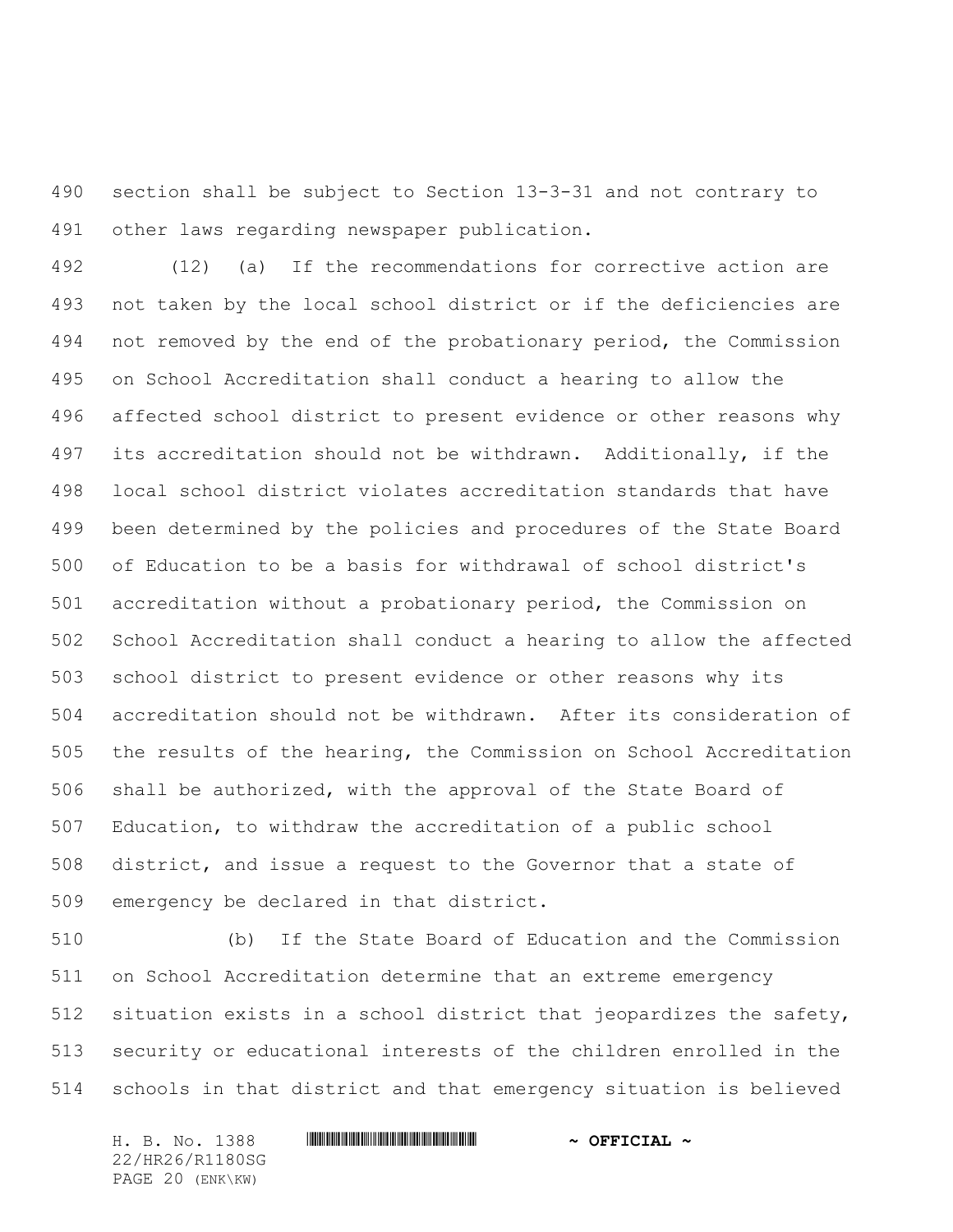to be related to a serious violation or violations of accreditation standards or state or federal law, or when a school district meets the State Board of Education's definition of a failing school district for two (2) consecutive full school years, or if more than fifty percent (50%) of the schools within the school district are designated as Schools At-Risk in any one (1) year, the State Board of Education may request the Governor to declare a state of emergency in that school district. For purposes of this paragraph, the declarations of a state of emergency shall not be limited to those instances when a school district's impairments are related to a lack of financial resources, but also shall include serious failure to meet minimum academic standards, as evidenced by a continued pattern of poor student performance.

 (c) Whenever the Governor declares a state of emergency in a school district in response to a request made under paragraph (a) or (b) of this subsection, the State Board of Education may take one or more of the following actions:

 (i) Declare a state of emergency, under which some or all of state funds can be escrowed except as otherwise provided in Section 206, Constitution of 1890, until the board determines corrective actions are being taken or the deficiencies have been removed, or that the needs of students warrant the release of funds. The funds may be released from escrow for any program which the board determines to have been restored to standard even

22/HR26/R1180SG PAGE 21 (ENK\KW)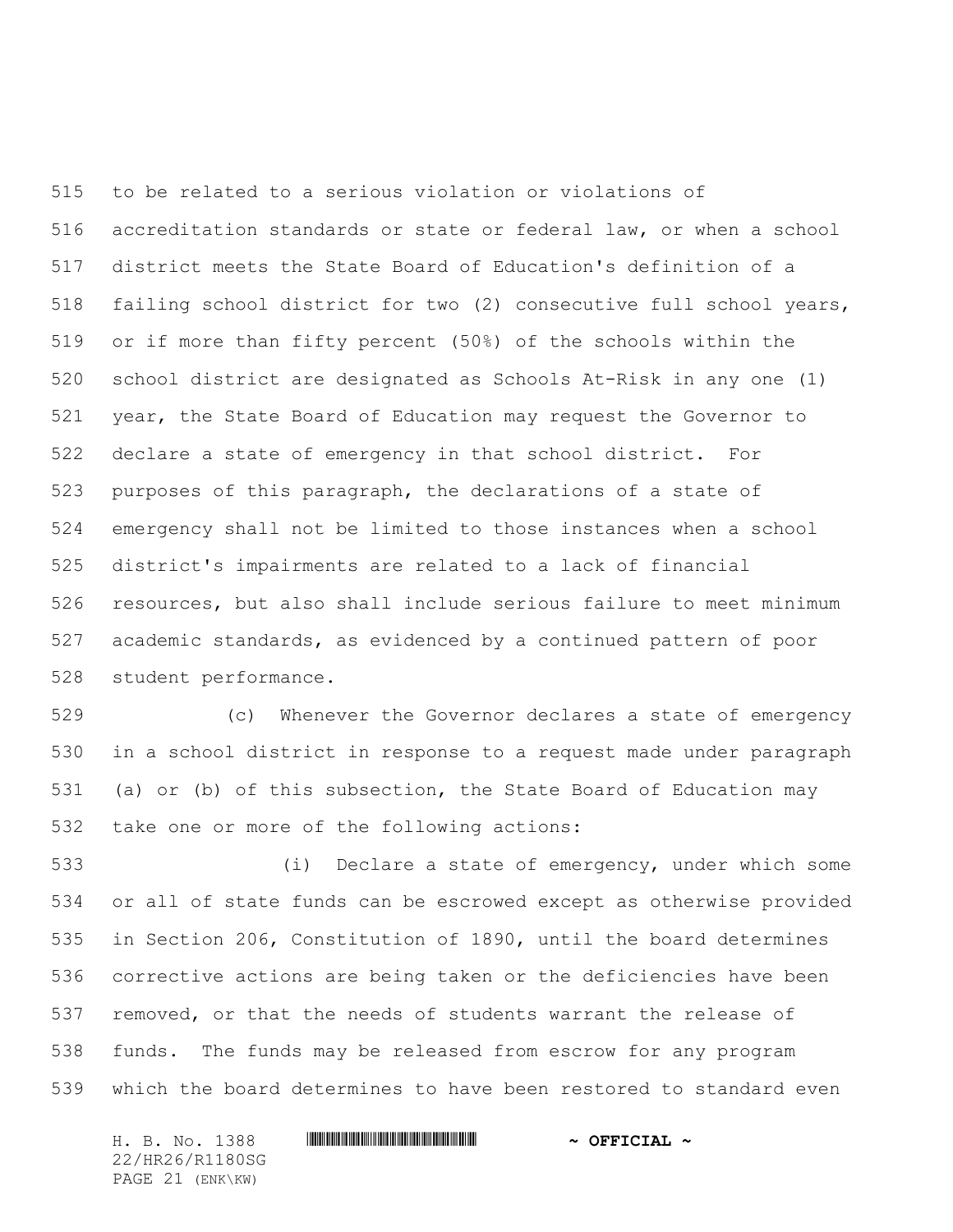though the state of emergency may not as yet be terminated for the district as a whole;

 (ii) Override any decision of the local school board or superintendent of education, or both, concerning the management and operation of the school district, or initiate and make decisions concerning the management and operation of the school district;

 (iii) Assign an interim superintendent, or in its discretion, contract with a private entity with experience in the academic, finance and other operational functions of schools and school districts, who will have those powers and duties prescribed in subsection (15) of this section;

 (iv) Grant transfers to students who attend this school district so that they may attend other accredited schools or districts in a manner that is not in violation of state or federal law;

 (v) For states of emergency declared under paragraph (a) only, if the accreditation deficiencies are related to the fact that the school district is too small, with too few resources, to meet the required standards and if another school district is willing to accept those students, abolish that district and assign that territory to another school district or districts. If the school district has proposed a voluntary consolidation with another school district or districts, then if the State Board of Education finds that it is in the best interest

H. B. No. 1388 \*HR26/R1180SG\* **~ OFFICIAL ~** 22/HR26/R1180SG PAGE 22 (ENK\KW)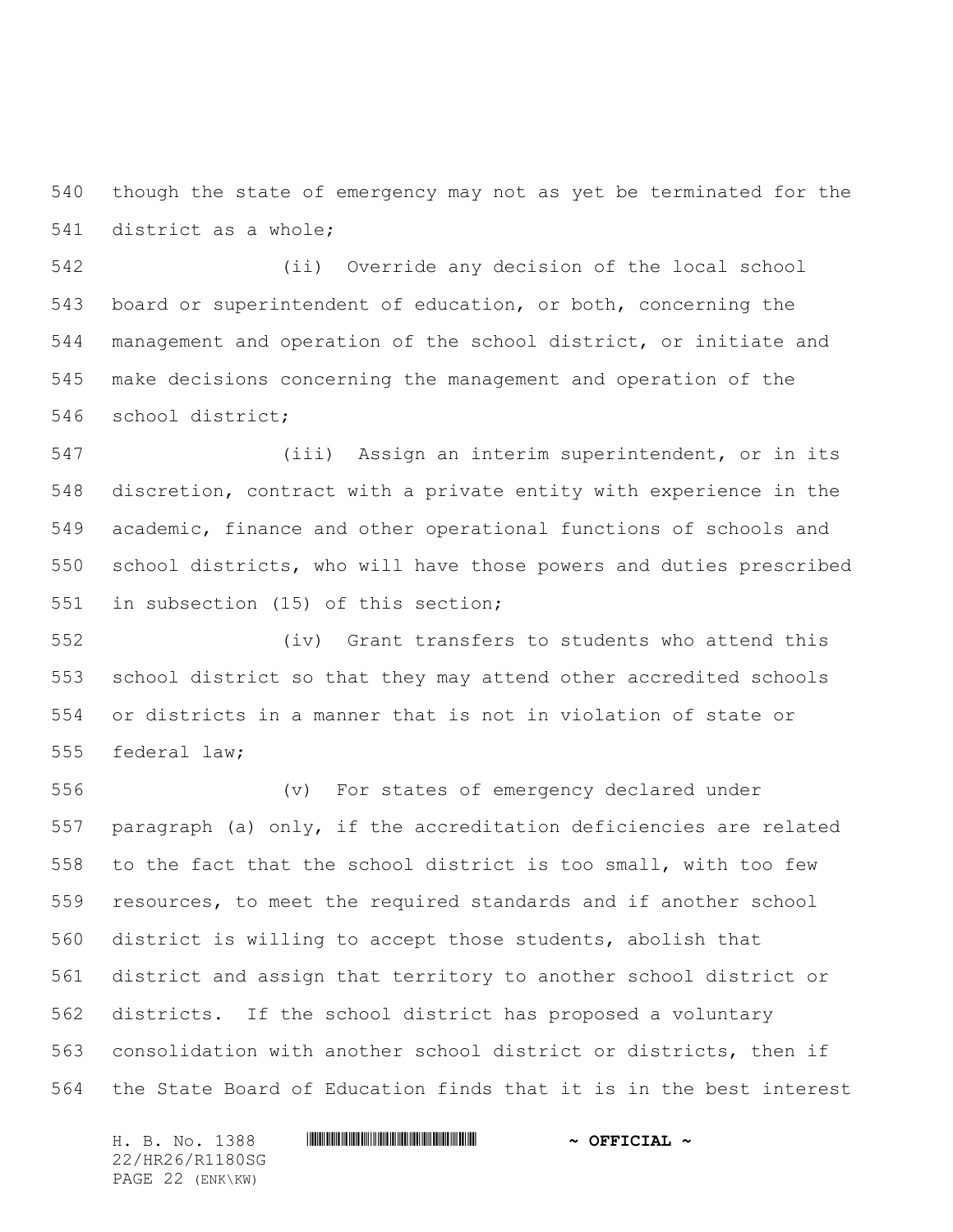of the pupils of the district for the consolidation to proceed, the voluntary consolidation shall have priority over any such assignment of territory by the State Board of Education;

 (vi) For states of emergency declared under paragraph (b) only, reduce local supplements paid to school district employees, including, but not limited to, instructional personnel, assistant teachers and extracurricular activities personnel, if the district's impairment is related to a lack of financial resources, but only to an extent that will result in the salaries being comparable to districts similarly situated, as determined by the State Board of Education;

 (vii) For states of emergency declared under paragraph (b) only, the State Board of Education may take any action as prescribed in Section 37-17-13.

 (d) At the time that satisfactory corrective action has been taken in a school district in which a state of emergency has been declared, the State Board of Education may request the Governor to declare that the state of emergency no longer exists in the district.

 (e) The parent or legal guardian of a school-age child who is enrolled in a school district whose accreditation has been withdrawn by the Commission on School Accreditation and without approval of that school district may file a petition in writing to a school district accredited by the Commission on School Accreditation for a legal transfer. The school district

22/HR26/R1180SG PAGE 23 (ENK\KW)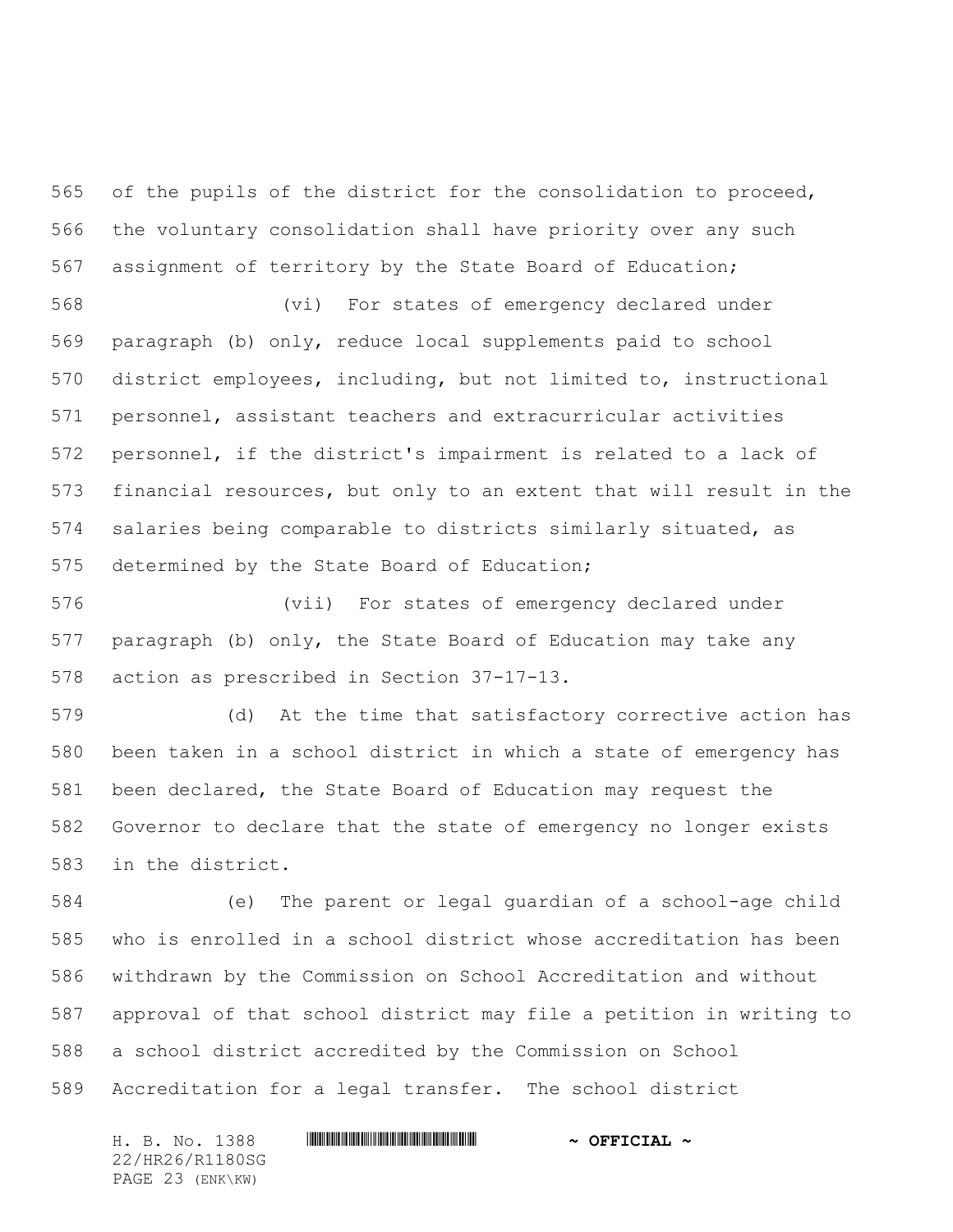accredited by the Commission on School Accreditation may grant the transfer according to the procedures of Section 37-15-31(1)(b). In the event the accreditation of the student's home district is restored after a transfer has been approved, the student may continue to attend the transferee school district. The per-pupil amount of the adequate education program allotment, including the collective "add-on program" costs for the student's home school district shall be transferred monthly to the school district accredited by the Commission on School Accreditation that has granted the transfer of the school-age child.

 (f) Upon the declaration of a state of emergency for any school district in which the Governor has previously declared a state of emergency, the State Board of Education may either:

 (i) Place the school district into district transformation, in which the school district shall remain until it has fulfilled all conditions related to district transformation. If the district was assigned an accreditation rating of "D" or "F" when placed into district transformation, the district shall be eligible to return to local control when the school district has attained a "C" rating or higher for five (5) consecutive years, unless the State Board of Education determines that the district is eligible to return to local control in less than the five-year period;

22/HR26/R1180SG PAGE 24 (ENK\KW)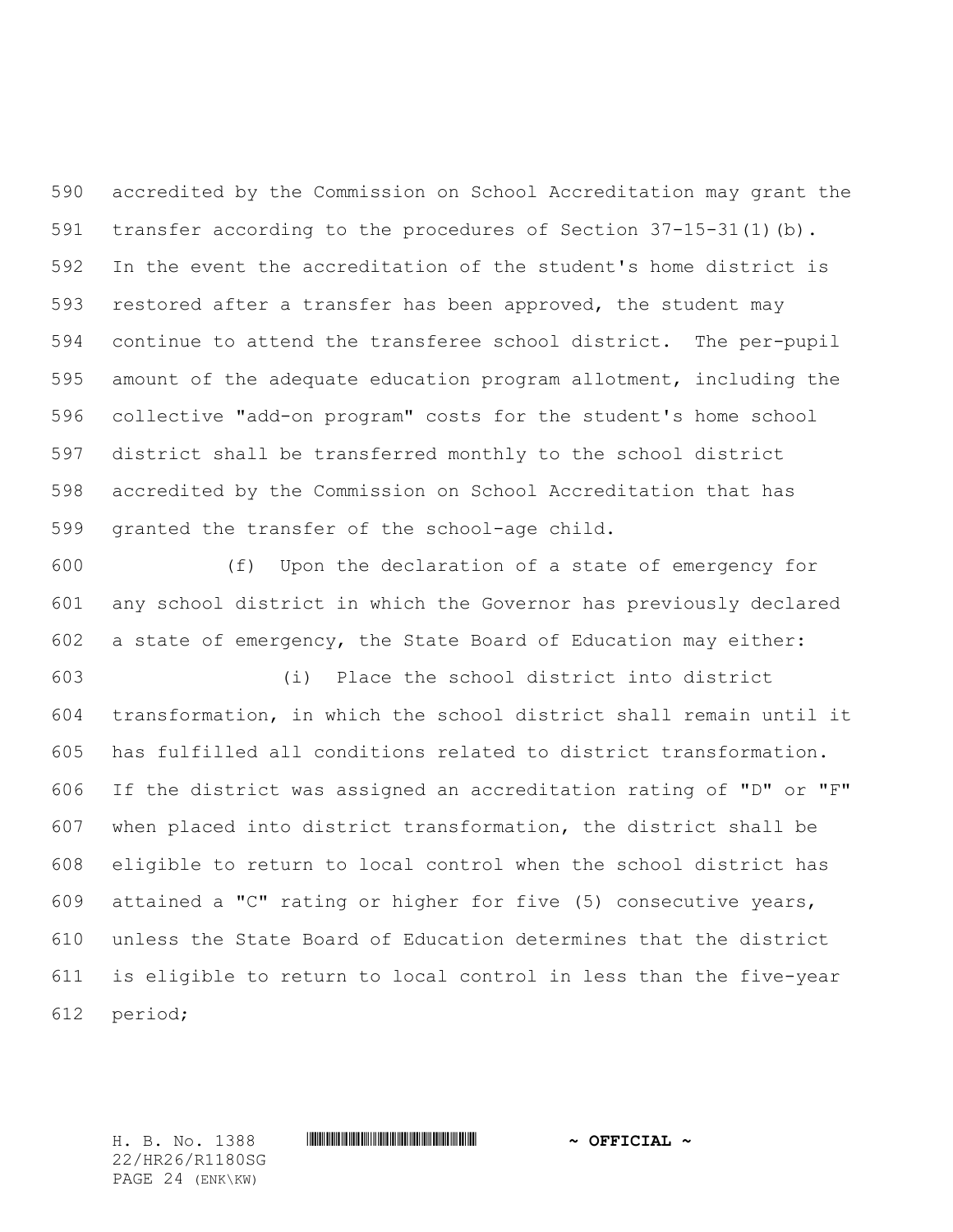(ii) Abolish the school district and administratively consolidate the school district with one or more existing school districts;

 (iii) Reduce the size of the district and administratively consolidate parts of the district, as determined by the State Board of Education. However, no school district which is not in district transformation shall be required to accept additional territory over the objection of the district; or

 (iv) Require the school district to develop and implement a district improvement plan with prescriptive guidance and support from the State Department of Education, with the goal of helping the district improve student achievement. Failure of the school board, superintendent and school district staff to implement the plan with fidelity and participate in the activities provided as support by the department shall result in the school district retaining its eligibility for district transformation.

 (g) There is established a Mississippi Recovery School District within the State Department of Education under the supervision of a deputy superintendent appointed by the State Superintendent of Public Education, who is subject to the approval by the State Board of Education. The Mississippi Recovery School District shall provide leadership and oversight of all school districts that are subject to district transformation status, as defined in Chapters 17 and 18, Title 37, Mississippi Code of 1972, and shall have all the authority granted under these two (2)

H. B. No. 1388 \*HR26/R1180SG\* **~ OFFICIAL ~** 22/HR26/R1180SG PAGE 25 (ENK\KW)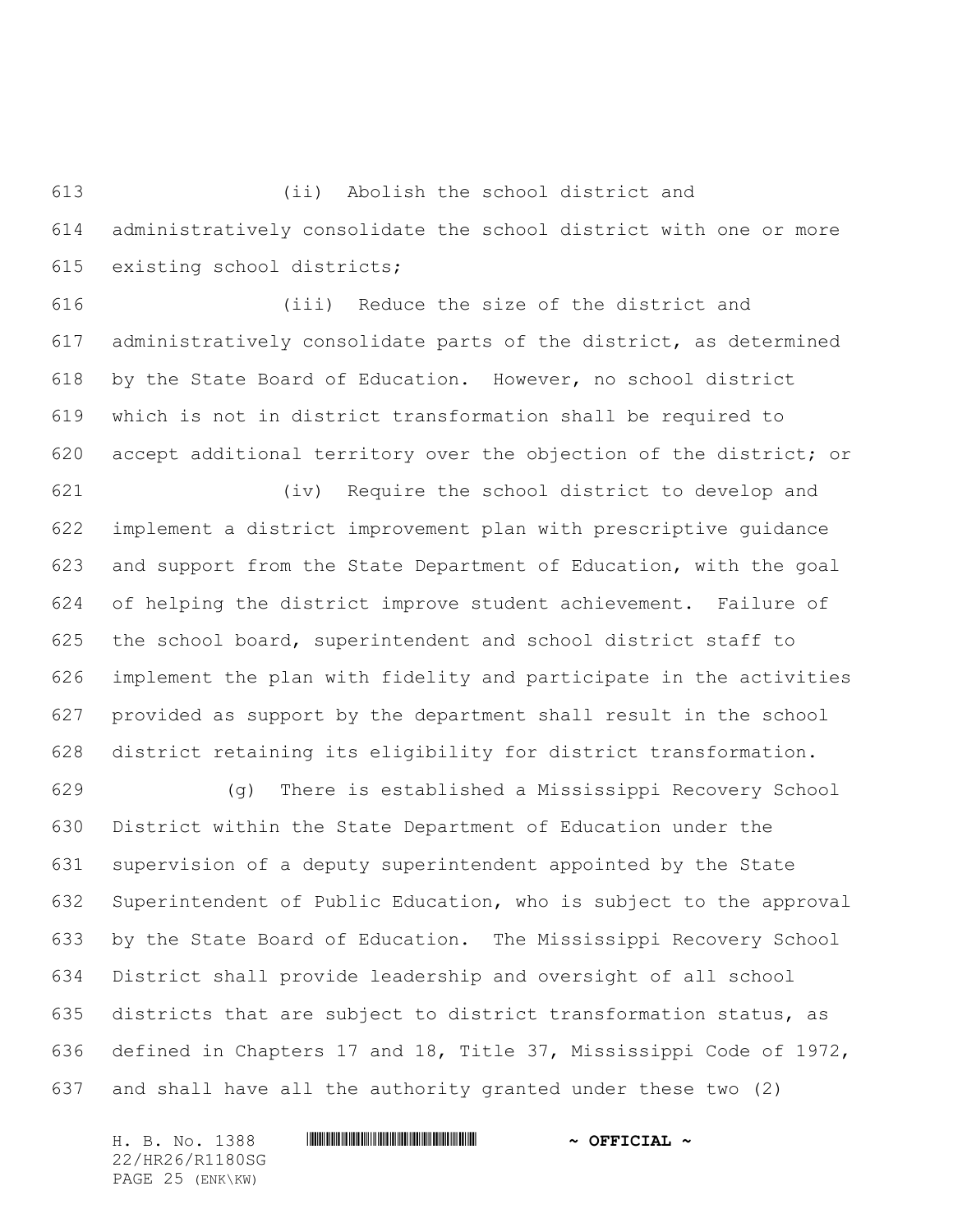chapters. The Mississippi Department of Education, with the approval of the State Board of Education, shall develop policies for the operation and management of the Mississippi Recovery School District. The deputy state superintendent is responsible for the Mississippi Recovery School District and shall be authorized to oversee the administration of the Mississippi Recovery School District, oversee the interim superintendent assigned by the State Board of Education to a local school district, hear appeals that would normally be filed by students, parents or employees and heard by a local school board, which hearings on appeal shall be conducted in a prompt and timely manner in the school district from which the appeal originated in order to ensure the ability of appellants, other parties and witnesses to appeal without undue burden of travel costs or loss of time from work, and perform other related duties as assigned by the State Superintendent of Public Education. The deputy state superintendent is responsible for the Mississippi Recovery School District and shall determine, based on rigorous professional qualifications set by the State Board of Education, the appropriate individuals to be engaged to be interim superintendents and financial advisors, if applicable, of all school districts subject to district transformation status. After State Board of Education approval, these individuals shall be deemed independent contractors.

22/HR26/R1180SG PAGE 26 (ENK\KW)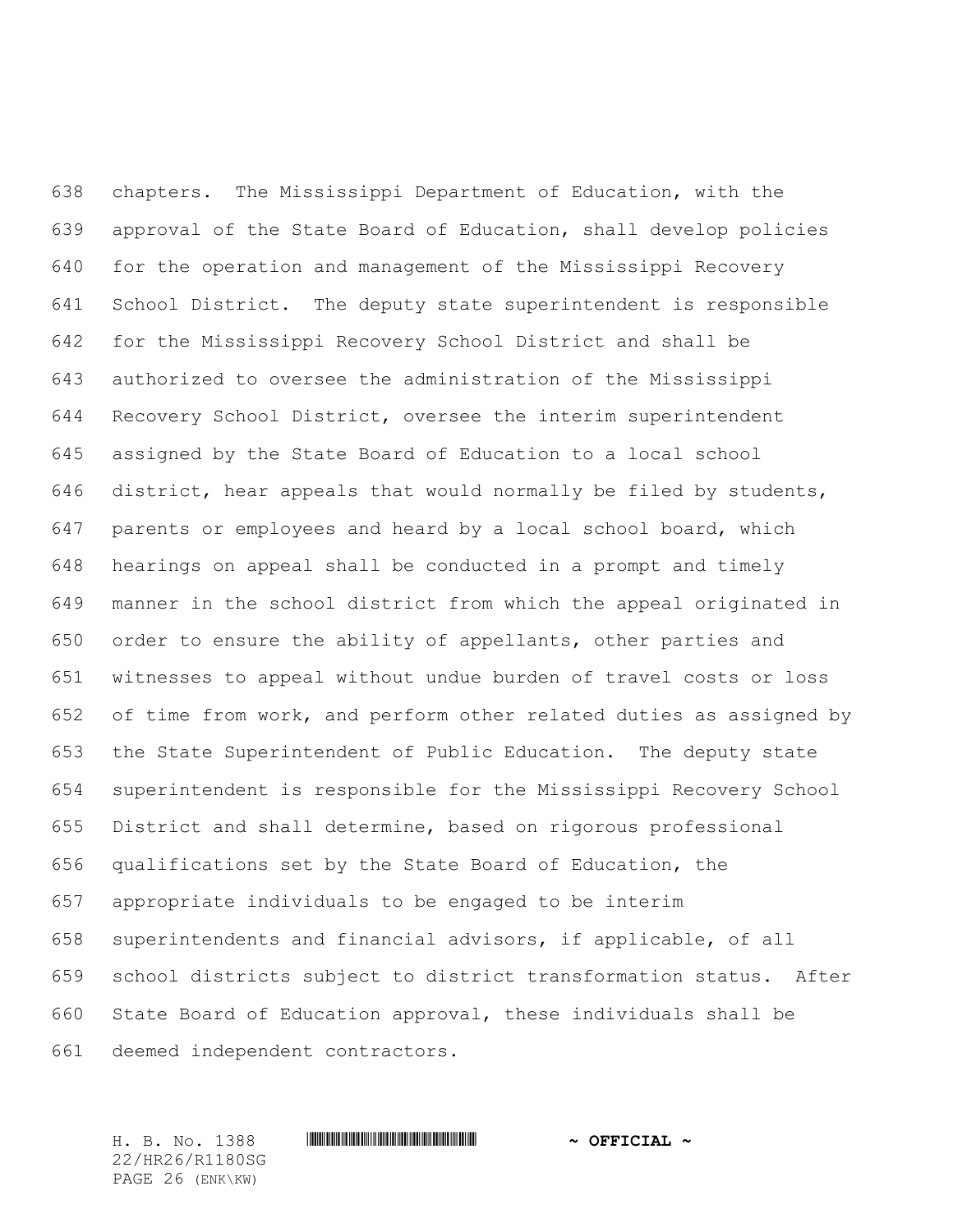(13) Upon the declaration of a state of emergency in a school district under subsection (12) of this section, the Commission on School Accreditation shall be responsible for public notice at least once a week for at least three (3) consecutive weeks in a newspaper published within the jurisdiction of the school district failing to meet accreditation standards, or if no newspaper is published therein, then in a newspaper having a general circulation therein. The size of the notice shall be no smaller than one-fourth (1/4) of a standard newspaper page and shall be printed in bold print. If an interim superintendent has been appointed for the school district, the notice shall begin as follows: "By authority of Section 37-17-6, Mississippi Code of 1972, as amended, adopted by the Mississippi Legislature during the 1991 Regular Session, this school district (name of school district) is hereby placed under the jurisdiction of the State Department of Education acting through its appointed interim superintendent (name of interim superintendent)."

 The notice also shall include, in the discretion of the State Board of Education, any or all details relating to the school district's emergency status, including the declaration of a state of emergency in the school district and a description of the district's impairment deficiencies, conditions of any district transformation status and corrective actions recommended and being taken. Public notices issued under this section shall be subject

22/HR26/R1180SG PAGE 27 (ENK\KW)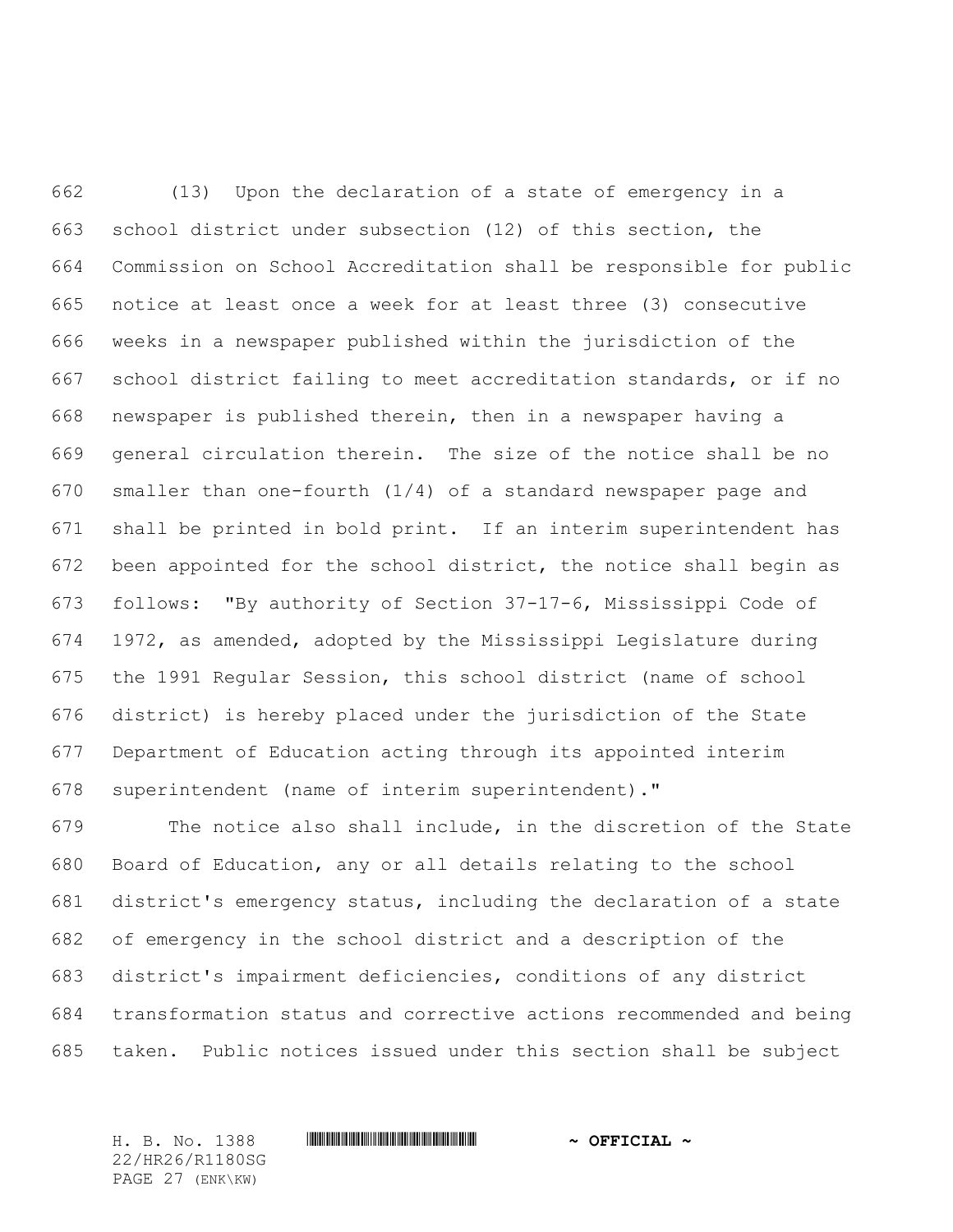to Section 13-3-31 and not contrary to other laws regarding newspaper publication.

 Upon termination of the state of emergency in a school district, the Commission on School Accreditation shall cause notice to be published in the school district in the same manner provided in this section, to include any or all details relating to the corrective action taken in the school district that resulted in the termination of the state of emergency.

 (14) The State Board of Education or the Commission on School Accreditation shall have the authority to require school districts to produce the necessary reports, correspondence, financial statements, and any other documents and information necessary to fulfill the requirements of this section.

 Nothing in this section shall be construed to grant any individual, corporation, board or interim superintendent the authority to levy taxes except in accordance with presently existing statutory provisions.

 (15) (a) Whenever the Governor declares a state of emergency in a school district in response to a request made under subsection (12) of this section, the State Board of Education, in its discretion, may assign an interim superintendent to the school district, or in its discretion, may contract with an appropriate private entity with experience in the academic, finance and other operational functions of schools and school districts, who will be responsible for the administration, management and operation of

H. B. No. 1388 \*HR26/R1180SG\* **~ OFFICIAL ~** 22/HR26/R1180SG PAGE 28 (ENK\KW)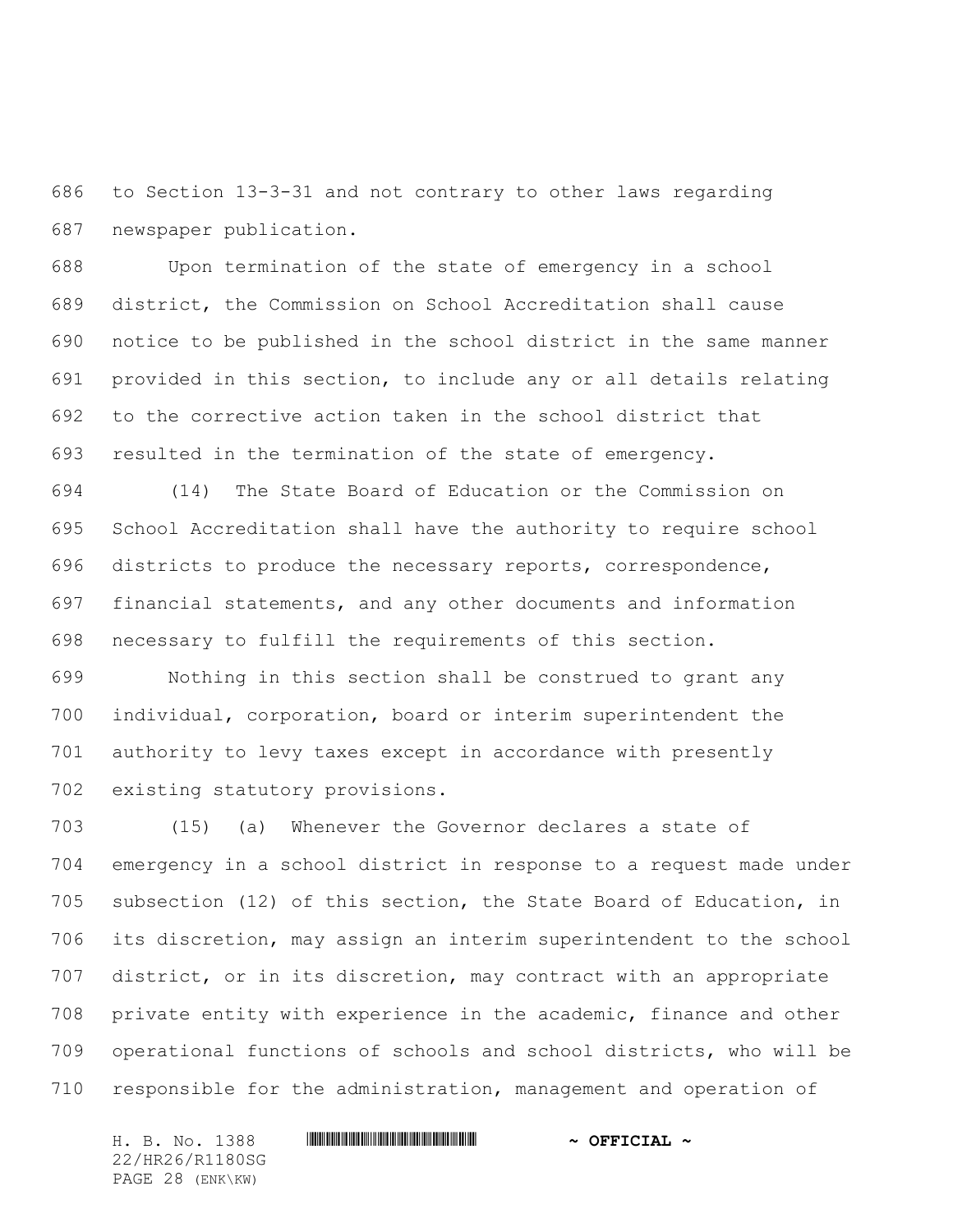the school district, including, but not limited to, the following activities:

 (i) Approving or disapproving all financial obligations of the district, including, but not limited to, the employment, termination, nonrenewal and reassignment of all licensed and nonlicensed personnel, contractual agreements and purchase orders, and approving or disapproving all claim dockets and the issuance of checks; in approving or disapproving employment contracts of superintendents, assistant superintendents or principals, the interim superintendent shall not be required to comply with the time limitations prescribed in Sections 37-9-15 and 37-9-105;

 (ii) Supervising the day-to-day activities of the district's staff, including reassigning the duties and responsibilities of personnel in a manner which, in the determination of the interim superintendent, will best suit the 727 needs of the district;

 (iii) Reviewing the district's total financial obligations and operations and making recommendations to the district for cost savings, including, but not limited to, reassigning the duties and responsibilities of staff; (iv) Attending all meetings of the district's 733 school board and administrative staff;

H. B. No. 1388 \*HR26/R1180SG\* **~ OFFICIAL ~**

22/HR26/R1180SG PAGE 29 (ENK\KW)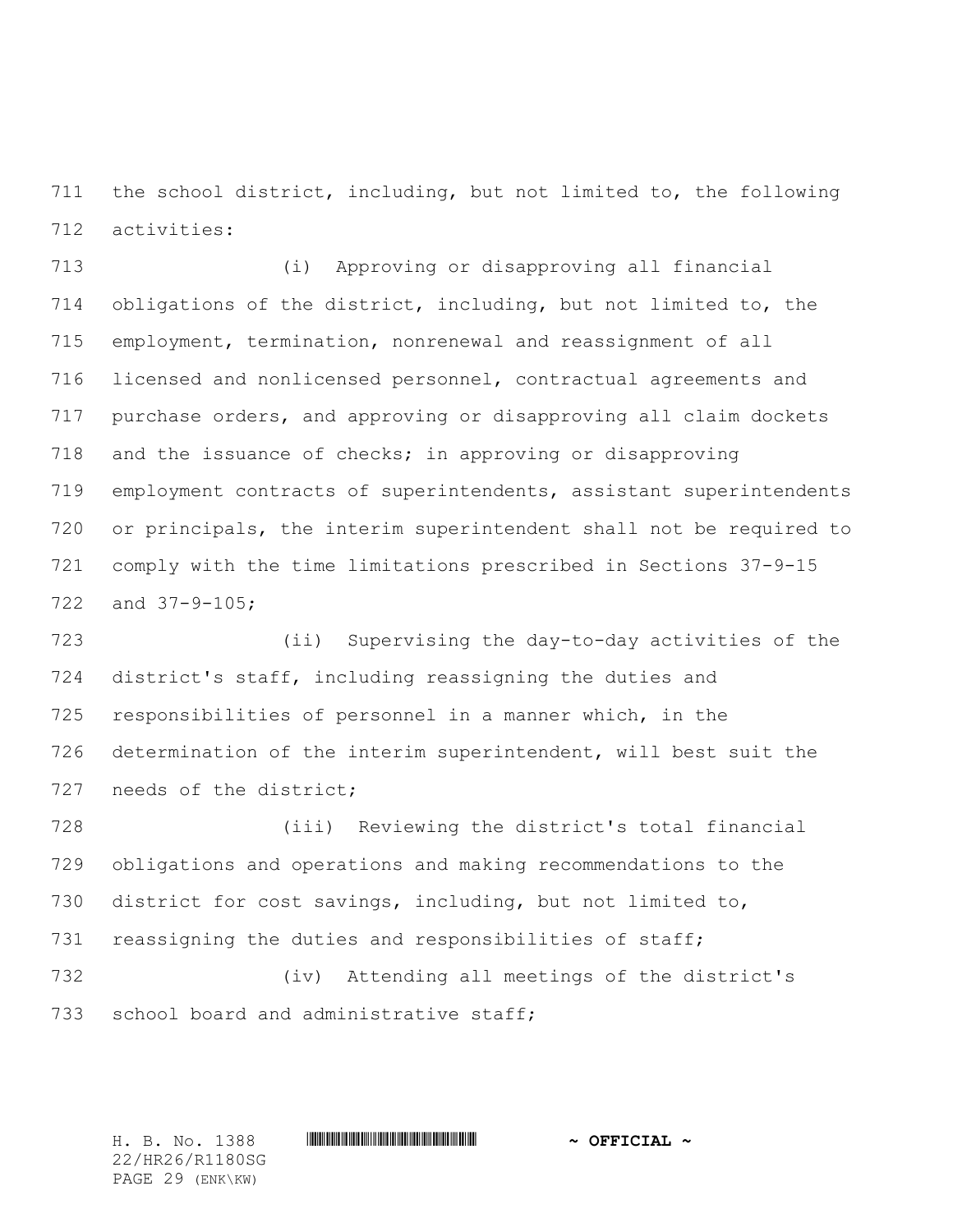(v) Approving or disapproving all athletic, band and other extracurricular activities and any matters related to those activities;

 (vi) Maintaining a detailed account of recommendations made to the district and actions taken in response 739 to those recommendations;

 (vii) Reporting periodically to the State Board of Education on the progress or lack of progress being made in the district to improve the district's impairments during the state of 743 emergency; and

 (viii) Appointing a parent advisory committee, comprised of parents of students in the school district that may make recommendations to the interim superintendent concerning the administration, management and operation of the school district.

 The cost of the salary of the interim superintendent and any other actual and necessary costs related to district transformation status paid by the State Department of Education shall be reimbursed by the local school district from funds other than adequate education program funds. The department shall submit an itemized statement to the superintendent of the local school district for reimbursement purposes, and any unpaid balance may be withheld from the district's adequate education program funds.

 At the time that the Governor, in accordance with the request of the State Board of Education, declares that the state of

H. B. No. 1388 \*HR26/R1180SG\* **~ OFFICIAL ~** 22/HR26/R1180SG PAGE 30 (ENK\KW)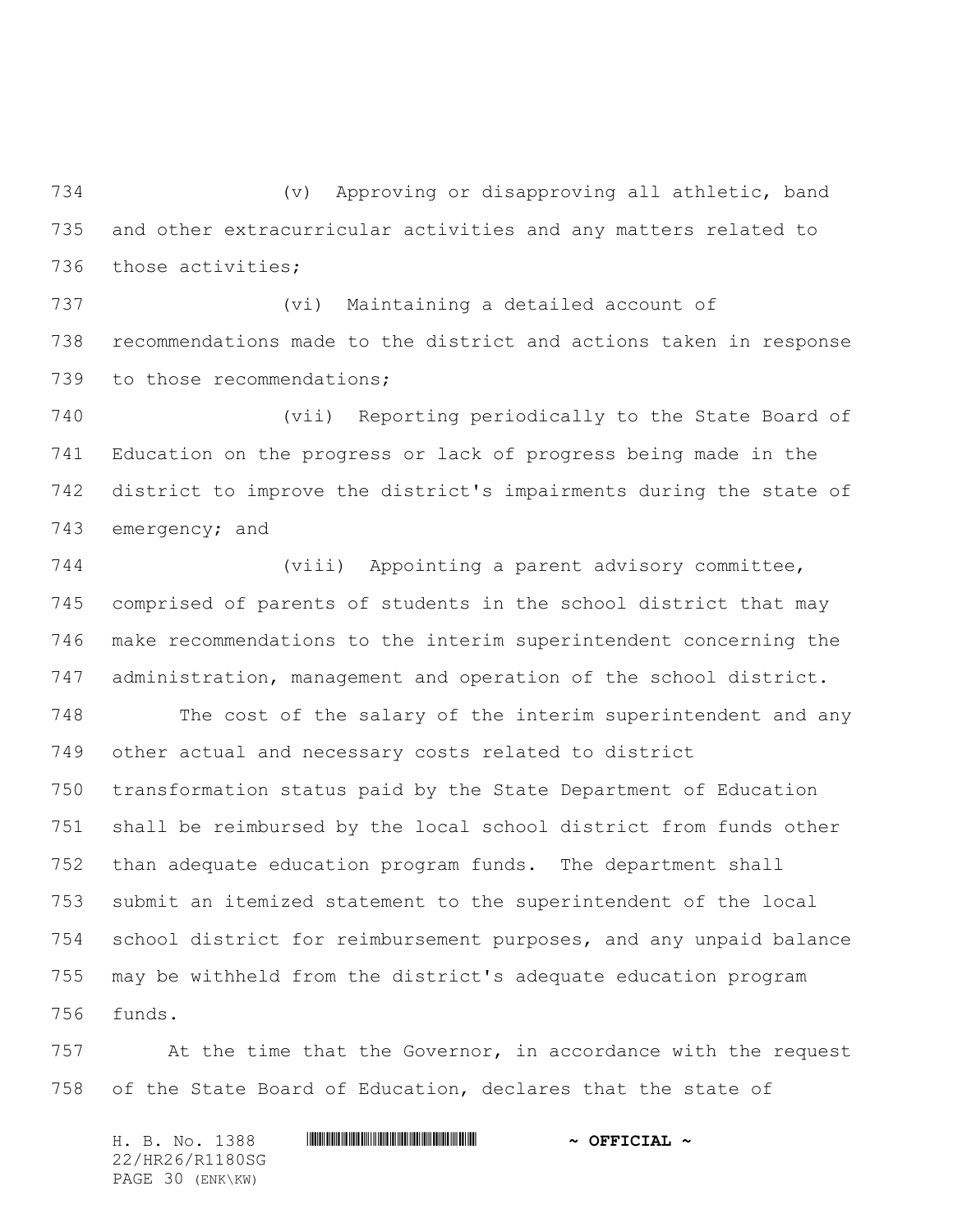emergency no longer exists in a school district, the powers and responsibilities of the interim superintendent assigned to the district shall cease.

 (b) In order to provide loans to school districts under a state of emergency or in district transformation status that have impairments related to a lack of financial resources, the School District Emergency Assistance Fund is created as a special fund in the State Treasury into which monies may be transferred or appropriated by the Legislature from any available public education funds. Funds in the School District Emergency Assistance Fund up to a maximum balance of Three Million Dollars (\$3,000,000.00) annually shall not lapse but shall be available for expenditure in subsequent years subject to approval of the State Board of Education. Any amount in the fund in excess of Three Million Dollars (\$3,000,000.00) at the end of the fiscal year shall lapse into the State General Fund or the Education Enhancement Fund, depending on the source of the fund.

 The State Board of Education may loan monies from the School District Emergency Assistance Fund to a school district that is under a state of emergency or in district transformation status, 779 in those amounts, as determined by the board, that are necessary to correct the district's impairments related to a lack of financial resources. The loans shall be evidenced by an agreement between the school district and the State Board of Education and shall be repayable in principal, without necessity of interest, to

H. B. No. 1388 \*HR26/R1180SG\* **~ OFFICIAL ~** 22/HR26/R1180SG PAGE 31 (ENK\KW)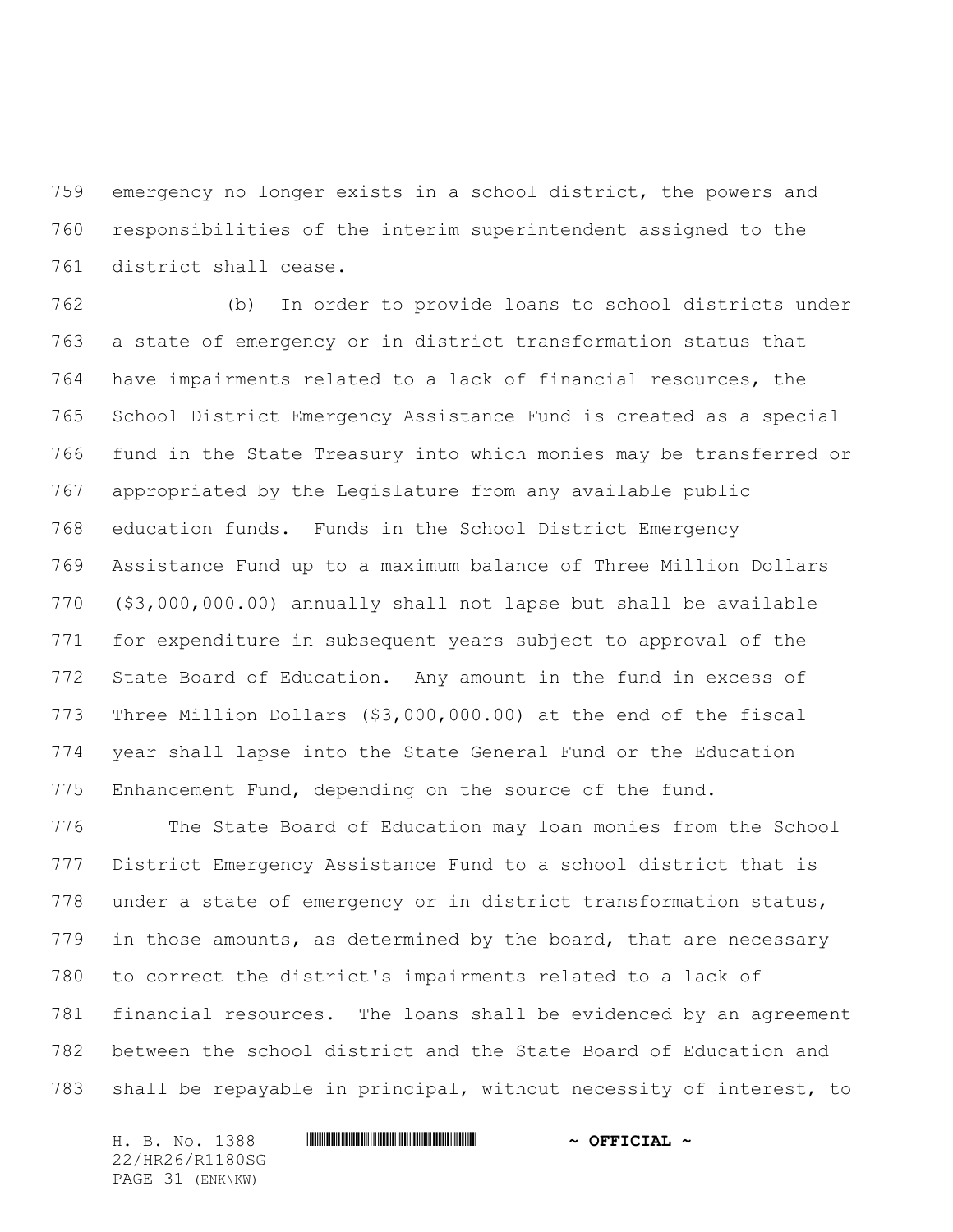the School District Emergency Assistance Fund by the school district from any allowable funds that are available. The total amount loaned to the district shall be due and payable within five (5) years after the impairments related to a lack of financial resources are corrected. If a school district fails to make payments on the loan in accordance with the terms of the agreement between the district and the State Board of Education, the State Department of Education, in accordance with rules and regulations established by the State Board of Education, may withhold that district's adequate education program funds in an amount and manner that will effectuate repayment consistent with the terms of the agreement; the funds withheld by the department shall be deposited into the School District Emergency Assistance Fund.

 The State Board of Education shall develop a protocol that will outline the performance standards and requisite timeline deemed necessary for extreme emergency measures. If the State Board of Education determines that an extreme emergency exists, simultaneous with the powers exercised in this subsection, it shall take immediate action against all parties responsible for the affected school districts having been determined to be in an extreme emergency. The action shall include, but not be limited to, initiating civil actions to recover funds and criminal actions to account for criminal activity. Any funds recovered by the State Auditor or the State Board of Education from the surety bonds of school officials or from any civil action brought under

22/HR26/R1180SG PAGE 32 (ENK\KW)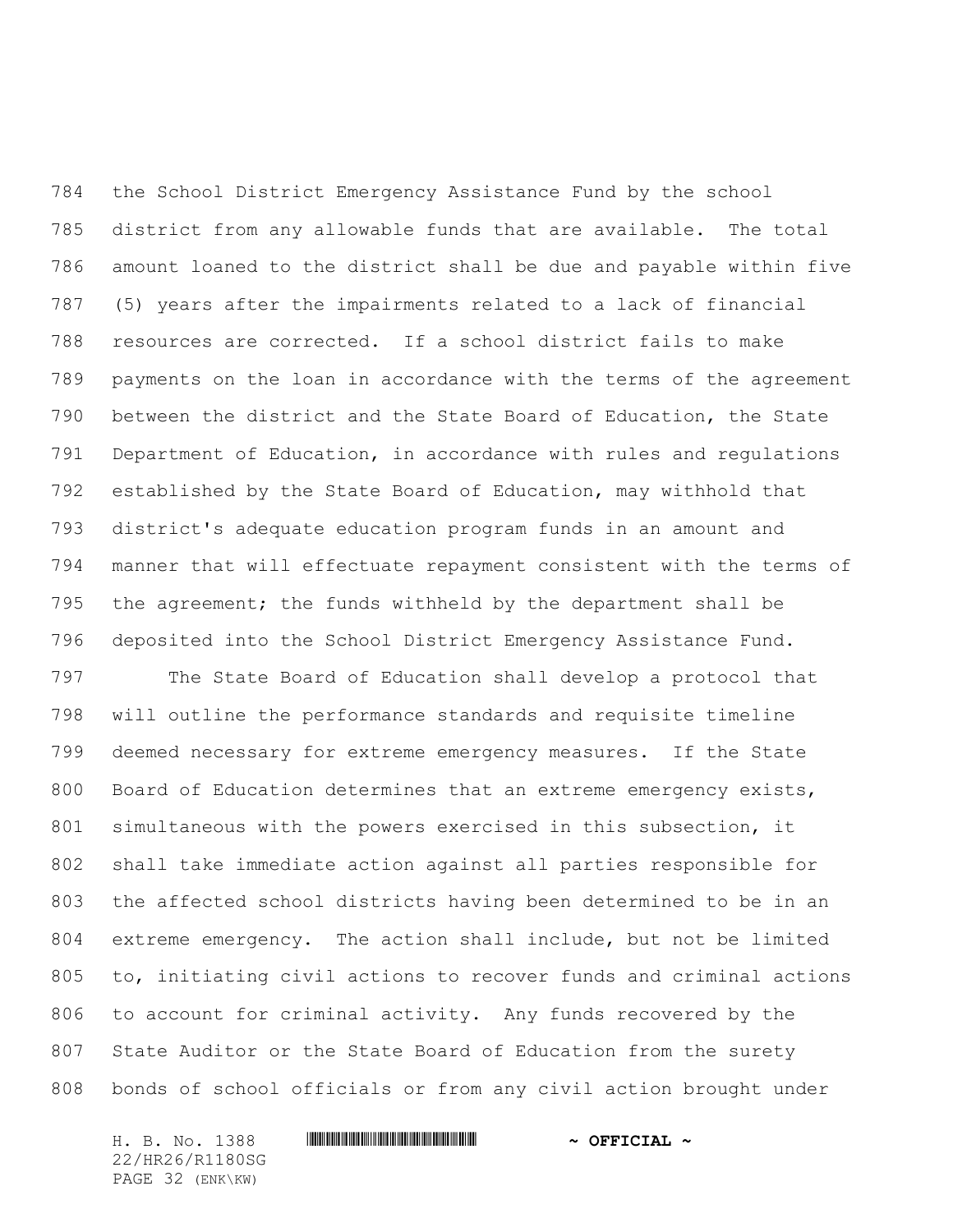this subsection shall be applied toward the repayment of any loan made to a school district hereunder.

 (16) If a majority of the membership of the school board of any school district resigns from office, the State Board of 813 Education shall be authorized to assign an interim superintendent, who shall be responsible for the administration, management and operation of the school district until the time as new board members are selected or the Governor declares a state of emergency in that school district under subsection (12), whichever occurs first. In that case, the State Board of Education, acting through the interim superintendent, shall have all powers which were held by the previously existing school board, and may take any action as prescribed in Section 37-17-13 and/or one or more of the actions authorized in this section.

 (17) (a) If the Governor declares a state of emergency in a school district, the State Board of Education may take all such action pertaining to that school district as is authorized under subsection (12) or (15) of this section, including the appointment 827 of an interim superintendent. The State Board of Education shall also have the authority to issue a written request with documentation to the Governor asking that the office of the superintendent of the school district be subject to recall. If the Governor declares that the office of the superintendent of the school district is subject to recall, the local school board or

22/HR26/R1180SG PAGE 33 (ENK\KW)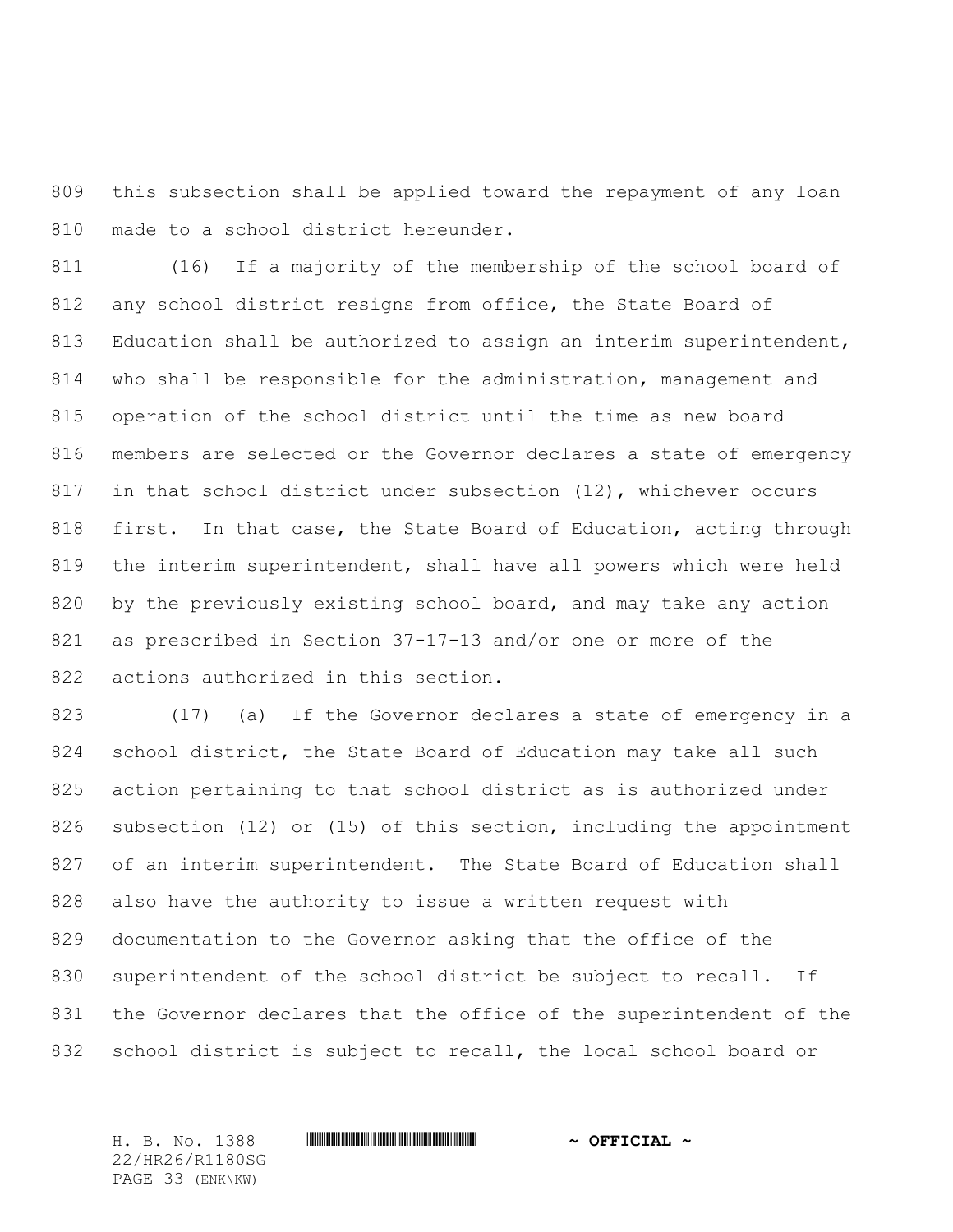the county election commission, as the case may be, shall take the following action:

 (i) If the office of superintendent is an elected 836 office, in those years in which there is no general election, the name shall be submitted by the State Board of Education to the county election commission, and the county election commission shall submit the question at a special election to the voters eligible to vote for the office of superintendent within the county, and the special election shall be held within sixty (60) days from notification by the State Board of Education. The ballot shall read substantially as follows:

844 "Shall County Superintendent of Education (here the 845 name of the superintendent shall be inserted) of the (here the title of the school district shall be inserted) be 847 retained in office? Yes \_\_\_\_\_\_\_ No \_\_\_\_\_\_\_"

 If a majority of those voting on the question votes against retaining the superintendent in office, a vacancy shall exist which shall be filled in the manner provided by law; otherwise, the superintendent shall remain in office for the term of that office, and at the expiration of the term shall be eligible for qualification and election to another term or terms.

 (ii) If the office of superintendent is an appointive office, the name of the superintendent shall be submitted by the president of the local school board at the next regular meeting of the school board for retention in office or

22/HR26/R1180SG PAGE 34 (ENK\KW)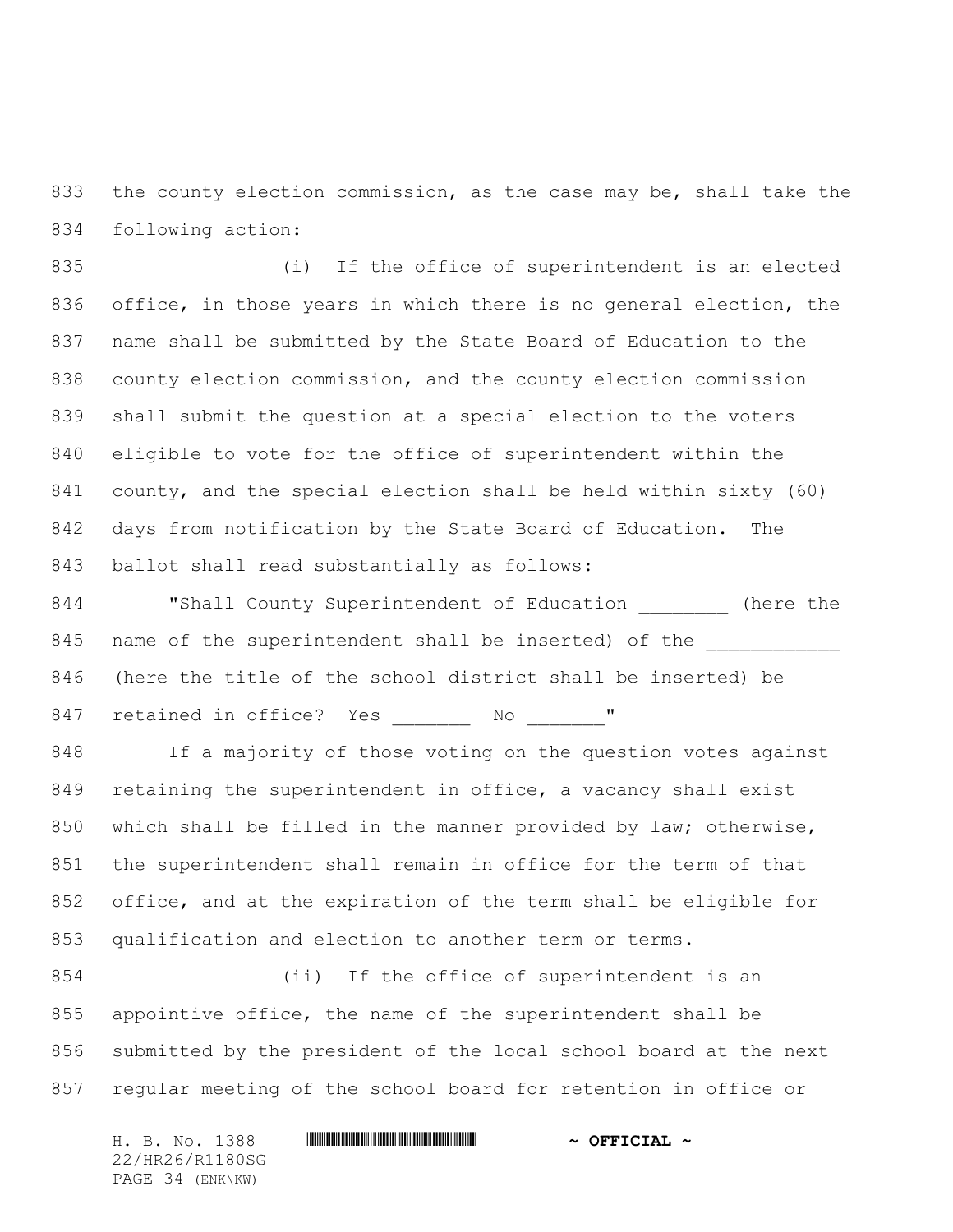dismissal from office. If a majority of the school board voting on the question vote against retaining the superintendent in office, a vacancy shall exist which shall be filled as provided by law, otherwise the superintendent shall remain in office for the duration of his employment contract.

 (b) The State Board of Education may issue a written request with documentation to the Governor asking that the membership of the school board of the school district shall be subject to recall. Whenever the Governor declares that the membership of the school board is subject to recall, the county election commission or the local governing authorities, as the case may be, shall take the following action:

 (i) If the members of the local school board are elected to office, in those years in which the specific member's office is not up for election, the name of the school board member shall be submitted by the State Board of Education to the county election commission, and the county election commission at a special election shall submit the question to the voters eligible to vote for the particular member's office within the county or 877 school district, as the case may be, and the special election shall be held within sixty (60) days from notification by the State Board of Education. The ballot shall read substantially as follows:

881 "Members of the  $\qquad$  (here the title of the school district shall be inserted) School Board who are not up for

22/HR26/R1180SG PAGE 35 (ENK\KW)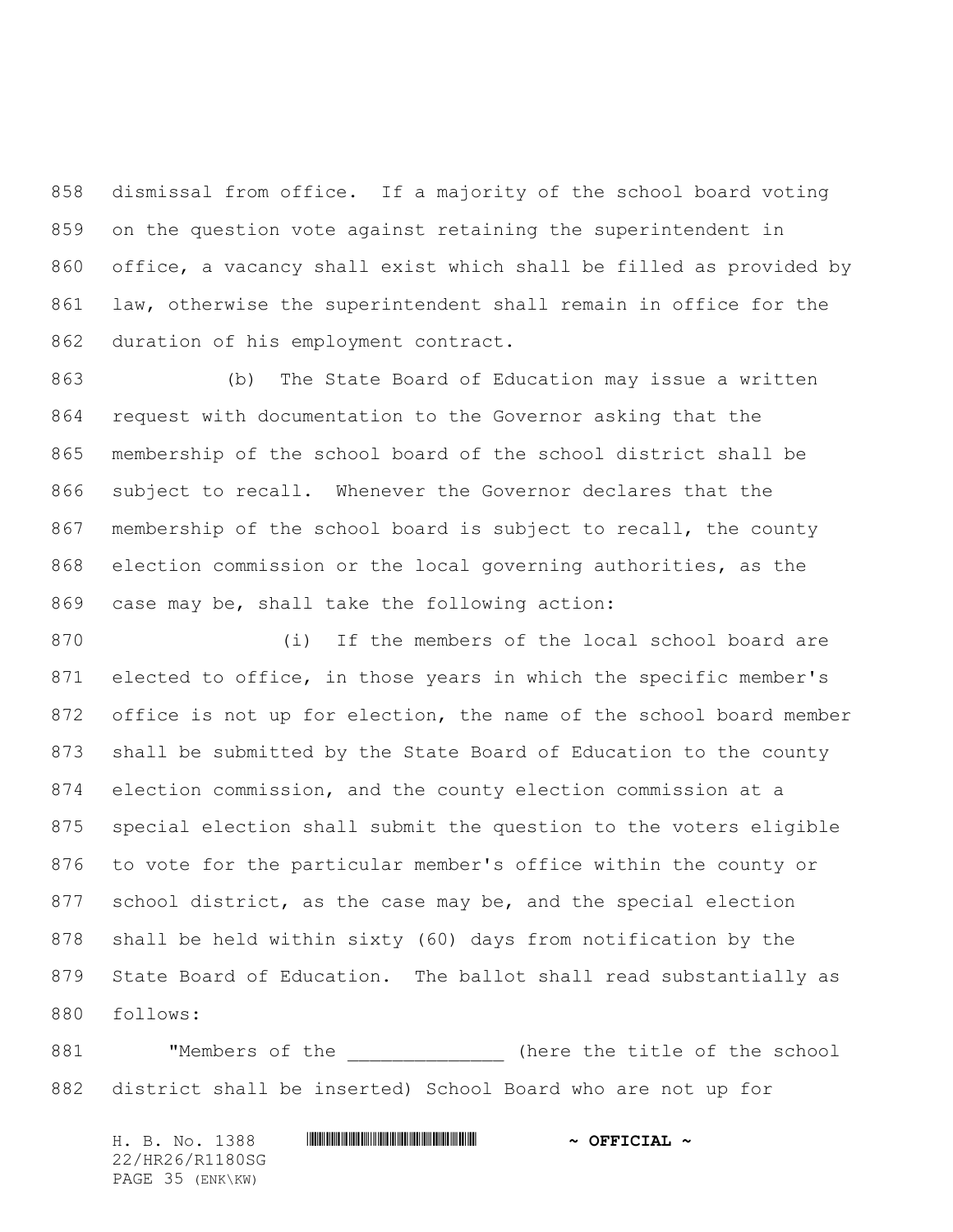election this year are subject to recall because of the school district's failure to meet critical accountability standards as defined in the letter of notification to the Governor from the State Board of Education. Shall the member of the school board 887 representing this area,  $\qquad \qquad$  (here the name of the school board member holding the office shall be inserted), be retained in 889 office? Yes No "

890 If a majority of those voting on the question vote against retaining the member of the school board in office, a vacancy in that board member's office shall exist, which shall be filled in the manner provided by law; otherwise, the school board member shall remain in office for the term of that office, and at the expiration of the term of office, the member shall be eligible for qualification and election to another term or terms of office. However, if a majority of the school board members are recalled in the special election, the Governor shall authorize the board of supervisors of the county in which the school district is situated to appoint members to fill the offices of the members recalled. The board of supervisors shall make those appointments in the manner provided by law for filling vacancies on the school board, and the appointed members shall serve until the office is filled at the next regular special election or general election.

 (ii) If the local school board is an appointed school board, the name of all school board members shall be submitted as a collective board by the president of the municipal

H. B. No. 1388 \*HR26/R1180SG\* **~ OFFICIAL ~**

22/HR26/R1180SG PAGE 36 (ENK\KW)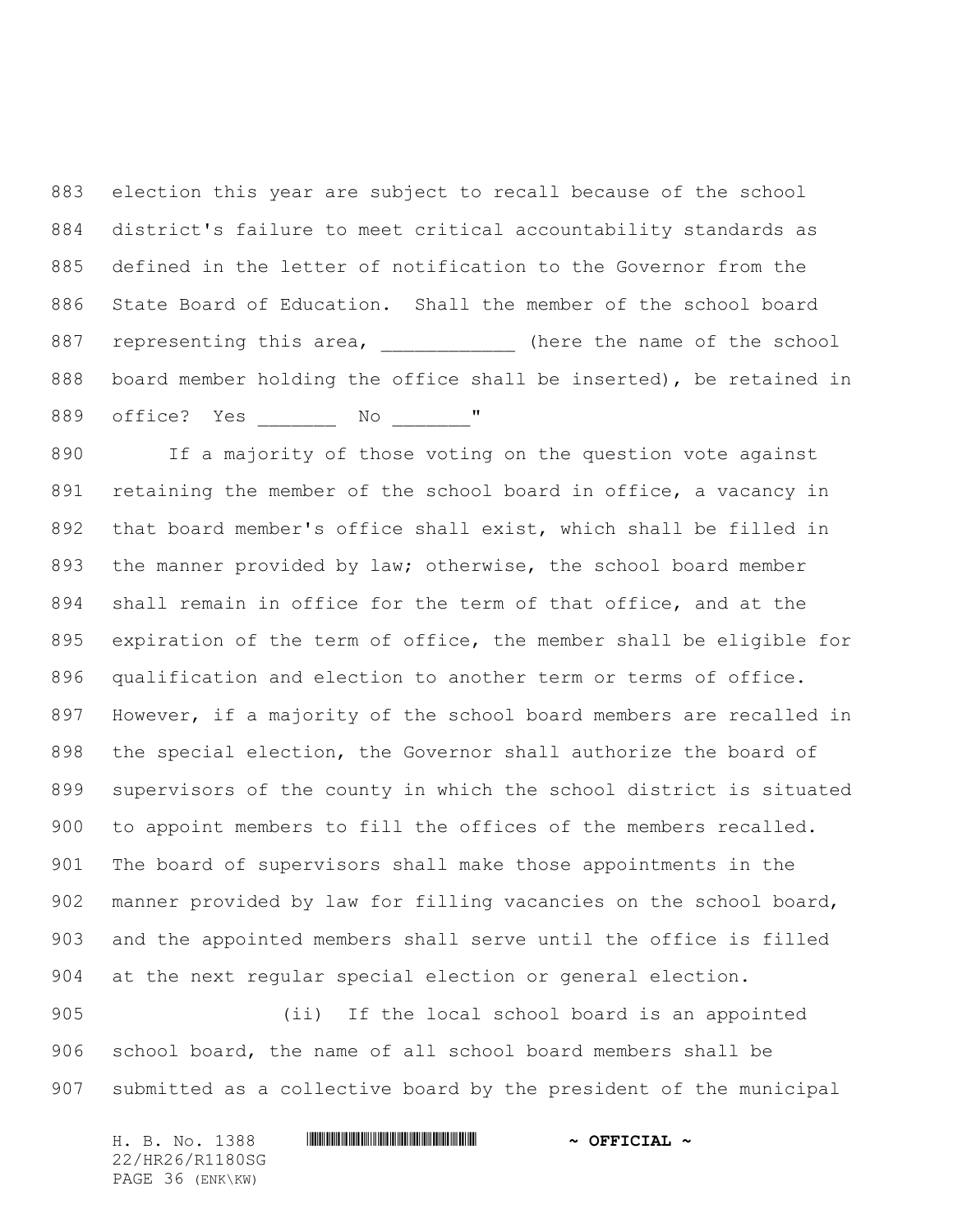or county governing authority, as the case may be, at the next regular meeting of the governing authority for retention in office or dismissal from office. If a majority of the governing authority voting on the question vote against retaining the board in office, a vacancy shall exist in each school board member's office, which shall be filled as provided by law; otherwise, the members of the appointed school board shall remain in office for 915 the duration of their term of appointment, and those members may be reappointed.

 (iii) If the local school board is comprised of both elected and appointed members, the elected members shall be subject to recall in the manner provided in subparagraph (i) of this paragraph (b), and the appointed members shall be subject to 921 recall in the manner provided in subparagraph (ii).

 (18) Beginning with the school district audits conducted for 923 the 1997-1998 fiscal year, the State Board of Education, acting through the Commission on School Accreditation, shall require each school district to comply with standards established by the State Department of Audit for the verification of fixed assets and the auditing of fixed assets records as a minimum requirement for accreditation.

929 (19) Before December 1, 1999, the State Board of Education shall recommend a program to the Education Committees of the House of Representatives and the Senate for identifying and rewarding public schools that improve or are high performing. The program

H. B. No. 1388 \*HR26/R1180SG\* **~ OFFICIAL ~** 22/HR26/R1180SG PAGE 37 (ENK\KW)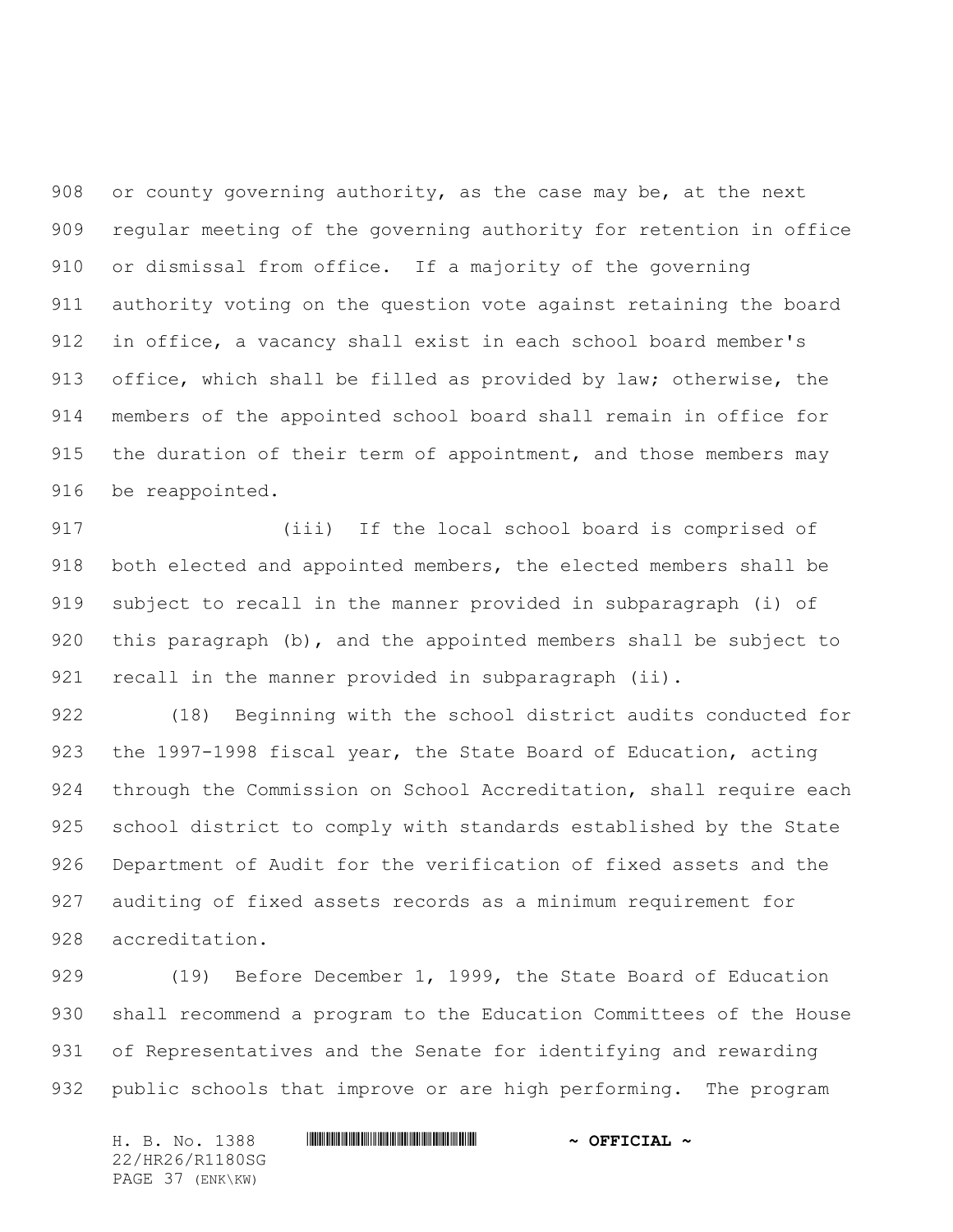933 shall be described by the board in a written report, which shall include criteria and a process through which improving schools and high-performing schools will be identified and rewarded.

 The State Superintendent of Public Education and the State Board of Education also shall develop a comprehensive accountability plan to ensure that local school boards, superintendents, principals and teachers are held accountable for student achievement. A written report on the accountability plan shall be submitted to the Education Committees of both houses of 942 the Legislature before December 1, 1999, with any necessary legislative recommendations.

 (20) Before January 1, 2008, the State Board of Education shall evaluate and submit a recommendation to the Education Committees of the House of Representatives and the Senate on inclusion of graduation rate and dropout rate in the school level accountability system.

 (21) If a local school district is determined as failing and placed into district transformation status for reasons authorized 951 by the provisions of this section, the interim superintendent appointed to the district shall, within forty-five (45) days after being appointed, present a detailed and structured corrective action plan to move the local school district out of district transformation status to the deputy superintendent. A copy of the interim superintendent's corrective action plan shall also be filed with the State Board of Education.

22/HR26/R1180SG PAGE 38 (ENK\KW)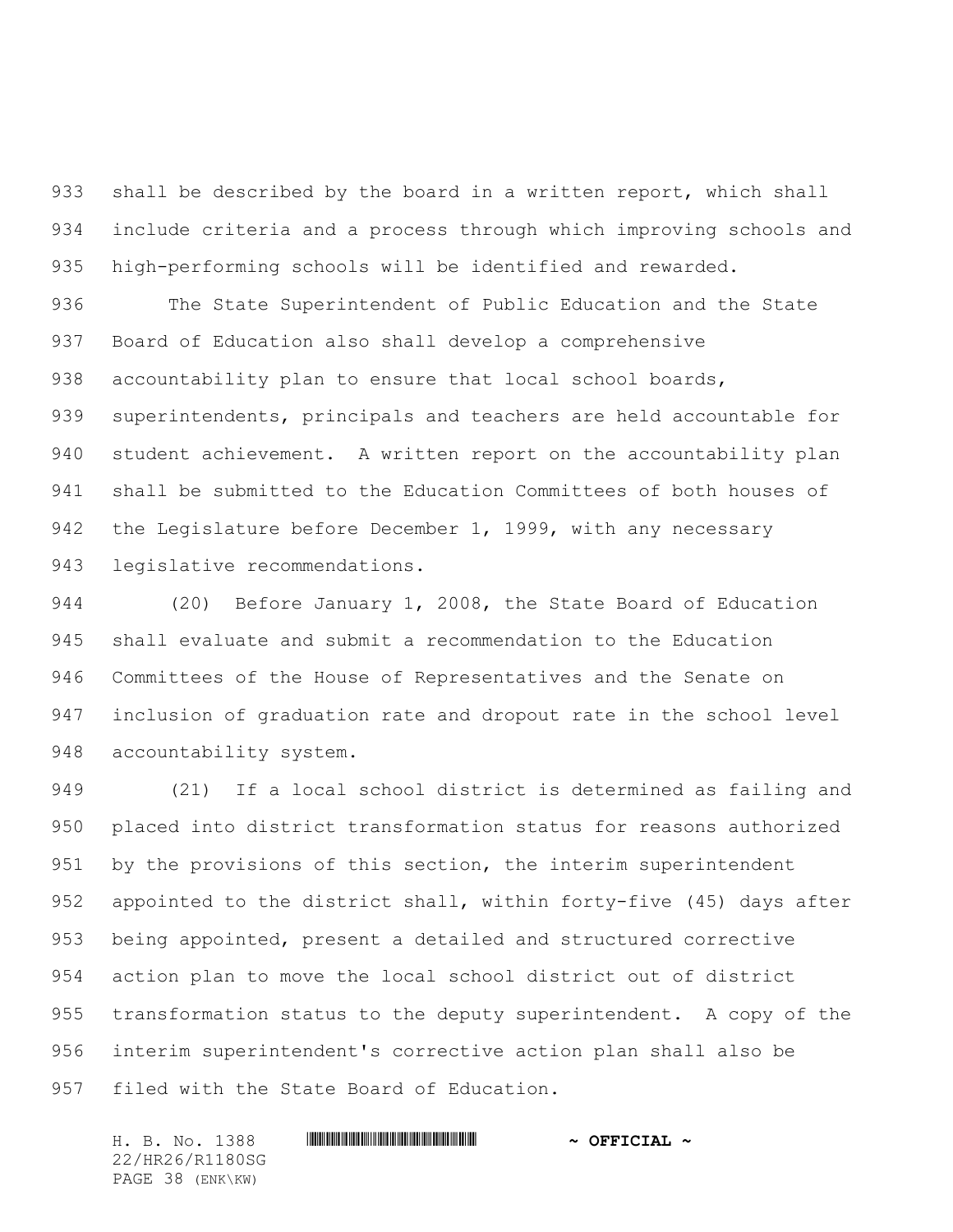**SECTION 8.** Section 37-3-2, Mississippi Code of 1972, is amended as follows:

 37-3-2. (1) There is established within the State Department of Education the Commission on Teacher and Administrator Education, Certification and Licensure and Development. It shall be the purpose and duty of the commission to make recommendations to the State Board of Education regarding standards for the certification and licensure and continuing professional development of those who teach or perform tasks of an educational nature in the public schools of Mississippi.

 (2) (a) The commission shall be composed of fifteen (15) qualified members. The membership of the commission shall be composed of the following members to be appointed, three (3) from each of the four (4) congressional districts, as such districts existed on January 1, 2011, in accordance with the population 973 calculations determined by the 2010 federal decennial census, including: four (4) classroom teachers; three (3) school administrators; one (1) representative of schools of education of public institutions of higher learning located within the state to 977 be recommended by the Board of Trustees of State Institutions of Higher Learning; one (1) representative from the schools of education of independent institutions of higher learning to be recommended by the Board of the Mississippi Association of Independent Colleges; one (1) representative from public community and junior colleges located within the state to be recommended by

H. B. No. 1388 \*HR26/R1180SG\* **~ OFFICIAL ~** 22/HR26/R1180SG PAGE 39 (ENK\KW)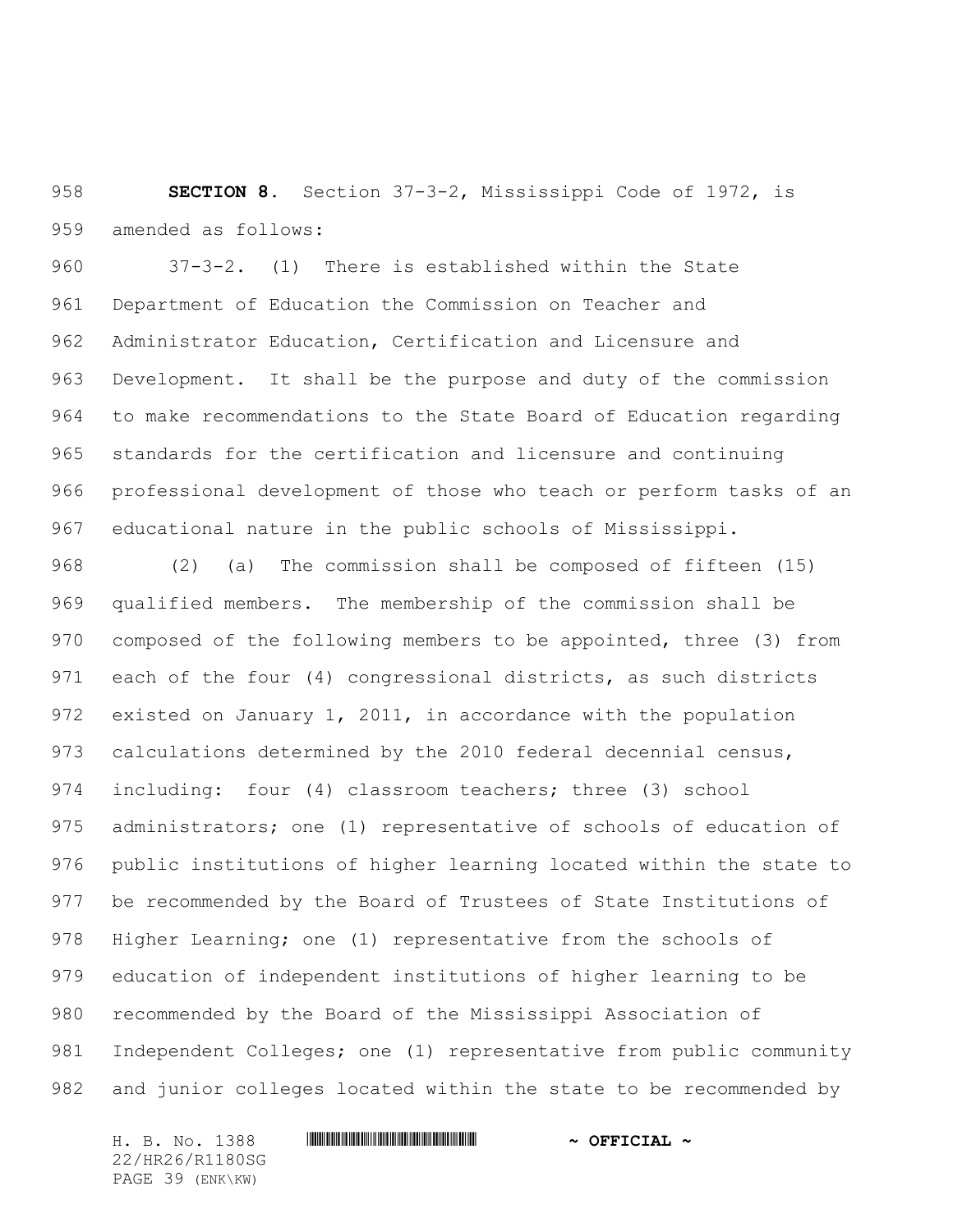the Mississippi Community College Board; one (1) local school board member; and four (4) laypersons. Three (3) members of the commission, at the sole discretion of the State Board of Education, shall be appointed from the state at large.

 (b) All appointments shall be made by the State Board of Education after consultation with the State Superintendent of Public Education. The first appointments by the State Board of Education shall be made as follows: five (5) members shall be 991 appointed for a term of one (1) year; five (5) members shall be appointed for a term of two (2) years; and five (5) members shall 993 be appointed for a term of three (3) years. Thereafter, all members shall be appointed for a term of four (4) years.

 (3) The State Board of Education when making appointments shall designate a chairman. The commission shall meet at least once every two (2) months or more often if needed. Members of the commission shall be compensated at a rate of per diem as authorized by Section 25-3-69 and be reimbursed for actual and necessary expenses as authorized by Section 25-3-41.

 (4) (a) An appropriate staff member of the State Department of Education shall be designated and assigned by the State Superintendent of Public Education to serve as executive secretary and coordinator for the commission. No less than two (2) other appropriate staff members of the State Department of Education shall be designated and assigned by the State Superintendent of Public Education to serve on the staff of the commission.

H. B. No. 1388 \*HR26/R1180SG\* **~ OFFICIAL ~** 22/HR26/R1180SG PAGE 40 (ENK\KW)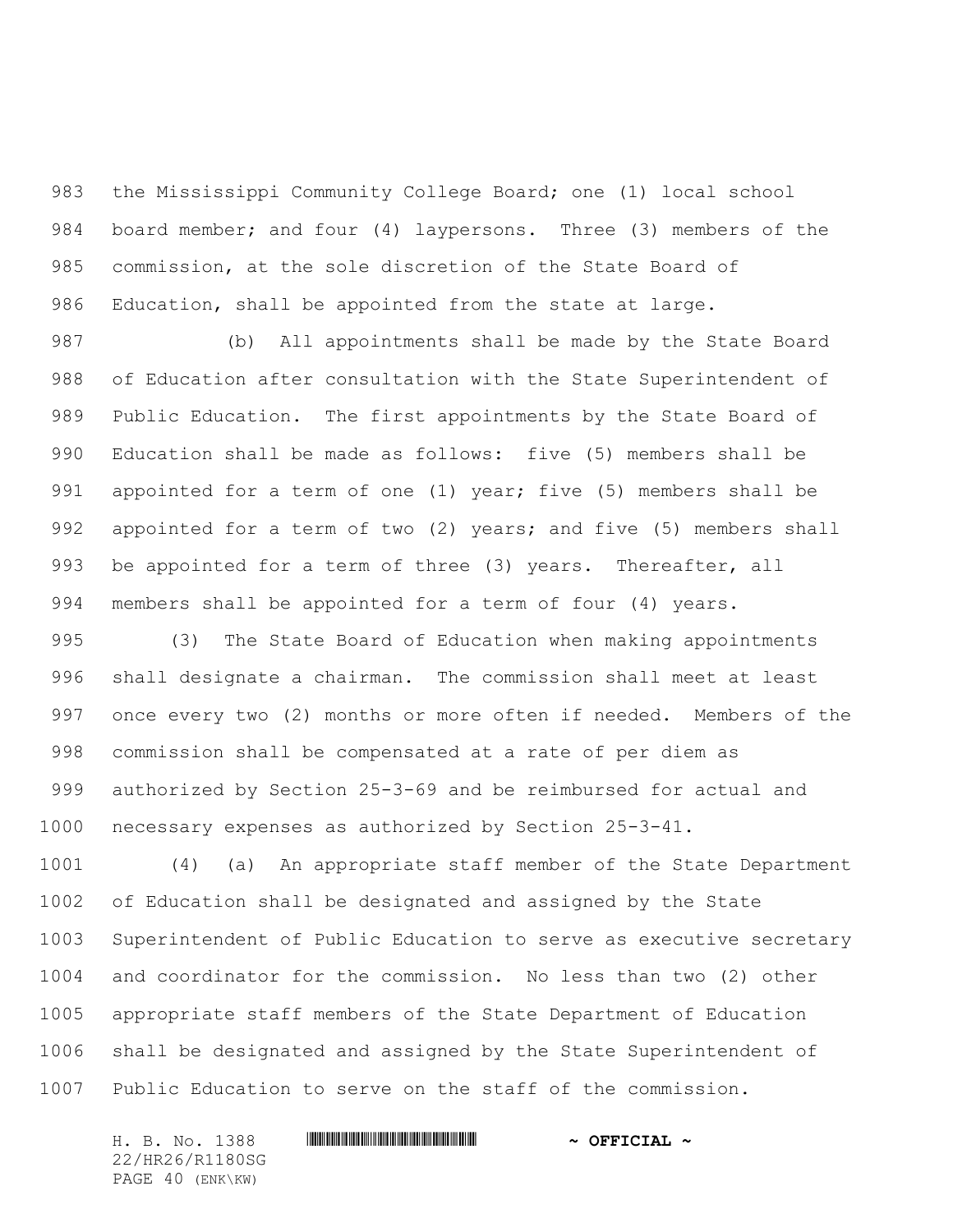(b) An Office of Educator Misconduct Evaluations shall be established within the State Department of Education to assist the commission in responding to infractions and violations, and in conducting hearings and enforcing the provisions of subsections (11), (12), (13), (14) and (15) of this section, and violations of the Mississippi Educator Code of Ethics.

(5) It shall be the duty of the commission to:

 (a) Set standards and criteria, subject to the approval of the State Board of Education, for all educator preparation programs in the state;

 (b) Recommend to the State Board of Education each year approval or disapproval of each educator preparation program in the state, subject to a process and schedule determined by the 1021 State Board of Education;

 (c) Establish, subject to the approval of the State Board of Education, standards for initial teacher certification and licensure in all fields;

 (d) Establish, subject to the approval of the State Board of Education, standards for the renewal of teacher licenses in all fields;

 (e) Review and evaluate objective measures of teacher performance, such as test scores, which may form part of the licensure process, and to make recommendations for their use; (f) Review all existing requirements for certification

and licensure;

H. B. No. 1388 \*HR26/R1180SG\* **~ OFFICIAL ~** 22/HR26/R1180SG PAGE 41 (ENK\KW)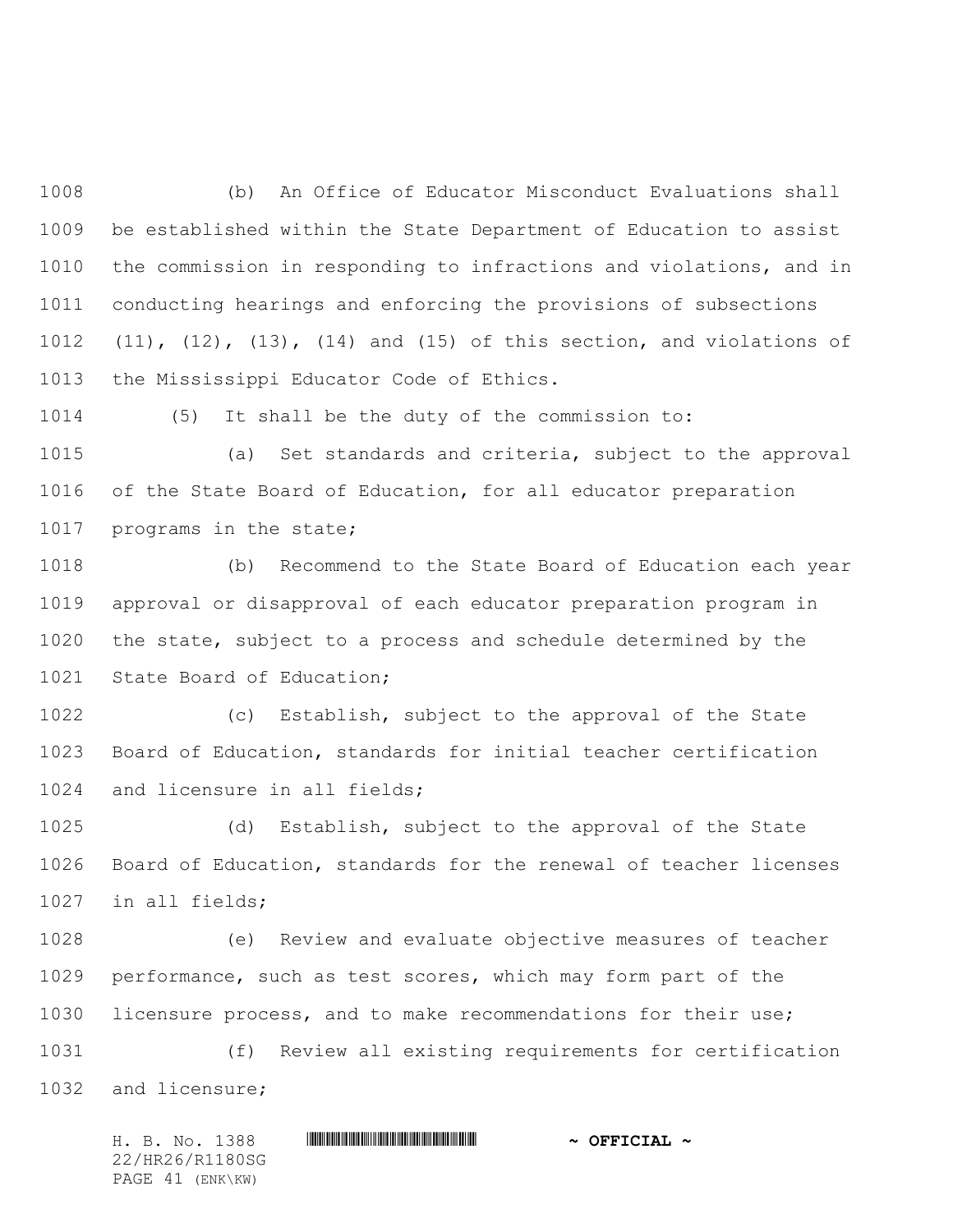(g) Consult with groups whose work may be affected by the commission's decisions;

 (h) Prepare reports from time to time on current practices and issues in the general area of teacher education and certification and licensure;

 (i) Hold hearings concerning standards for teachers' and administrators' education and certification and licensure with approval of the State Board of Education;

 (j) Hire expert consultants with approval of the State Board of Education;

 (k) Set up ad hoc committees to advise on specific areas; **\* \* \***

 (l) Perform such other functions as may fall within their general charge and which may be delegated to them by the State Board of Education **\* \* \***; and

 (m) Establish standards, subject to the approval of the State Board of Education, for supplemental endorsements, provided that the standards allow teachers as many options as possible to receive a supplemental endorsement, including, but not limited to, the option of taking additional coursework or earning at least the minimum qualifying score or higher on the required licensure subject assessment relevant to the endorsement area for which the licensure is sought. The subject assessment option shall not apply to certain subject areas, including, but not limited to, Early/Primary Education PreK-3, Elementary Education, or Special

H. B. No. 1388 \*HR26/R1180SG\* **~ OFFICIAL ~** 22/HR26/R1180SG PAGE 42 (ENK\KW)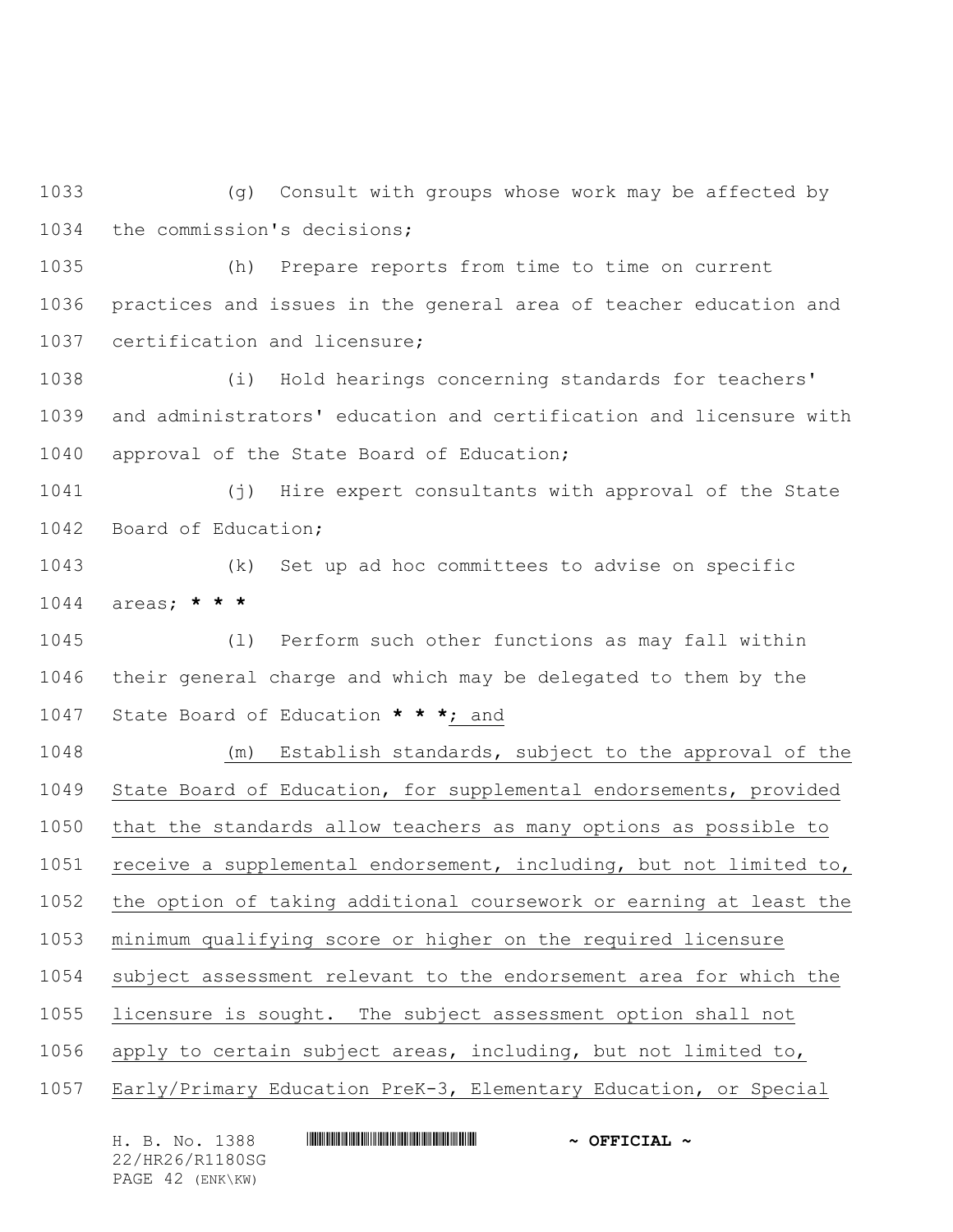# 1058 Education, except by special approval by the State Board of Education.

 (6) (a) **Standard License - Approved Program Route**. An educator entering the school system of Mississippi for the first time and meeting all requirements as established by the State Board of Education shall be granted a standard five-year license. Persons who possess two (2) years of classroom experience as an assistant teacher or who have taught for one (1) year in an accredited public or private school shall be allowed to fulfill student teaching requirements under the supervision of a qualified participating teacher approved by an accredited college of education. The local school district in which the assistant teacher is employed shall compensate such assistant teachers at the required salary level during the period of time such individual is completing student teaching requirements. Applicants for a standard license shall submit to the department: (i) An application on a department form; (ii) An official transcript of completion of a teacher education program approved by the department or a nationally accredited program, subject to the following: Licensure to teach in Mississippi prekindergarten through kindergarten classrooms shall require completion of a teacher education program or a Bachelor of Science degree with child development emphasis from a program accredited by the American

Association of Family and Consumer Sciences (AAFCS) or by the

H. B. No. 1388 \*HR26/R1180SG\* **~ OFFICIAL ~** 22/HR26/R1180SG PAGE 43 (ENK\KW)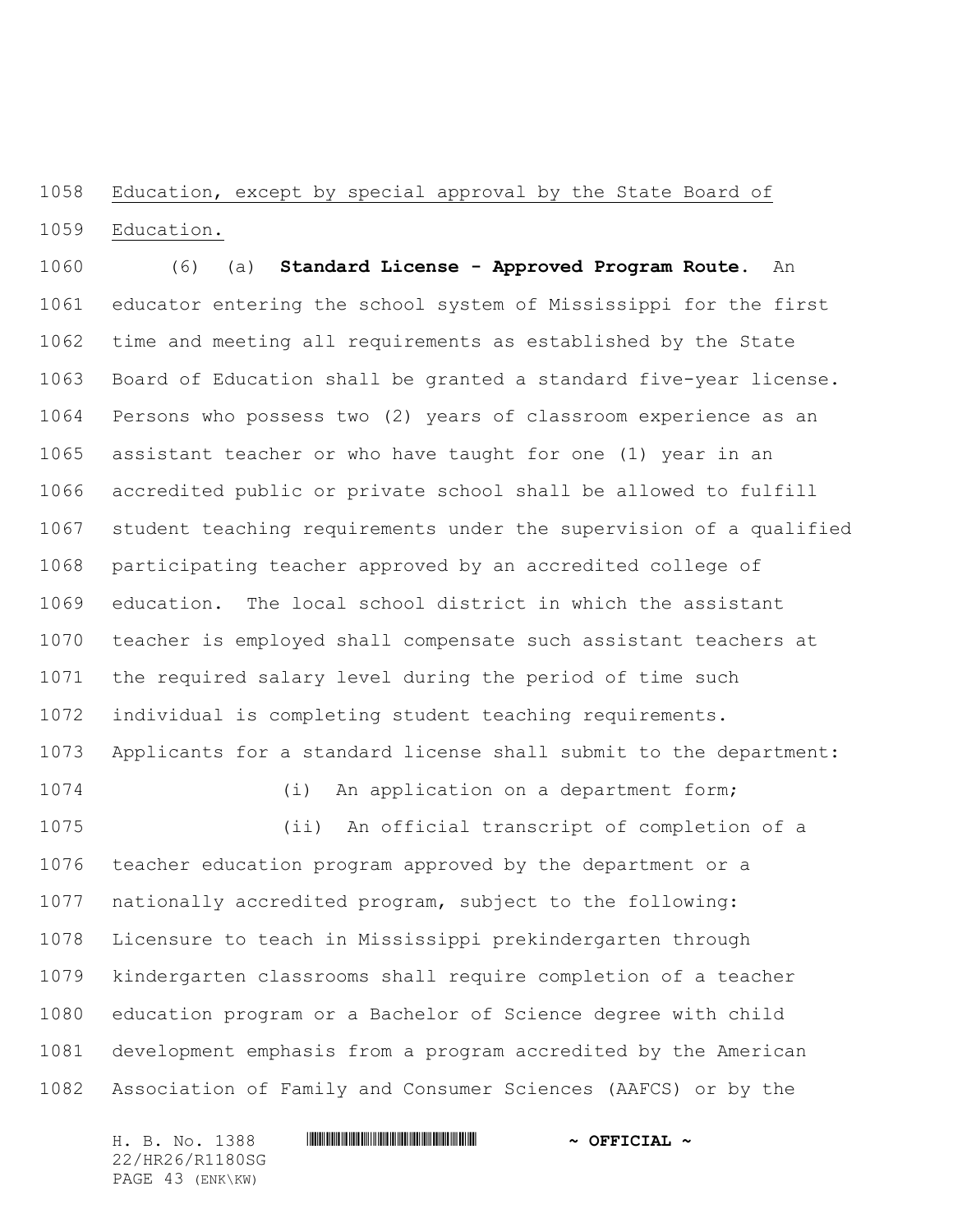National Association for Education of Young Children (NAEYC) or by the National Council for Accreditation of Teacher Education (NCATE). Licensure to teach in Mississippi kindergarten, for those applicants who have completed a teacher education program, and in Grade 1 through Grade 4 shall require the completion of an interdisciplinary program of studies. Licenses for Grades 4 through 8 shall require the completion of an interdisciplinary program of studies with two (2) or more areas of concentration. Licensure to teach in Mississippi Grades 7 through 12 shall require a major in an academic field other than education, or a combination of disciplines other than education. Students preparing to teach a subject shall complete a major in the respective subject discipline. All applicants for standard licensure shall demonstrate that such person's college preparation in those fields was in accordance with the standards set forth by the National Council for Accreditation of Teacher Education (NCATE) or the National Association of State Directors of Teacher Education and Certification (NASDTEC) or, for those applicants who have a Bachelor of Science degree with child development emphasis, the American Association of Family and Consumer Sciences (AAFCS). Effective July 1, 2016, for initial elementary education licensure, a teacher candidate must earn a passing score on a rigorous test of scientifically research-based reading instruction and intervention and data-based decision-making principles as approved by the State Board of Education;

H. B. No. 1388 \*HR26/R1180SG\* **~ OFFICIAL ~** 22/HR26/R1180SG PAGE 44 (ENK\KW)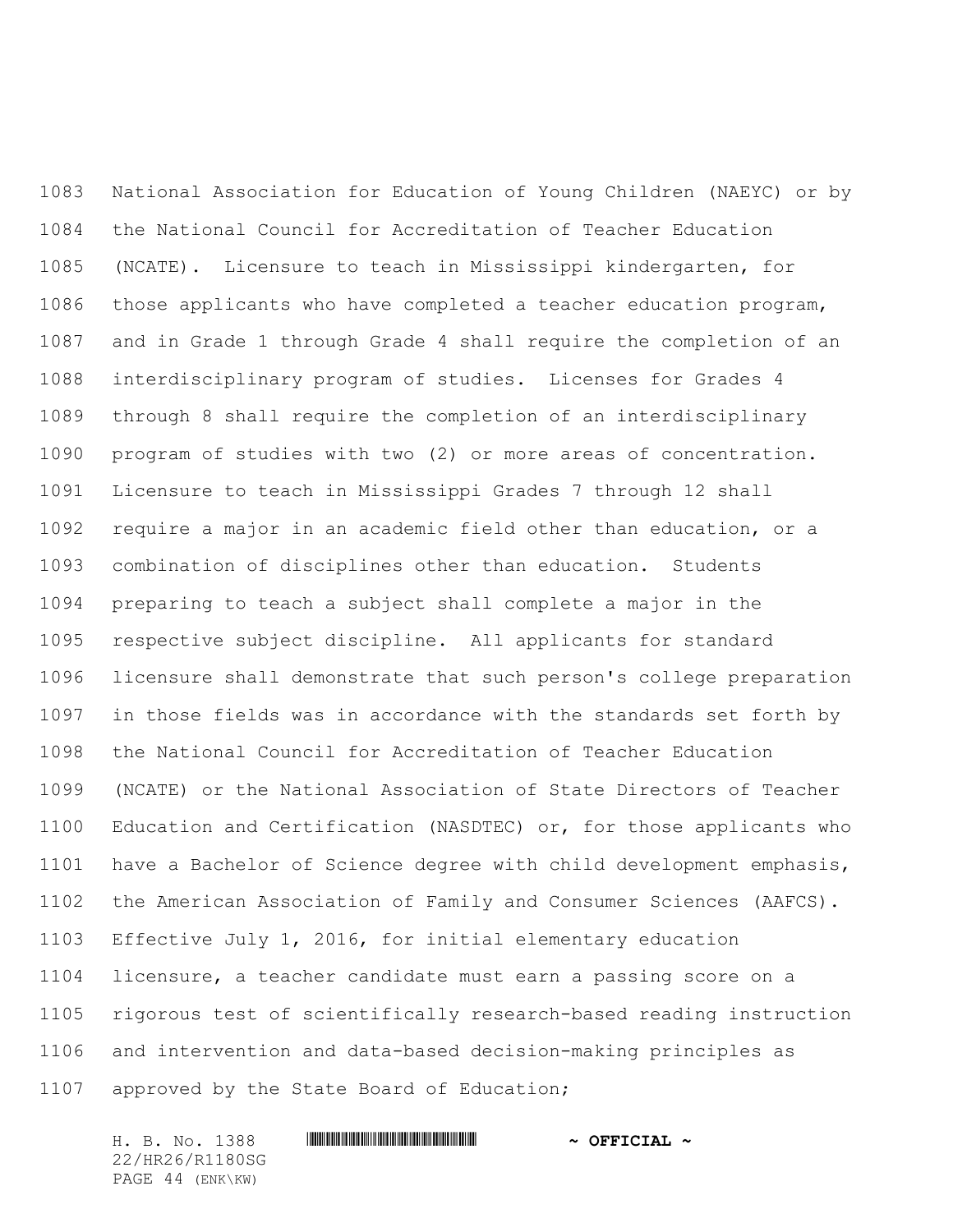(iii) A copy of test scores evidencing satisfactory completion of nationally administered examinations of achievement, such as the Educational Testing Service's teacher testing examinations; (iv) Any other document required by the State Board of Education; and (v) From and after July 1, 2020, no teacher candidate shall be licensed to teach in Mississippi who did not meet the following criteria for entrance into an approved teacher education program: 1. An ACT Score of twenty-one (21) (or SAT equivalent); or 2. Achieve a qualifying passing score on the Praxis Core Academic Skills for Educators examination as established by the State Board of Education; or 3. A minimum GPA of 3.0 on coursework prior to admission to an approved teacher education program. (b) (i) **Standard License - Nontraditional Teaching Route**. From and after July 1, 2020, no teacher candidate shall be licensed to teach in Mississippi under the alternate route who did not meet the following criteria: **\* \* \***1. An ACT Score of twenty-one (21) (or SAT equivalent); or

22/HR26/R1180SG PAGE 45 (ENK\KW)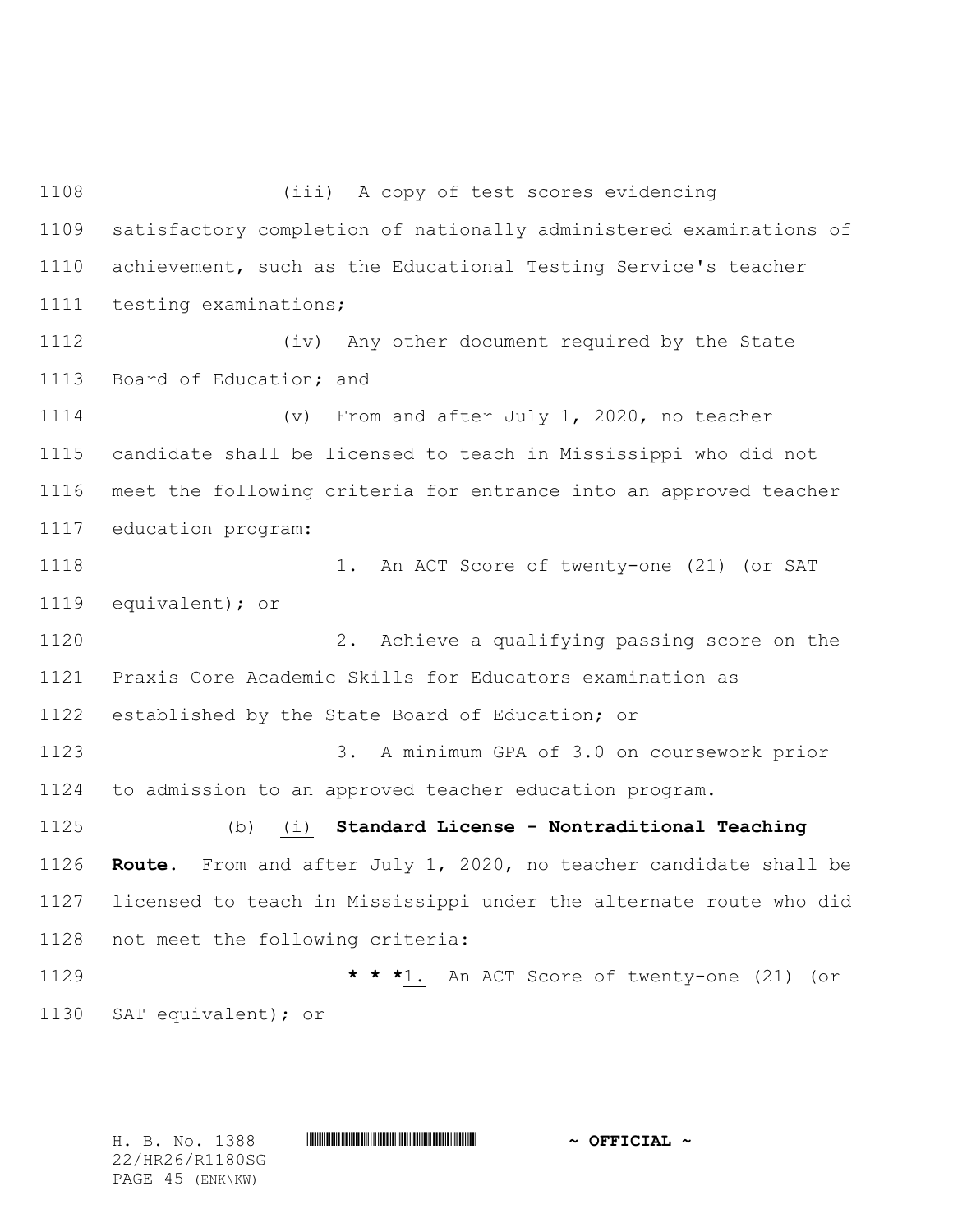**\* \* \***2. Achieve a qualifying passing score on the Praxis Core Academic Skills for Educators examination as established by the State Board of Education; or

 **\* \* \***3. A minimum GPA of 3.0 on coursework prior to admission to an approved teacher education program.

 (ii) Beginning July 1, 2020, an individual who has attained a passing score on the Praxis Core Academic Skills for Educators or an ACT Score of twenty-one (21) (or SAT equivalent) or a minimum GPA of 3.0 on coursework prior to admission to an approved teacher education program and a passing score on the Praxis Subject Assessment in the requested area of endorsement may apply for admission to the Teach Mississippi Institute (TMI) program to teach students in Grades 7 through 12 if the individual meets the requirements of this paragraph (b). The State Board of Education shall adopt rules requiring that teacher preparation institutions which provide the Teach Mississippi Institute (TMI) program for the preparation of nontraditional teachers shall meet the standards and comply with the provisions of this paragraph.

 **\* \* \***1. The Teach Mississippi Institute (TMI) shall include an intensive eight-week, nine-semester-hour summer program or a curriculum of study in which the student matriculates in the fall or spring semester, which shall include, but not be limited to, instruction in education, effective teaching strategies, classroom management, state curriculum requirements, planning and instruction, instructional methods and

H. B. No. 1388 \*HR26/R1180SG\* **~ OFFICIAL ~** 22/HR26/R1180SG PAGE 46 (ENK\KW)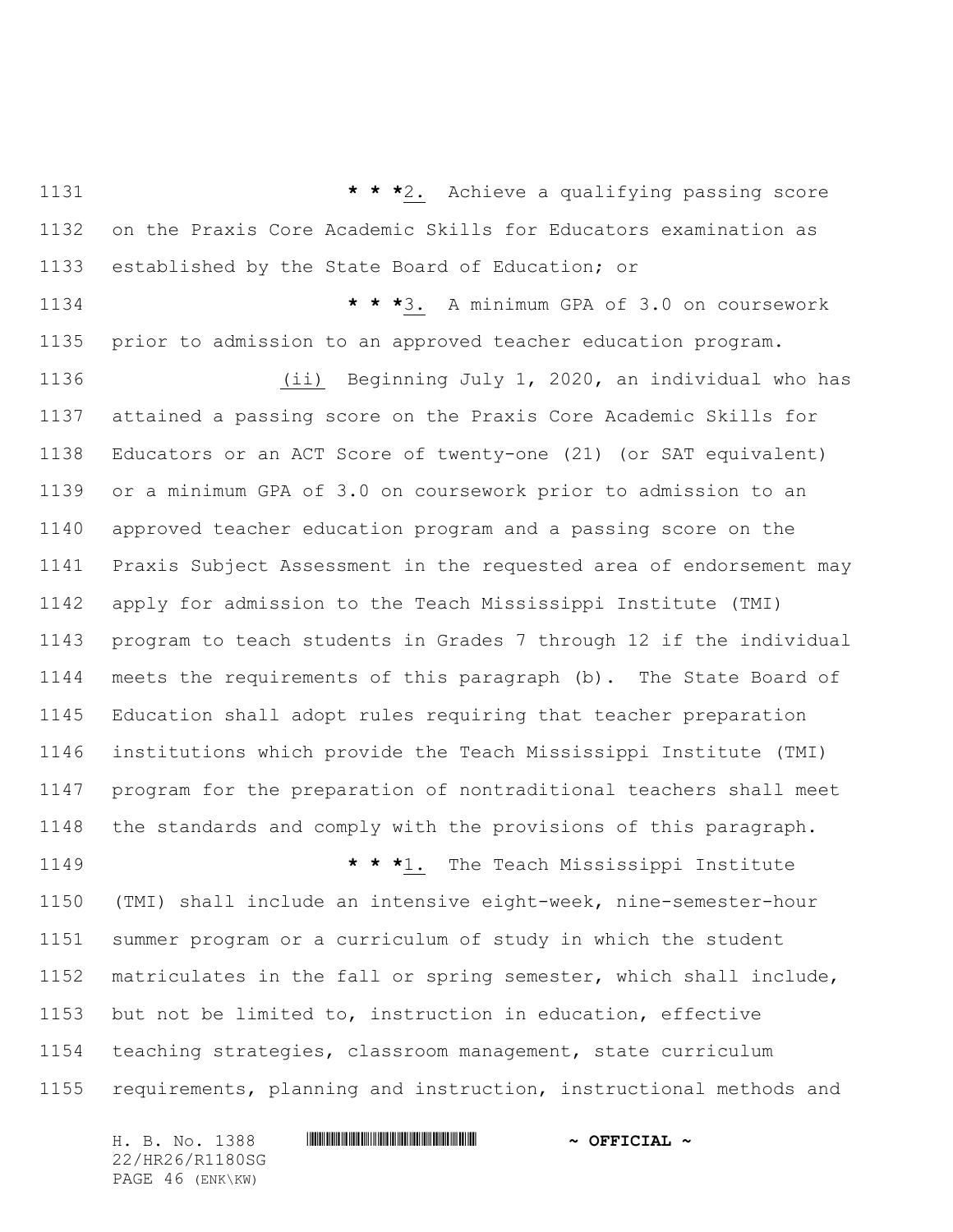pedagogy, using test results to improve instruction, and a one (1) semester three-hour supervised internship to be completed while the teacher is employed as a full-time teacher intern in a local school district. The TMI shall be implemented on a pilot program basis, with courses to be offered at up to four (4) locations in the state, with one (1) TMI site to be located in each of the three (3) Mississippi Supreme Court districts.

 **\* \* \***2. The school sponsoring the teacher intern shall enter into a written agreement with the institution providing the Teach Mississippi Institute (TMI) program, under terms and conditions as agreed upon by the contracting parties, providing that the school district shall provide teacher interns seeking a nontraditional provisional teaching license with a one-year classroom teaching experience. The teacher intern shall successfully complete the one (1) semester three-hour intensive internship in the school district during the semester immediately following successful completion of the TMI and prior to the end of the one-year classroom teaching experience.

 **\* \* \***3. Upon completion of the nine-semester-hour TMI or the fall or spring semester option, the individual shall submit his transcript to the commission for provisional licensure of the intern teacher, and the intern teacher shall be issued a provisional teaching license by the commission, which will allow the individual to legally serve as a

H. B. No. 1388 \*HR26/R1180SG\* **~ OFFICIAL ~** 22/HR26/R1180SG PAGE 47 (ENK\KW)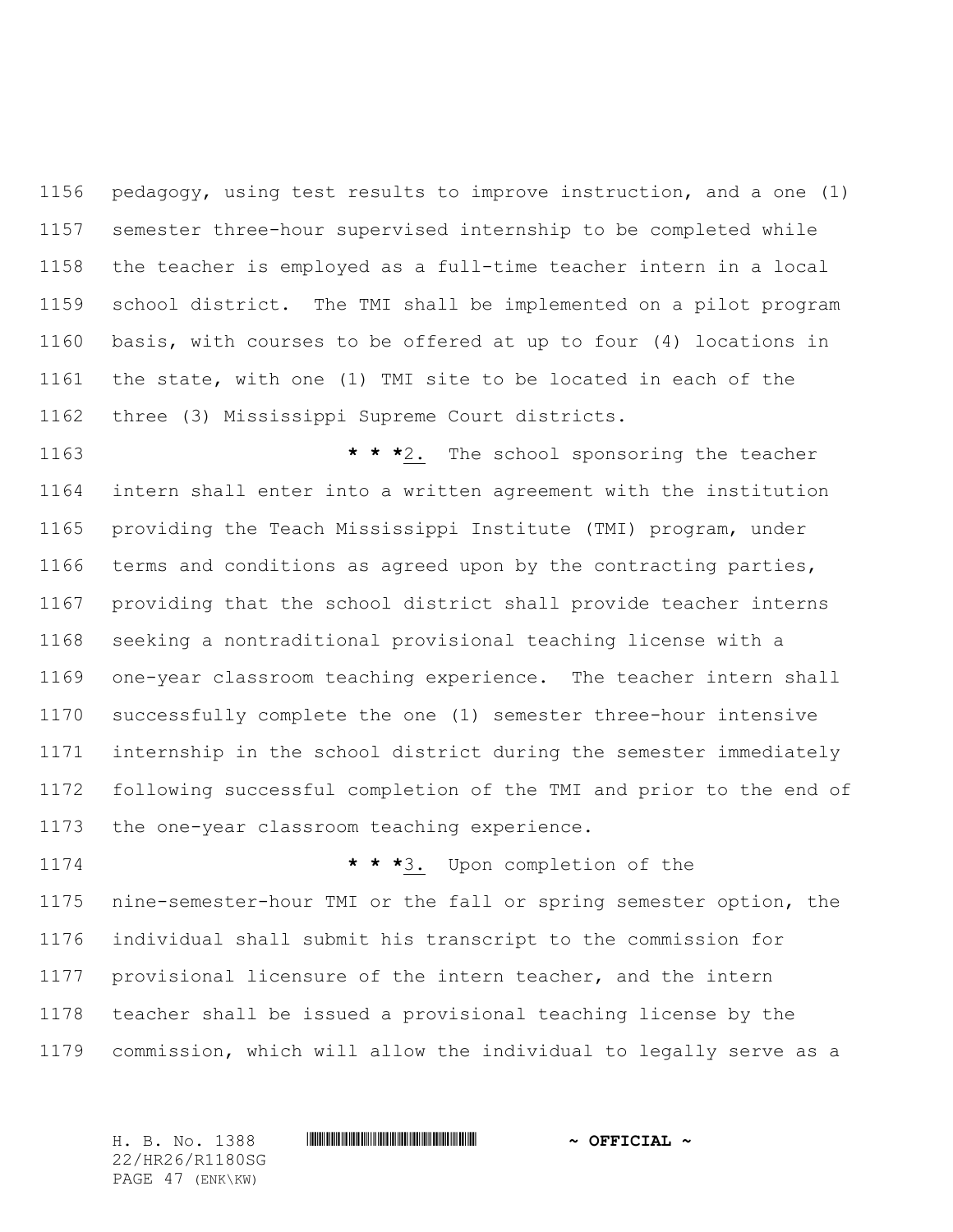teacher while the person completes a nontraditional teacher preparation internship program.

 **\* \* \***4. During the semester of internship in the school district, the teacher preparation institution shall monitor the performance of the intern teacher. The school district that employs the provisional teacher shall supervise the provisional teacher during the teacher's intern year of employment under a nontraditional provisional license, and shall, in consultation with the teacher intern's mentor at the school district of employment, submit to the commission a comprehensive evaluation of the teacher's performance sixty (60) days prior to the expiration of the nontraditional provisional license. If the comprehensive evaluation establishes that the provisional teacher intern's performance fails to meet the standards of the approved nontraditional teacher preparation internship program, the individual shall not be approved for a standard license.

 **\* \* \***5. An individual issued a provisional teaching license under this nontraditional route shall successfully complete, at a minimum, a one-year beginning teacher mentoring and induction program administered by the employing school district with the assistance of the State Department of Education.

 **\* \* \***6. Upon successful completion of the TMI and the internship provisional license period, applicants for a Standard License - Nontraditional Route shall submit to the

H. B. No. 1388 \*HR26/R1180SG\* **~ OFFICIAL ~** 22/HR26/R1180SG PAGE 48 (ENK\KW)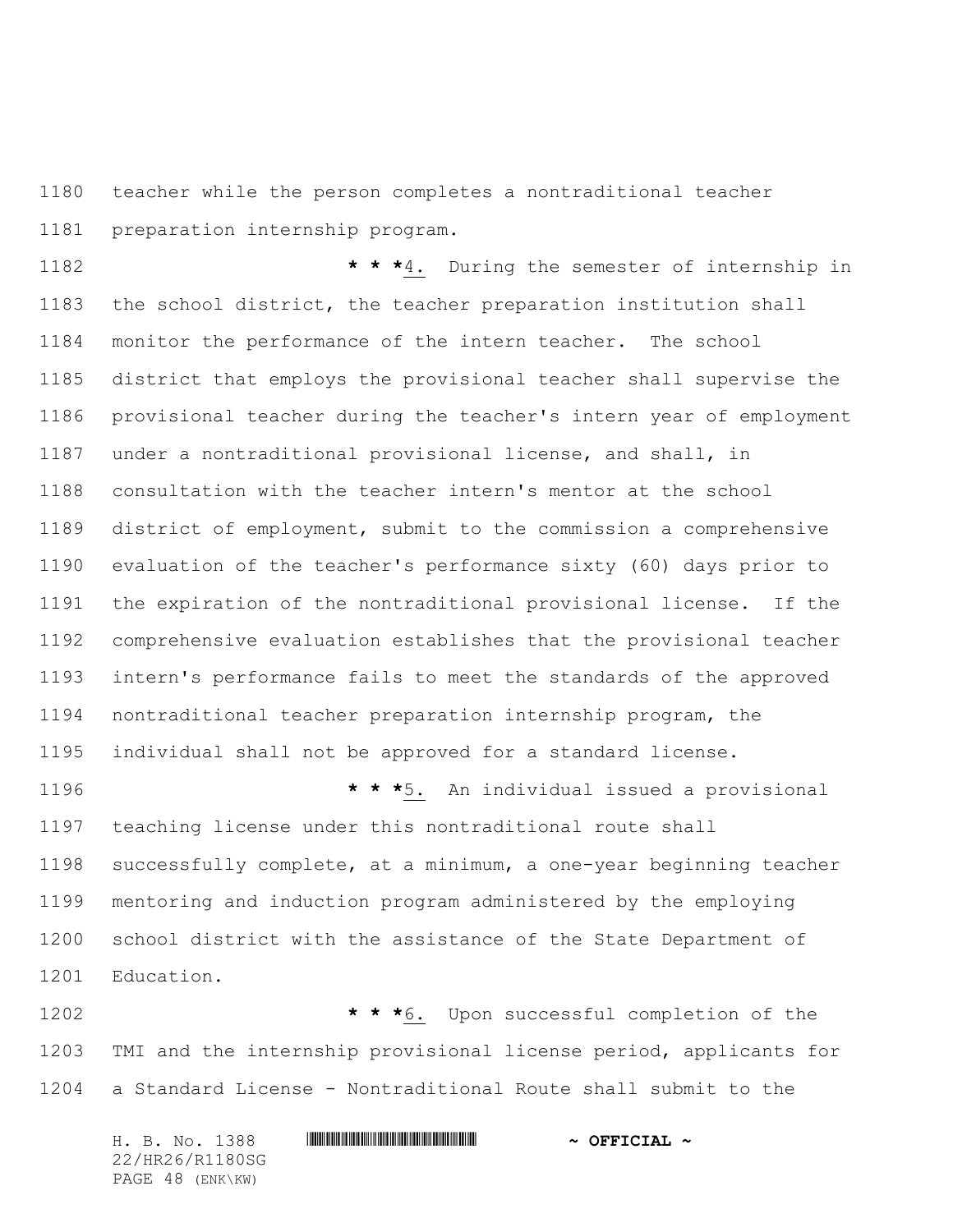commission a transcript of successful completion of the twelve (12) semester hours required in the internship program, and the employing school district shall submit to the commission a recommendation for standard licensure of the intern. If the school district recommends licensure, the applicant shall be issued a Standard License - Nontraditional Route which shall be valid for a five-year period and be renewable.

 **\* \* \***7. At the discretion of the teacher preparation institution, the individual shall be allowed to credit the twelve (12) semester hours earned in the nontraditional teacher internship program toward the graduate hours required for a Master of Arts in Teacher (MAT) Degree.

 **\* \* \***8. The local school district in which the nontraditional teacher intern or provisional licensee is employed shall compensate such teacher interns at Step 1 of the required salary level during the period of time such individual is completing teacher internship requirements and shall compensate such Standard License - Nontraditional Route teachers at Step 3 of the required salary level when they complete license requirements.

 (iii) Implementation of the TMI program provided for under this paragraph (b) shall be contingent upon the availability of funds appropriated specifically for such purpose by the Legislature. Such implementation of the TMI program may not be deemed to prohibit the State Board of Education from developing and implementing additional alternative route teacher

22/HR26/R1180SG PAGE 49 (ENK\KW)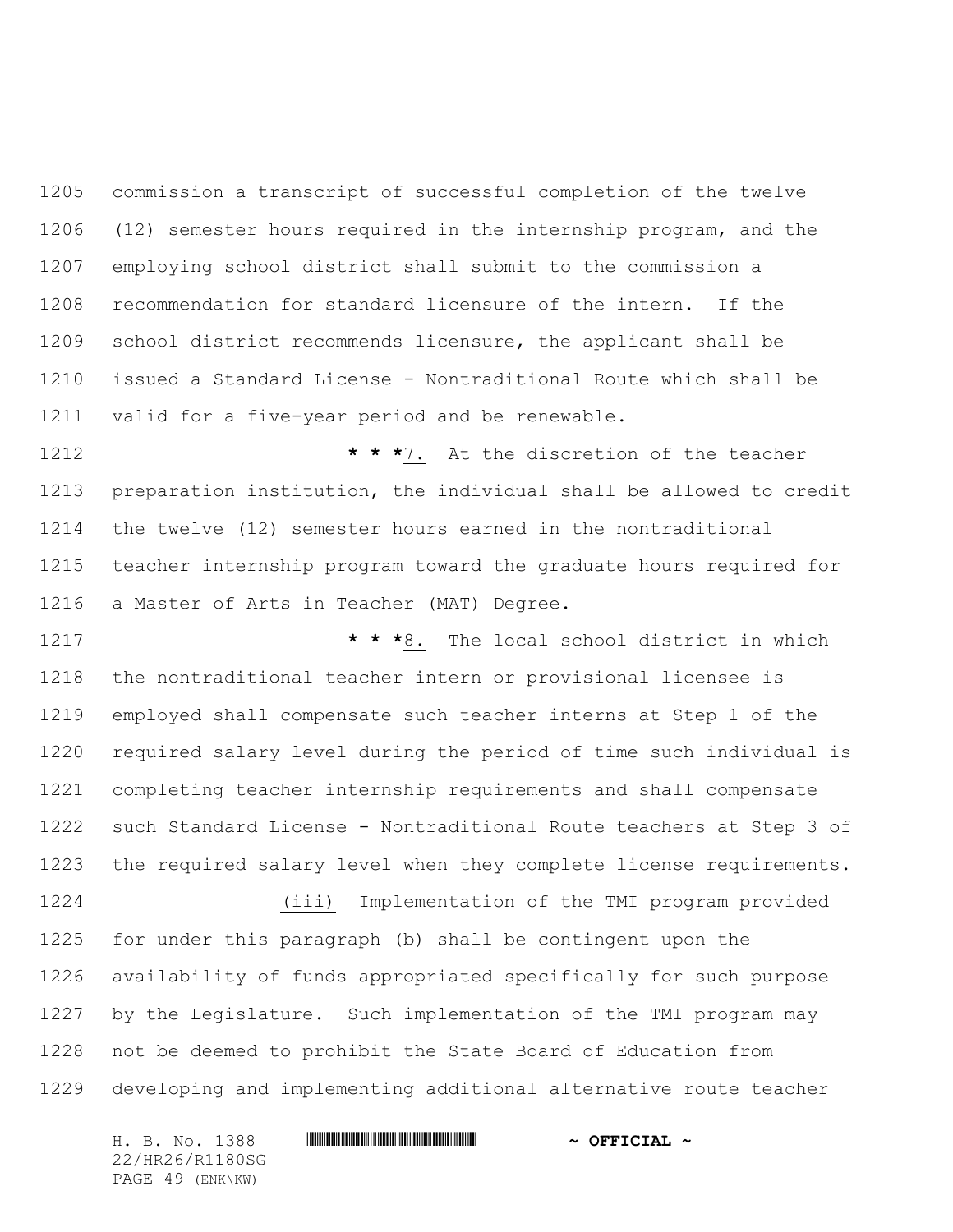licensure programs, as deemed appropriate by the board. The emergency certification program in effect prior to July 1, 2002, shall remain in effect.

 (iv) A Standard License - Approved Program Route shall be issued for a five-year period, and may be renewed. Recognizing teaching as a profession, a hiring preference shall be granted to persons holding a Standard License - Approved Program Route or Standard License - Nontraditional Teaching Route over persons holding any other license.

 (c) **Special License - Expert Citizen**. In order to allow a school district to offer specialized or technical courses, the State Department of Education, in accordance with rules and regulations established by the State Board of Education, may grant a **\* \* \*** five-year expert citizen-teacher license to local business or other professional personnel to teach in a public school or nonpublic school accredited or approved by the state. Such person shall be required to have a high school diploma, an

industry-recognized certification related to the subject area in

which they are teaching and a minimum of five (5) years of

relevant experience but shall not be required to hold an associate

or bachelor's degree, provided that he or she possesses the

minimum qualifications required for his or her profession, and may

begin teaching upon his employment by the local school board and

licensure by the Mississippi Department of Education. If a school

board hires a career technical education pathway instructor who

H. B. No. 1388 \*HR26/R1180SG\* **~ OFFICIAL ~** 22/HR26/R1180SG PAGE 50 (ENK\KW)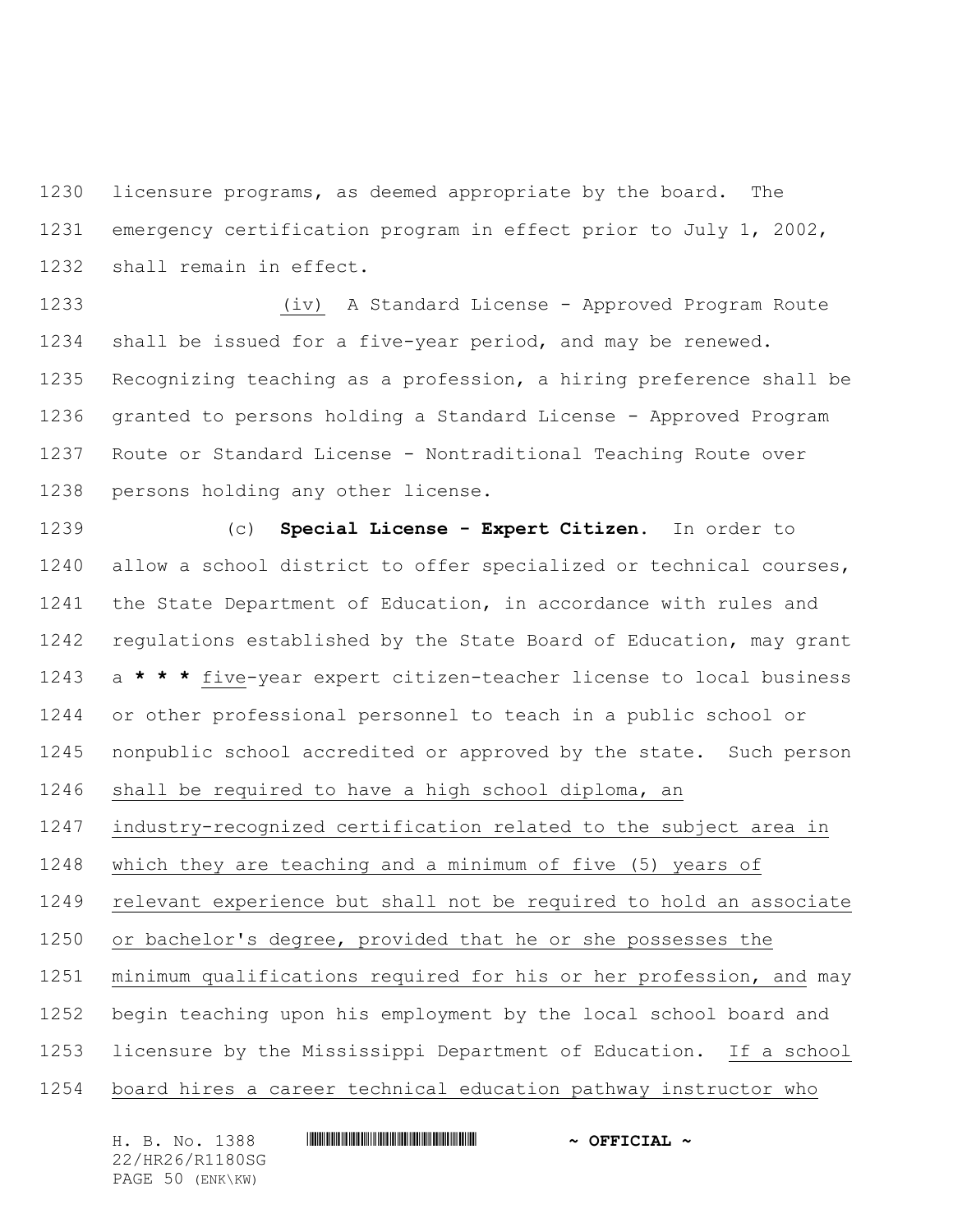does not have an industry certification in his or her area of expertise but does have the required experience, the school board shall spread their decision on the minutes at their next meeting and provide a detailed explanation for why they hired the instructor. Such instructor shall present the minutes of the school board to the State Department of Education when he or she applies for an expert citizen license. The board shall adopt rules and regulations to administer the expert citizen-teacher license. A Special License - Expert Citizen may be renewed in accordance with the established rules and regulations of the State Department of Education.

 (d) **Special License - Nonrenewable.** The State Board of Education is authorized to establish rules and regulations to 1268 allow those educators not meeting requirements in paragraph (a), (b) or (c) of this subsection (6) to be licensed for a period of not more than three (3) years, except by special approval of the State Board of Education.

 (e) **Nonlicensed Teaching Personnel.** A nonlicensed person may teach for a maximum of three (3) periods per teaching day in a public school district or a nonpublic school accredited/approved by the state. Such person shall submit to the department a transcript or record of his education and experience which substantiates his preparation for the subject to be taught and shall meet other qualifications specified by the commission and approved by the State Board of Education. In no case shall

H. B. No. 1388 \*HR26/R1180SG\* **~ OFFICIAL ~** 22/HR26/R1180SG PAGE 51 (ENK\KW)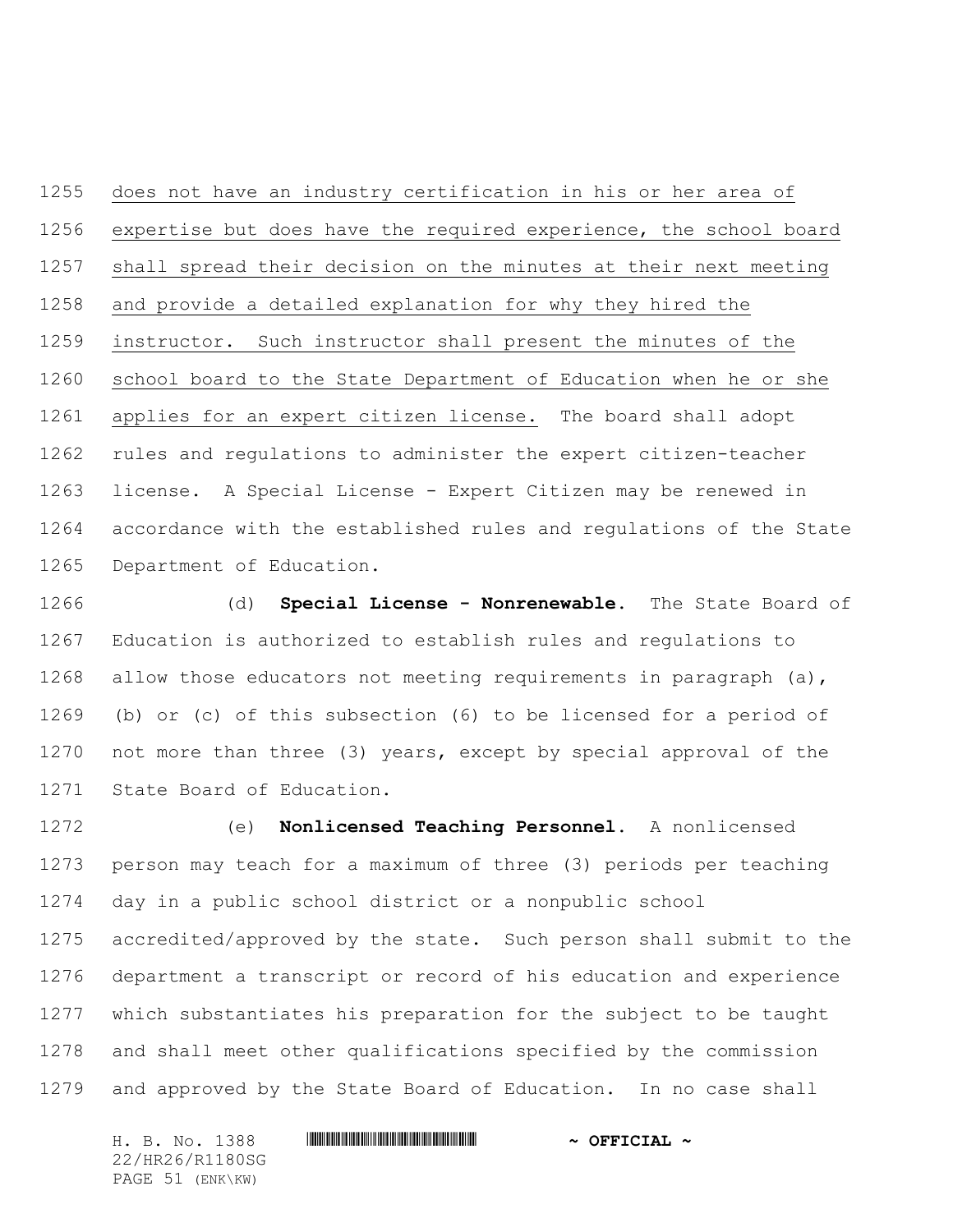any local school board hire nonlicensed personnel as authorized under this paragraph in excess of five percent (5%) of the total number of licensed personnel in any single school.

 (f) **Special License - Transitional Bilingual Education.** Beginning July 1, 2003, the commission shall grant special licenses to teachers of transitional bilingual education who possess such qualifications as are prescribed in this section. Teachers of transitional bilingual education shall be compensated by local school boards at not less than one (1) step on the regular salary schedule applicable to permanent teachers licensed under this section. The commission shall grant special licenses to teachers of transitional bilingual education who present the commission with satisfactory evidence that they (i) possess a speaking and reading ability in a language, other than English, in which bilingual education is offered and communicative skills in English; (ii) are in good health and sound moral character; (iii) possess a bachelor's degree or an associate's degree in teacher education from an accredited institution of higher education; (iv) meet such requirements as to courses of study, semester hours therein, experience and training as may be required by the commission; and (v) are legally present in the United States and possess legal authorization for employment. A teacher of transitional bilingual education serving under a special license shall be under an exemption from standard licensure if he achieves the requisite qualifications therefor. Two (2) years of service

H. B. No. 1388 \*HR26/R1180SG\* **~ OFFICIAL ~** 22/HR26/R1180SG PAGE 52 (ENK\KW)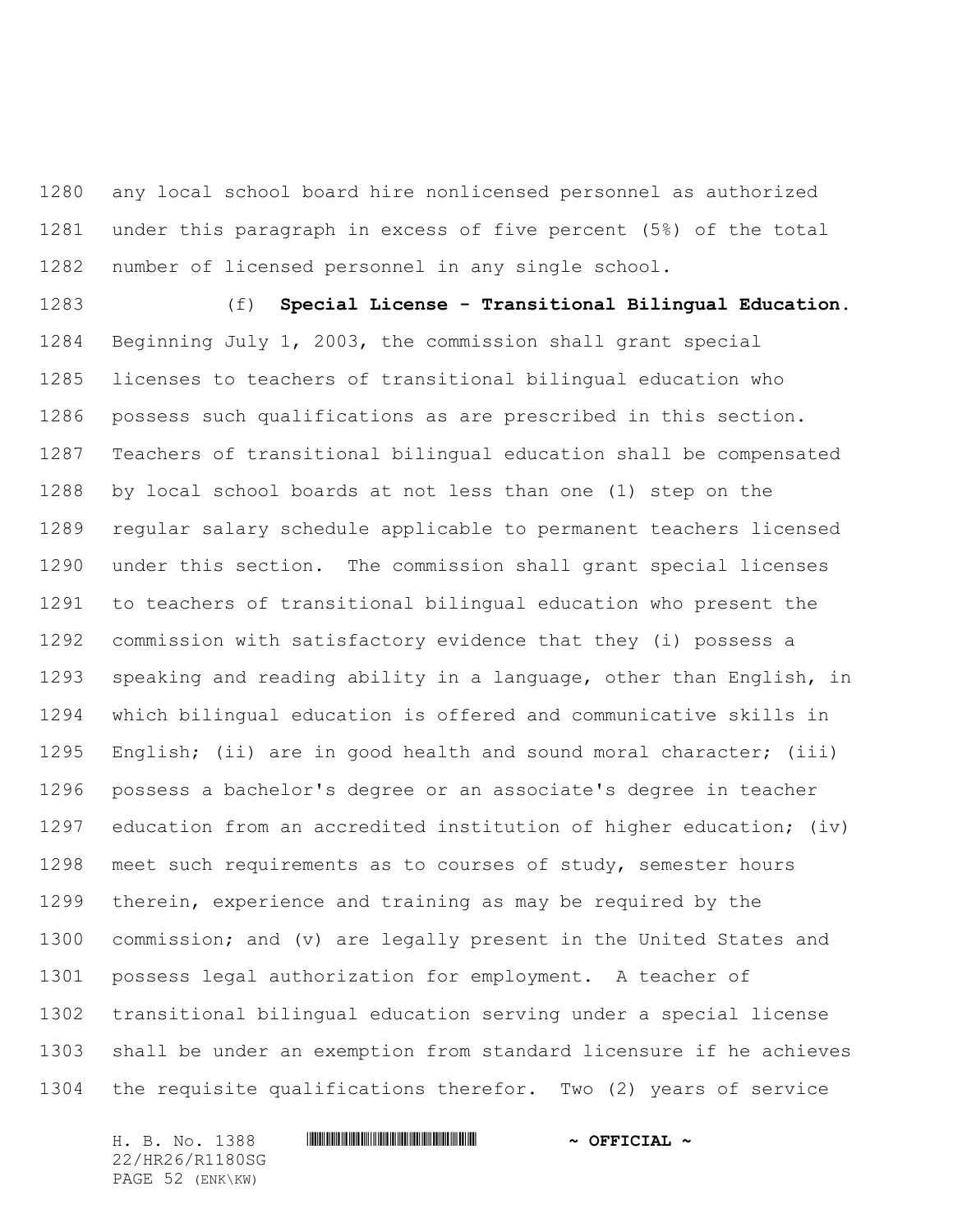by a teacher of transitional bilingual education under such an exemption shall be credited to the teacher in acquiring a Standard Educator License. Nothing in this paragraph shall be deemed to prohibit a local school board from employing a teacher licensed in an appropriate field as approved by the State Department of Education to teach in a program in transitional bilingual education.

 (g) In the event any school district meets the highest accreditation standards as defined by the State Board of Education in the accountability system, the State Board of Education, in its discretion, may exempt such school district from any restrictions in paragraph (e) relating to the employment of nonlicensed teaching personnel.

 (h) **Highly Qualified Teachers.** Beginning July 1, 2006, any teacher from any state meeting the federal definition of highly qualified, as described in the No Child Left Behind Act, must be granted a standard five-year license by the State Department of Education.

 (7) **Administrator License.** The State Board of Education is authorized to establish rules and regulations and to administer the licensure process of the school administrators in the State of Mississippi. There will be four (4) categories of administrator licensure with exceptions only through special approval of the State Board of Education.

H. B. No. 1388 \*HR26/R1180SG\* **~ OFFICIAL ~** 22/HR26/R1180SG PAGE 53 (ENK\KW)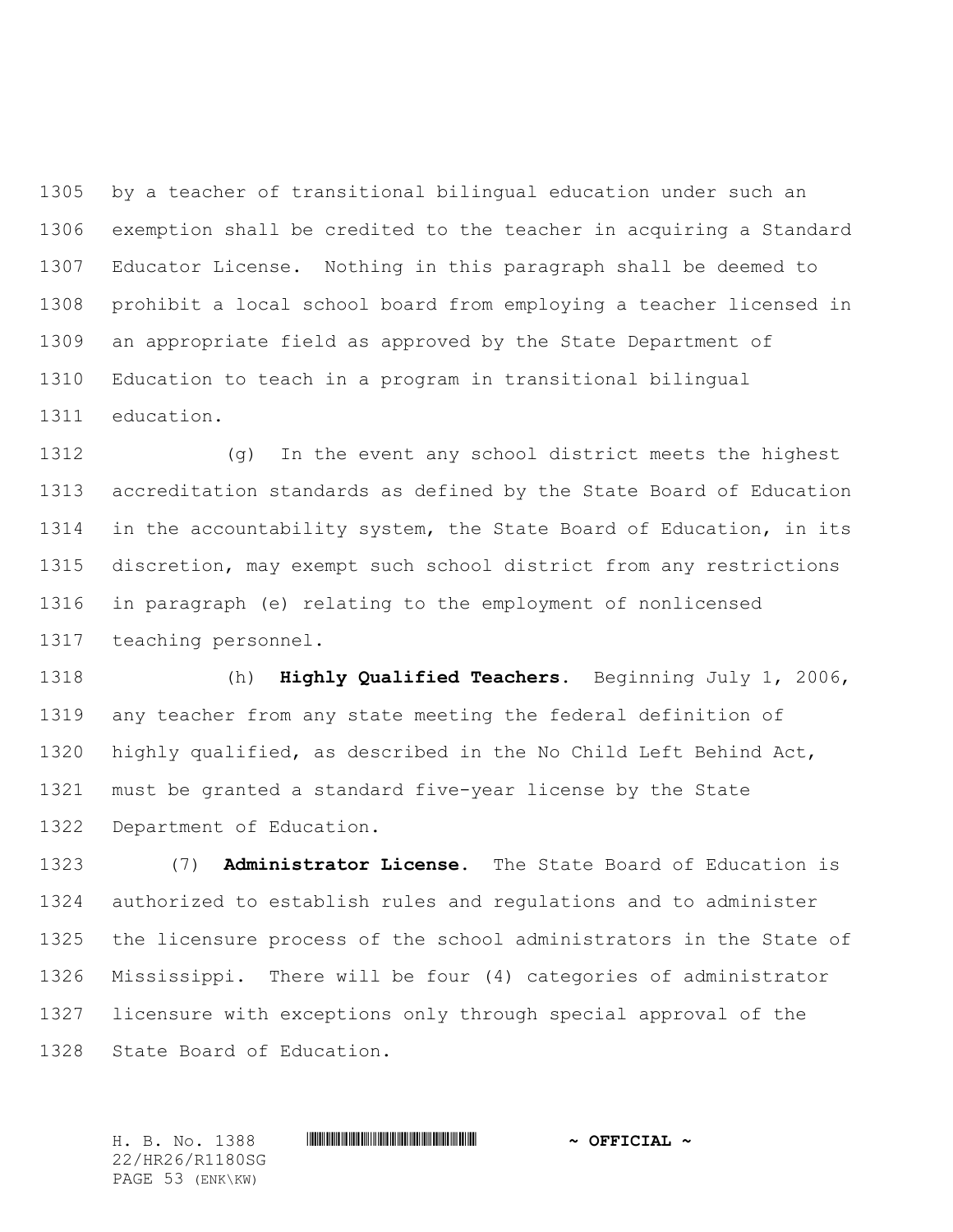(a) **Administrator License - Nonpracticing.** Those educators holding administrative endorsement but having no administrative experience or not serving in an administrative position on January 15, 1997.

 (b) **Administrator License - Entry Level.** Those educators holding administrative endorsement and having met the department's qualifications to be eligible for employment in a Mississippi school district. Administrator License - Entry Level shall be issued for a five-year period and shall be nonrenewable.

 (c) **Standard Administrator License - Career Level.** An administrator who has met all the requirements of the department for standard administrator licensure.

 (d) **Administrator License - Nontraditional Route.** The board may establish a nontraditional route for licensing administrative personnel. Such nontraditional route for administrative licensure shall be available for persons holding, but not limited to, a master of business administration degree, a master of public administration degree, a master of public planning and policy degree or a doctor of jurisprudence degree from an accredited college or university, with five (5) years of administrative or supervisory experience. Successful completion of the requirements of alternate route licensure for administrators shall qualify the person for a standard administrator license.

H. B. No. 1388 \*HR26/R1180SG\* **~ OFFICIAL ~** 22/HR26/R1180SG PAGE 54 (ENK\KW)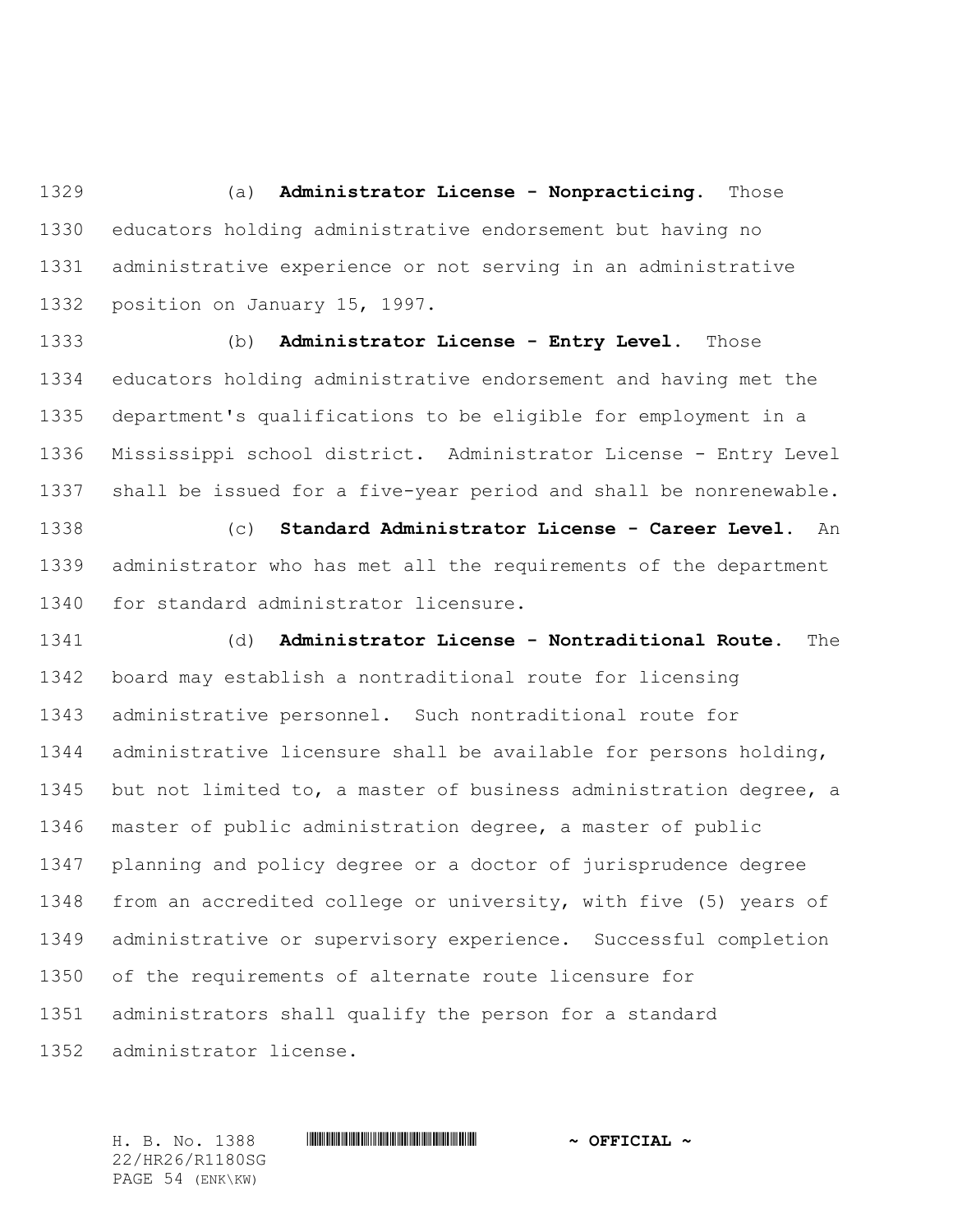Individuals seeking school administrator licensure under paragraph (b), (c) or (d) shall successfully complete a training program and an assessment process prescribed by the State Board of Education. All applicants for school administrator licensure shall meet all requirements prescribed by the department under paragraph (b), (c) or (d), and the cost of the assessment process required shall be paid by the applicant.

 (8) **Reciprocity.** The department shall grant a standard five-year license to any individual who possesses a valid standard license from another state, or another country or political subdivision thereof, within a period of twenty-one (21) days from the date of a completed application. The issuance of a license by reciprocity to a military-trained applicant, military spouse or person who establishes residence in this state shall be subject to the provisions of Section 73-50-1 or 73-50-2, as applicable.

 (9) **Renewal and Reinstatement of Licenses.** The State Board of Education is authorized to establish rules and regulations for the renewal and reinstatement of educator and administrator licenses. Effective May 15, 1997, the valid standard license held by an educator shall be extended five (5) years beyond the expiration date of the license in order to afford the educator adequate time to fulfill new renewal requirements established pursuant to this subsection. An educator completing a master of education, educational specialist or doctor of education degree in May 1997 for the purpose of upgrading the educator's license to a

H. B. No. 1388 \*HR26/R1180SG\* **~ OFFICIAL ~** 22/HR26/R1180SG PAGE 55 (ENK\KW)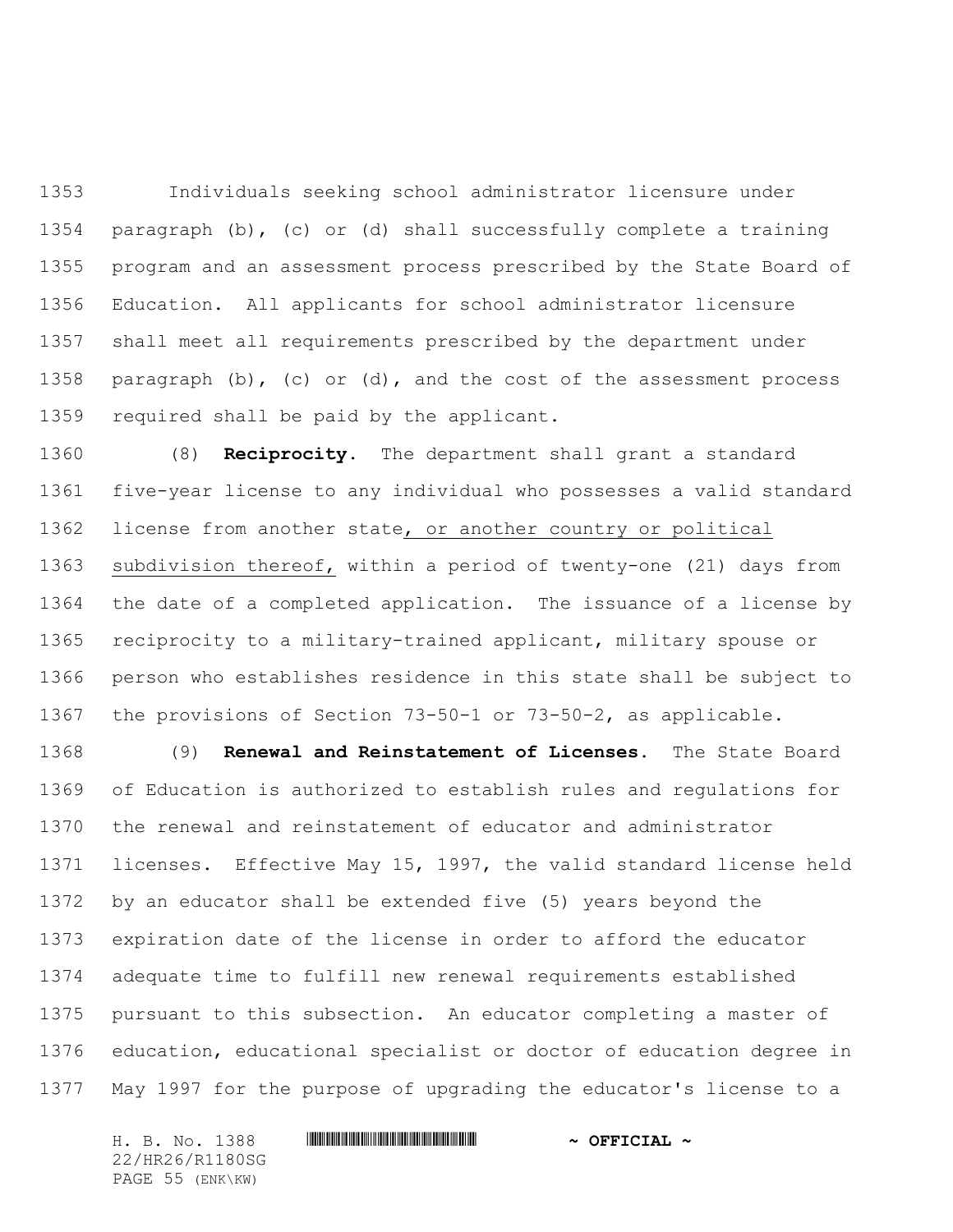higher class shall be given this extension of five (5) years plus five (5) additional years for completion of a higher degree. For all license types with a current valid expiration date of June 30, 2021, the State Department of Education shall grant a one-year extension to June 30, 2022. Beginning July 1, 2022, and thereafter, applicants for licensure renewal shall meet all requirements in effect on the date that the complete application is received by the State Department of Education.

 (10) All controversies involving the issuance, revocation, suspension or any change whatsoever in the licensure of an educator required to hold a license shall be initially heard in a hearing de novo, by the commission or by a subcommittee established by the commission and composed of commission members, or by a hearing officer retained and appointed by the commission, for the purpose of holding hearings. Any complaint seeking the denial of issuance, revocation or suspension of a license shall be by sworn affidavit filed with the Commission on Teacher and Administrator Education, Certification and Licensure and Development. The decision thereon by the commission, its subcommittee or hearing officer, shall be final, unless the aggrieved party shall appeal to the State Board of Education, within ten (10) days, of the decision of the commission, its subcommittee or hearing officer. An appeal to the State Board of Education shall be perfected upon filing a notice of the appeal and by the prepayment of the costs of the preparation of the

22/HR26/R1180SG PAGE 56 (ENK\KW)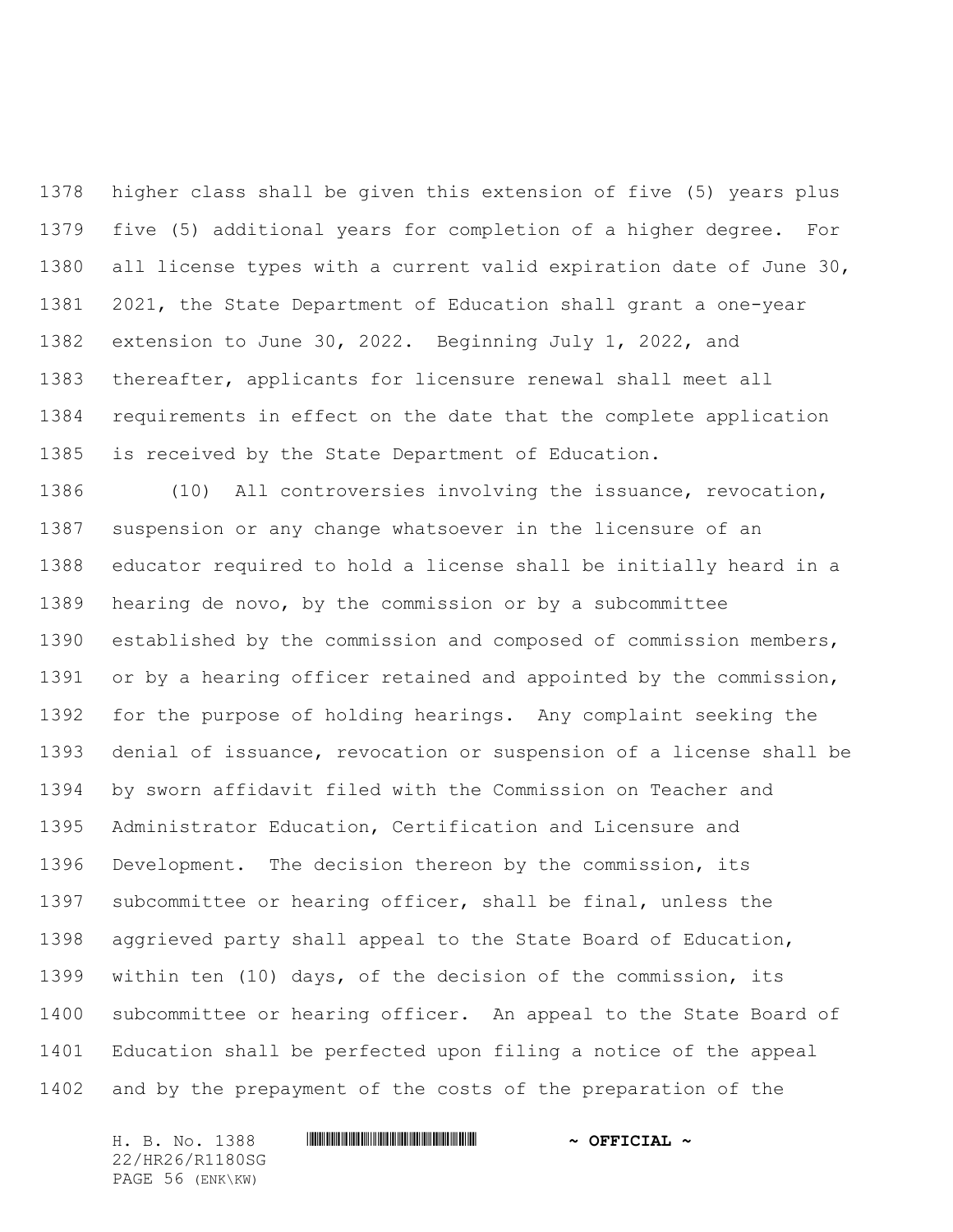record of proceedings by the commission, its subcommittee or hearing officer. An appeal shall be on the record previously made before the commission, its subcommittee or hearing officer, unless otherwise provided by rules and regulations adopted by the board. The decision of the commission, its subcommittee or hearing officer shall not be disturbed on appeal if supported by substantial evidence, was not arbitrary or capricious, within the authority of the commission, and did not violate some statutory or constitutional right. The State Board of Education in its authority may reverse, or remand with instructions, the decision of the commission, its subcommittee or hearing officer. The decision of the State Board of Education shall be final. (11) (a) The State Board of Education, acting through the commission, may deny an application for any teacher or administrator license for one or more of the following: (i) Lack of qualifications which are prescribed by law or regulations adopted by the State Board of Education; (ii) The applicant has a physical, emotional or mental disability that renders the applicant unfit to perform the duties authorized by the license, as certified by a licensed psychologist or psychiatrist; (iii) The applicant is actively addicted to or actively dependent on alcohol or other habit-forming drugs or is a

habitual user of narcotics, barbiturates, amphetamines,

H. B. No. 1388 \*HR26/R1180SG\* **~ OFFICIAL ~**

22/HR26/R1180SG PAGE 57 (ENK\KW)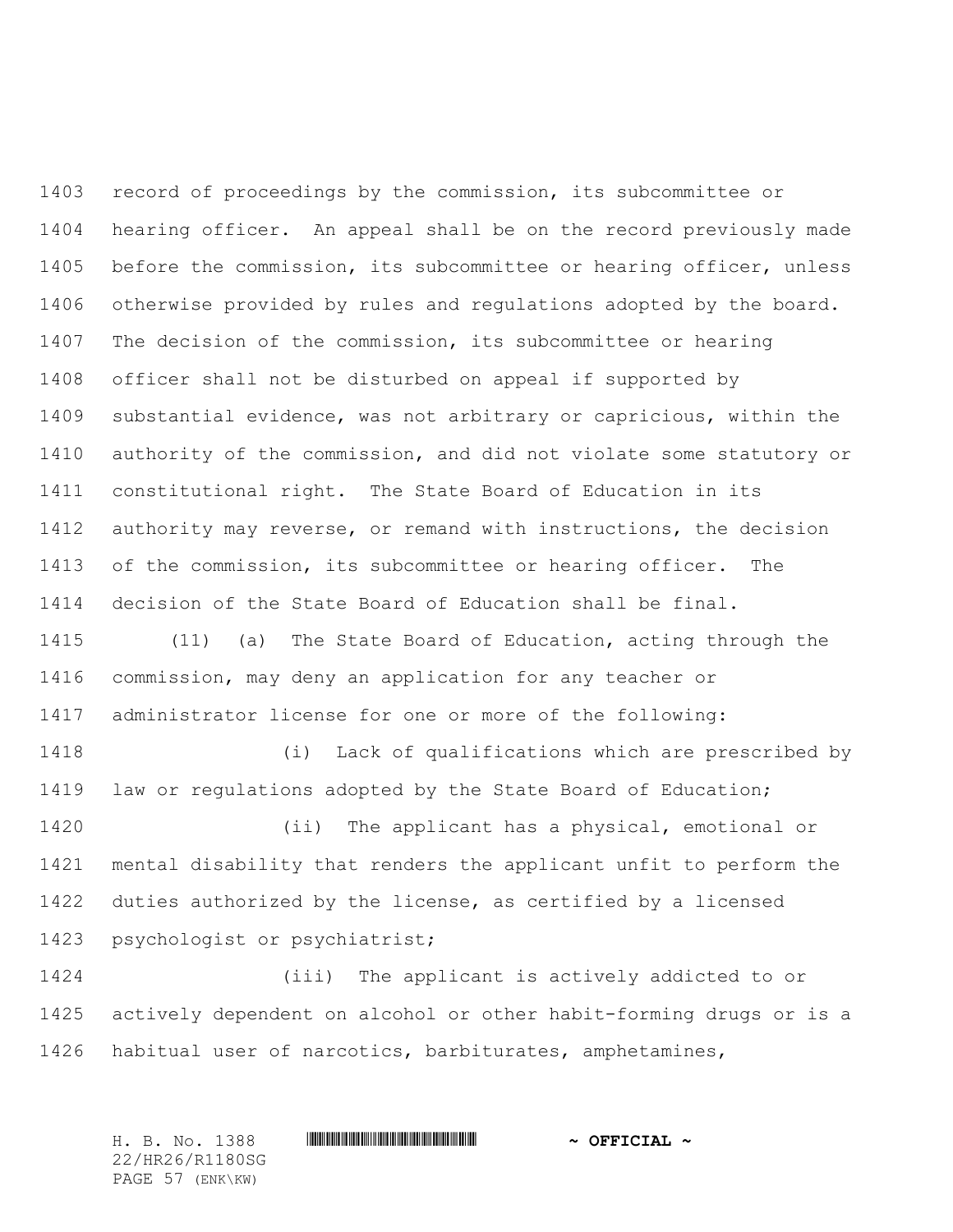hallucinogens or other drugs having similar effect, at the time of application for a license;

 (iv) Fraud or deceit committed by the applicant in securing or attempting to secure such certification and license;

 (v) Failing or refusing to furnish reasonable evidence of identification;

 (vi) The applicant has been convicted, has pled guilty or entered a plea of nolo contendere to a felony, as defined by federal or state law. For purposes of this subparagraph (vi) of this paragraph (a), a "guilty plea" includes a plea of guilty, entry of a plea of nolo contendere, or entry of an order granting pretrial or judicial diversion;

 (vii) The applicant or licensee is on probation or post-release supervision for a felony or conviction, as defined by federal or state law. However, this disqualification expires upon the end of the probationary or post-release supervision period.

 (b) The State Board of Education, acting through the commission, shall deny an application for any teacher or administrator license, or immediately revoke the current teacher or administrator license, for one or more of the following:

 (i) If the applicant or licensee has been convicted, has pled guilty or entered a plea of nolo contendere to a sex offense as defined by federal or state law. For purposes of this subparagraph (i) of this paragraph (b), a "guilty plea"

22/HR26/R1180SG PAGE 58 (ENK\KW)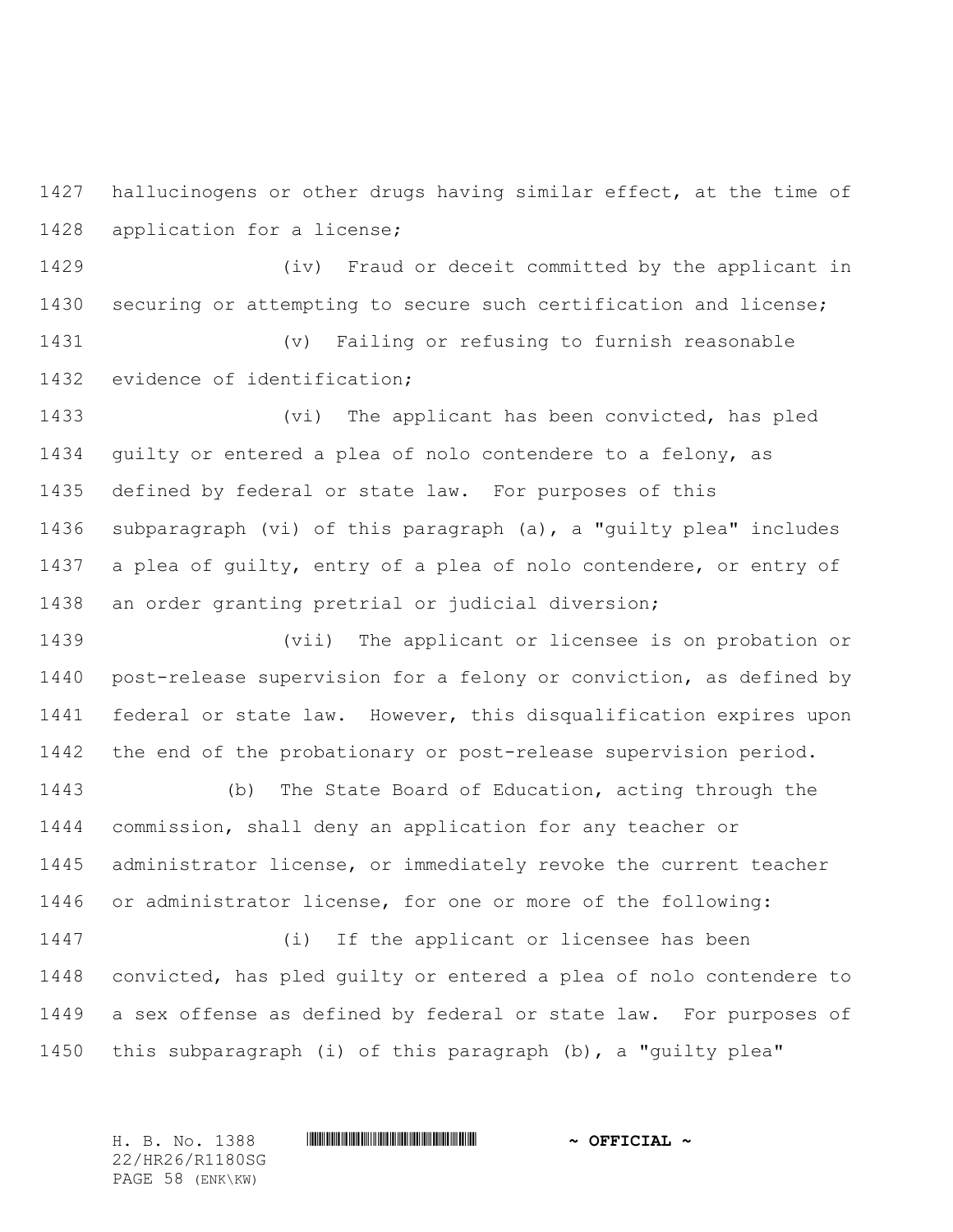includes a plea of guilty, entry of a plea of nolo contendere, or entry of an order granting pretrial or judicial diversion;

 (ii) The applicant or licensee is on probation or post-release supervision for a sex offense conviction, as defined by federal or state law;

 (iii) The license holder has fondled a student as described in Section 97-5-23, or had any type of sexual involvement with a student as described in Section 97-3-95; or

 (iv) The license holder has failed to report sexual involvement of a school employee with a student as required by Section 97-5-24.

 (12) The State Board of Education, acting through the commission, may revoke, suspend or refuse to renew any teacher or administrator license for specified periods of time or may place on probation, reprimand a licensee, or take other disciplinary action with regard to any license issued under this chapter for one or more of the following:

 (a) Breach of contract or abandonment of employment may result in the suspension of the license for one (1) school year as provided in Section 37-9-57;

 (b) Obtaining a license by fraudulent means shall result in immediate suspension and continued suspension for one (1) year after correction is made;

 (c) Suspension or revocation of a certificate or license by another state shall result in immediate suspension or

H. B. No. 1388 \*HR26/R1180SG\* **~ OFFICIAL ~** 22/HR26/R1180SG PAGE 59 (ENK\KW)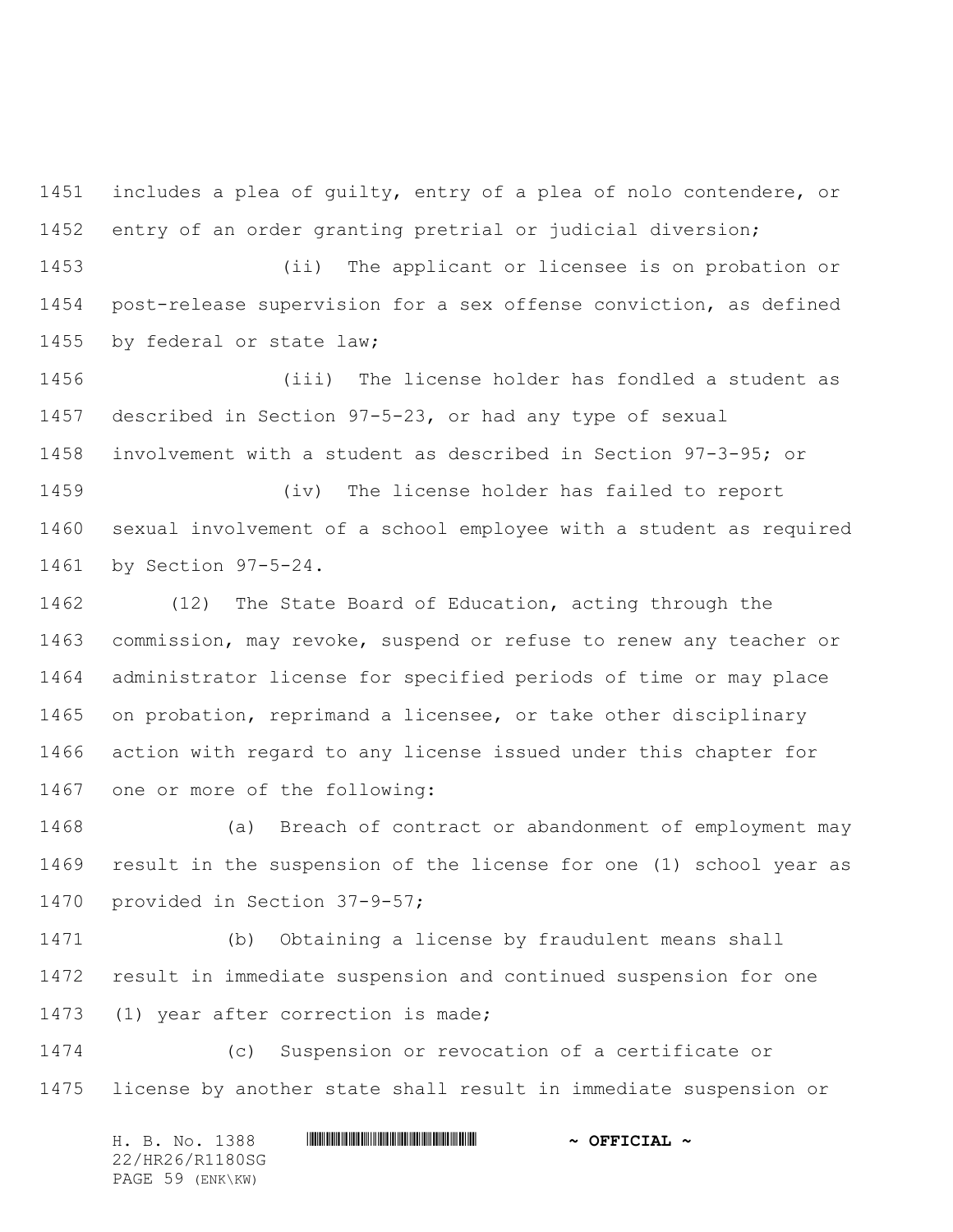revocation and shall continue until records in the prior state have been cleared;

 (d) The license holder has been convicted, has pled guilty or entered a plea of nolo contendere to a felony, as defined by federal or state law. For purposes of this paragraph, a "guilty plea" includes a plea of guilty, entry of a plea of nolo contendere, or entry of an order granting pretrial or judicial diversion;

 (e) The license holder knowingly and willfully committing any of the acts affecting validity of mandatory uniform 1486 test results as provided in Section  $37-16-4(1)$ ;

 (f) The license holder has engaged in unethical conduct relating to an educator/student relationship as identified by the State Board of Education in its rules;

 (g) The license holder served as superintendent or principal in a school district during the time preceding and/or that resulted in the Governor declaring a state of emergency and the State Board of Education appointing a conservator;

 (h) The license holder submitted a false certification to the State Department of Education that a statewide test was administered in strict accordance with the Requirements of the Mississippi Statewide Assessment System; or

 (i) The license holder has failed to comply with the Procedures for Reporting Infractions as promulgated by the

H. B. No. 1388 \*HR26/R1180SG\* **~ OFFICIAL ~** 22/HR26/R1180SG PAGE 60 (ENK\KW)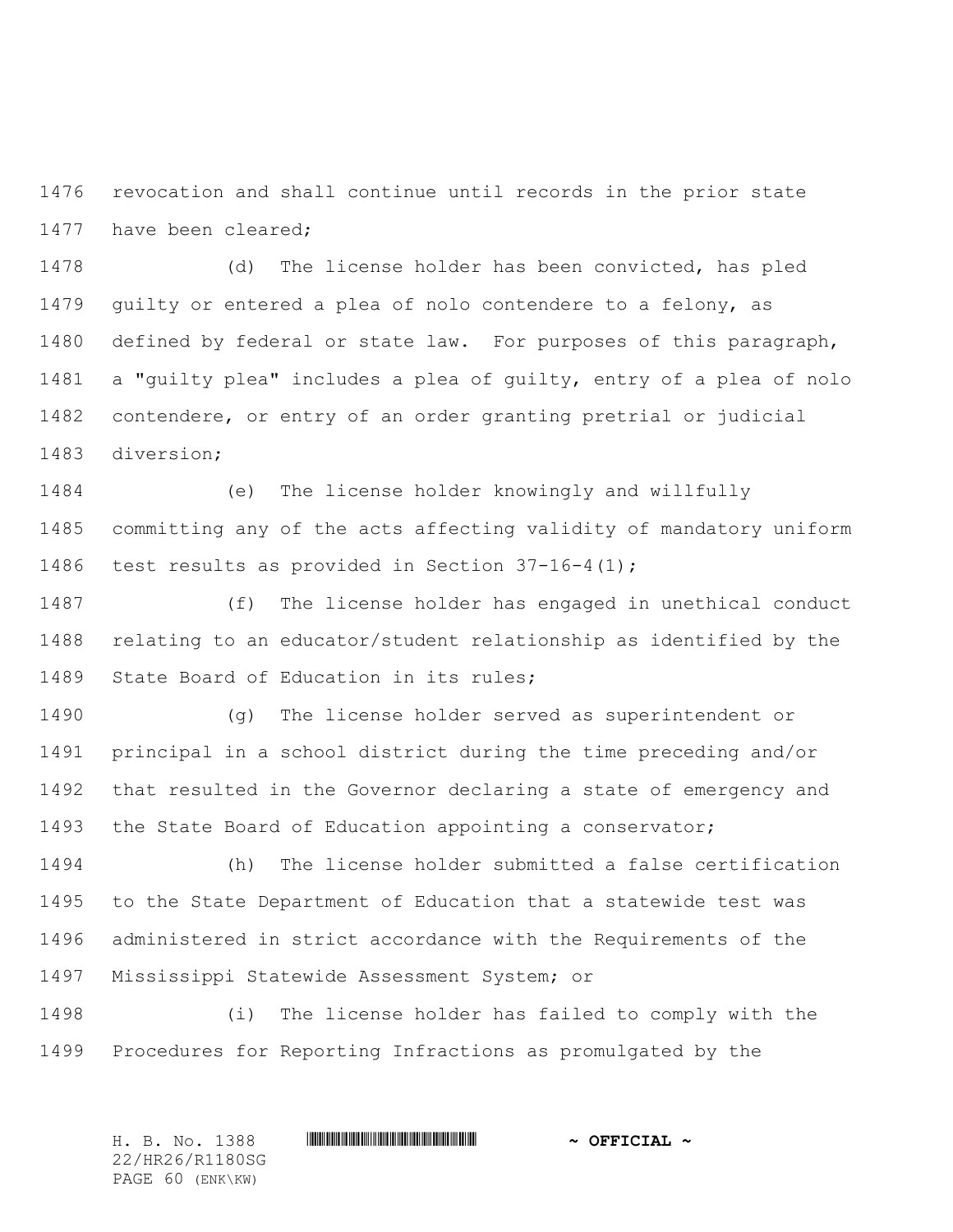commission and approved by the State Board of Education pursuant to subsection (15) of this section.

 For purposes of this subsection, probation shall be defined as a length of time determined by the commission, its subcommittee 1504 or hearing officer, and based on the severity of the offense in which the license holder shall meet certain requirements as prescribed by the commission, its subcommittee or hearing officer. Failure to complete the requirements in the time specified shall result in immediate suspension of the license for one (1) year.

 (13) (a) Dismissal or suspension of a licensed employee by a local school board pursuant to Section 37-9-59 may result in the suspension or revocation of a license for a length of time which shall be determined by the commission and based upon the severity of the offense.

 (b) Any offense committed or attempted in any other state shall result in the same penalty as if committed or attempted in this state.

 (c) A person may voluntarily surrender a license. The surrender of such license may result in the commission recommending any of the above penalties without the necessity of a hearing. However, any such license which has voluntarily been surrendered by a licensed employee may only be reinstated by a majority vote of all members of the commission present at the meeting called for such purpose.

22/HR26/R1180SG PAGE 61 (ENK\KW)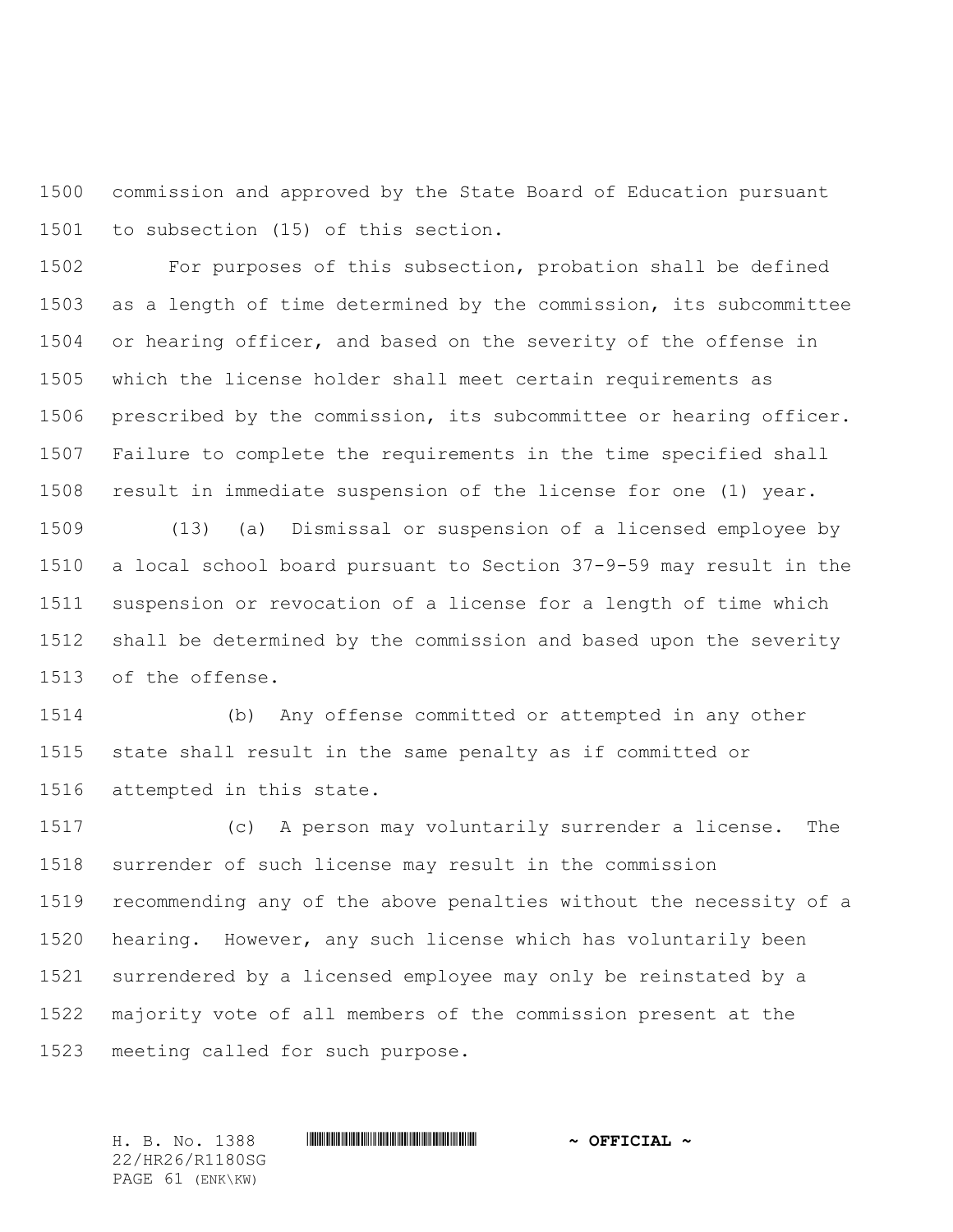(14) (a) A person whose license has been suspended or surrendered on any grounds except criminal grounds may petition for reinstatement of the license after one (1) year from the date of suspension or surrender, or after one-half (1/2) of the suspended or surrendered time has lapsed, whichever is greater. A person whose license has been suspended or revoked on any grounds or violations under subsection (12) of this section may be reinstated automatically or approved for a reinstatement hearing, upon submission of a written request to the commission. A license suspended, revoked or surrendered on criminal grounds may be reinstated upon petition to the commission filed after expiration of the sentence and parole or probationary period imposed upon conviction. A revoked, suspended or surrendered license may be reinstated upon satisfactory showing of evidence of rehabilitation. The commission shall require all who petition for reinstatement to furnish evidence satisfactory to the commission of good character, good mental, emotional and physical health and such other evidence as the commission may deem necessary to establish the petitioner's rehabilitation and fitness to perform the duties authorized by the license.

 (b) A person whose license expires while under investigation by the Office of Educator Misconduct for an alleged violation may not be reinstated without a hearing before the commission if required based on the results of the investigation.

22/HR26/R1180SG PAGE 62 (ENK\KW)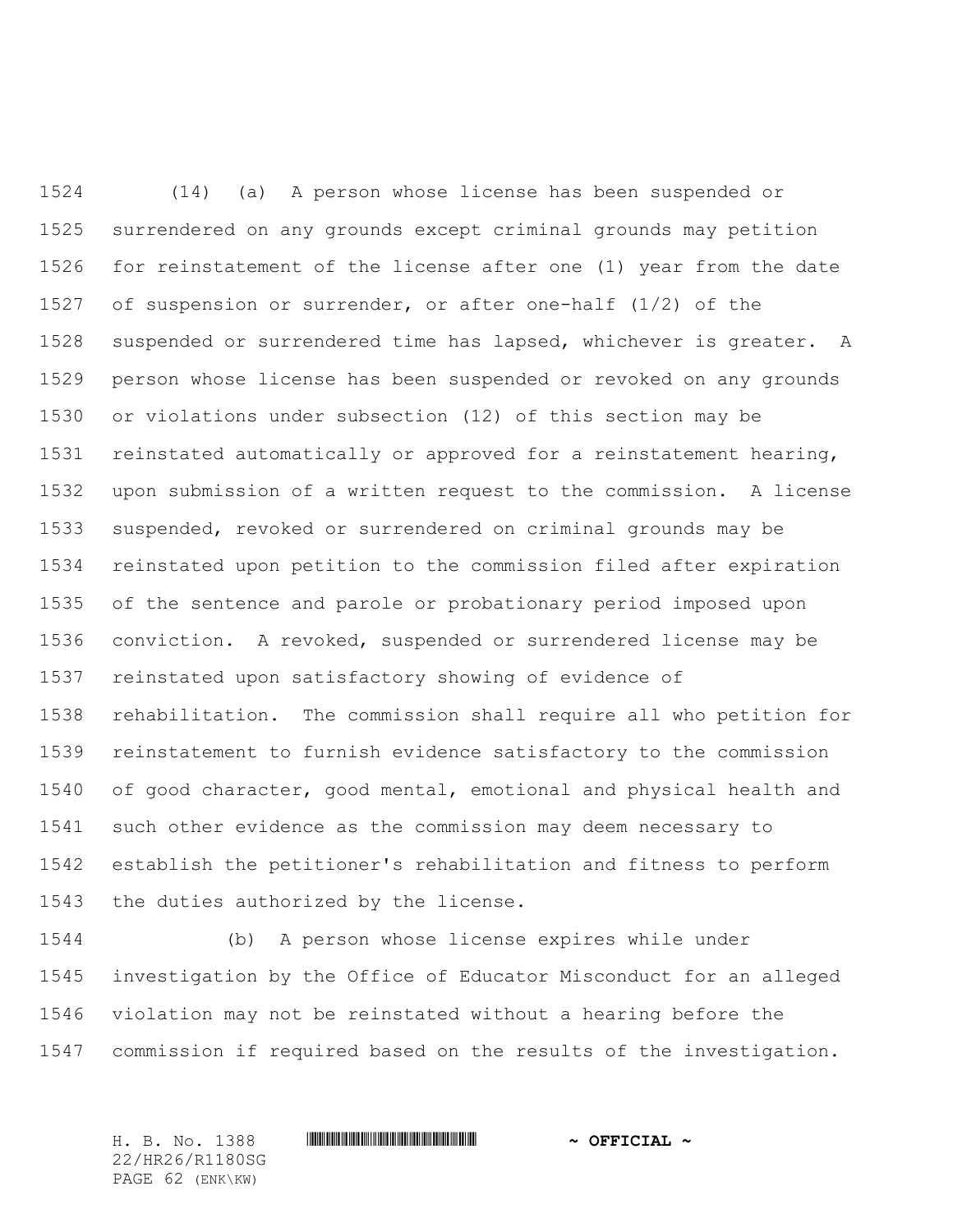(15) Reporting procedures and hearing procedures for dealing with infractions under this section shall be promulgated by the commission, subject to the approval of the State Board of Education. The revocation or suspension of a license shall be effected at the time indicated on the notice of suspension or revocation. The commission shall immediately notify the superintendent of the school district or school board where the teacher or administrator is employed of any disciplinary action and also notify the teacher or administrator of such revocation or suspension and shall maintain records of action taken. The State Board of Education may reverse or remand with instructions any decision of the commission, its subcommittee or hearing officer regarding a petition for reinstatement of a license, and any such decision of the State Board of Education shall be final.

 (16) An appeal from the action of the State Board of Education in denying an application, revoking or suspending a license or otherwise disciplining any person under the provisions of this section shall be filed in the Chancery Court of the First Judicial District of Hinds County, Mississippi, on the record made, including a verbatim transcript of the testimony at the hearing. The appeal shall be filed within thirty (30) days after notification of the action of the board is mailed or served and the proceedings in chancery court shall be conducted as other matters coming before the court. The appeal shall be perfected upon filing notice of the appeal and by the prepayment of all

H. B. No. 1388 \*HR26/R1180SG\* **~ OFFICIAL ~** 22/HR26/R1180SG PAGE 63 (ENK\KW)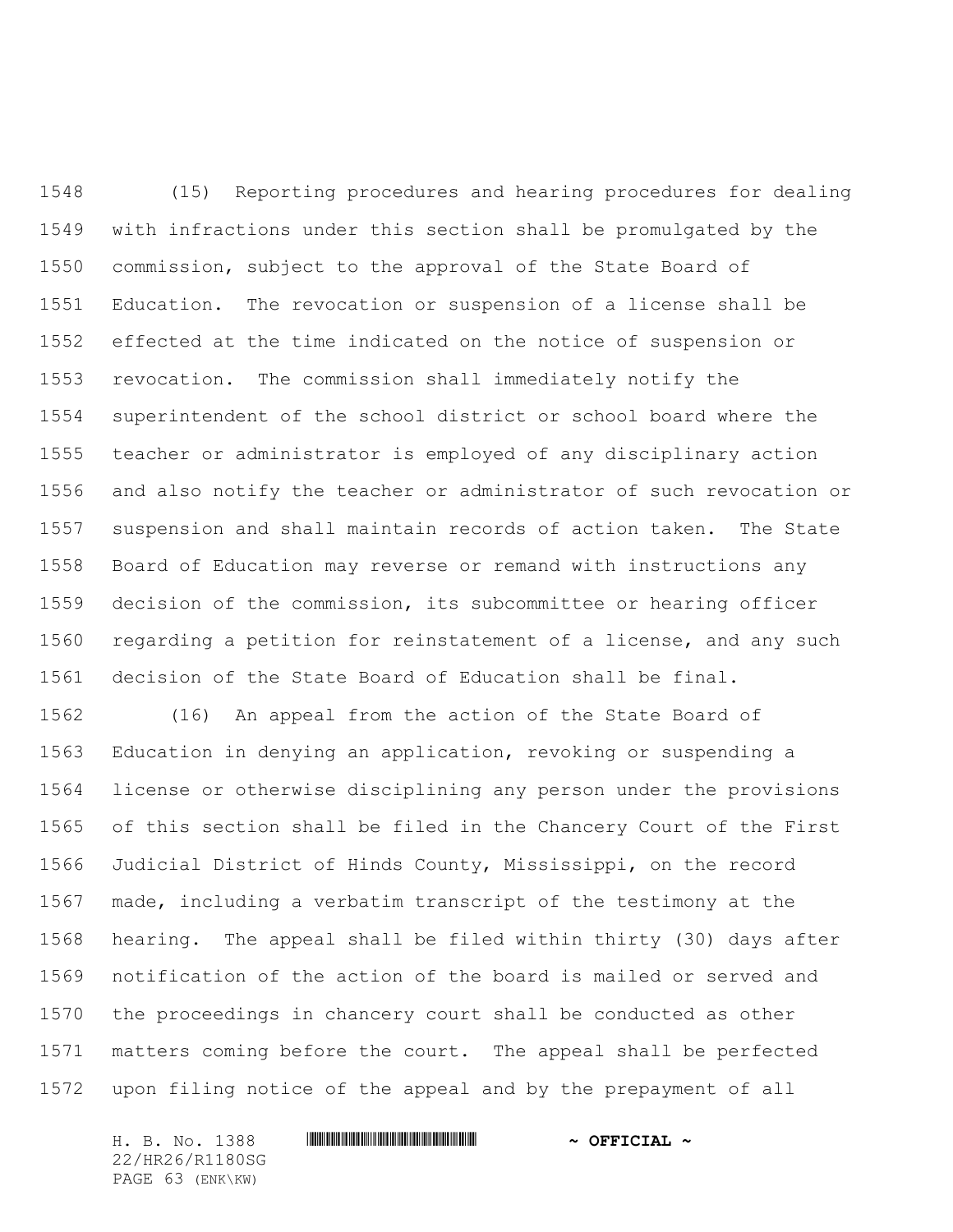costs, including the cost of preparation of the record of the proceedings by the State Board of Education, and the filing of a bond in the sum of Two Hundred Dollars (\$200.00) conditioned that 1576 if the action of the board be affirmed by the chancery court, the applicant or license holder shall pay the costs of the appeal and the action of the chancery court.

 (17) All such programs, rules, regulations, standards and criteria recommended or authorized by the commission shall become effective upon approval by the State Board of Education as designated by appropriate orders entered upon the minutes thereof.

 (18) The granting of a license shall not be deemed a property right nor a guarantee of employment in any public school district. A license is a privilege indicating minimal eligibility for teaching in the public school districts of Mississippi. This section shall in no way alter or abridge the authority of local school districts to require greater qualifications or standards of performance as a prerequisite of initial or continued employment in such districts.

 (19) In addition to the reasons specified in subsections (12) and (13) of this section, the board shall be authorized to suspend the license of any licensee for being out of compliance with an order for support, as defined in Section 93-11-153. The procedure for suspension of a license for being out of compliance with an order for support, and the procedure for the reissuance or reinstatement of a license suspended for that purpose, and the

22/HR26/R1180SG PAGE 64 (ENK\KW)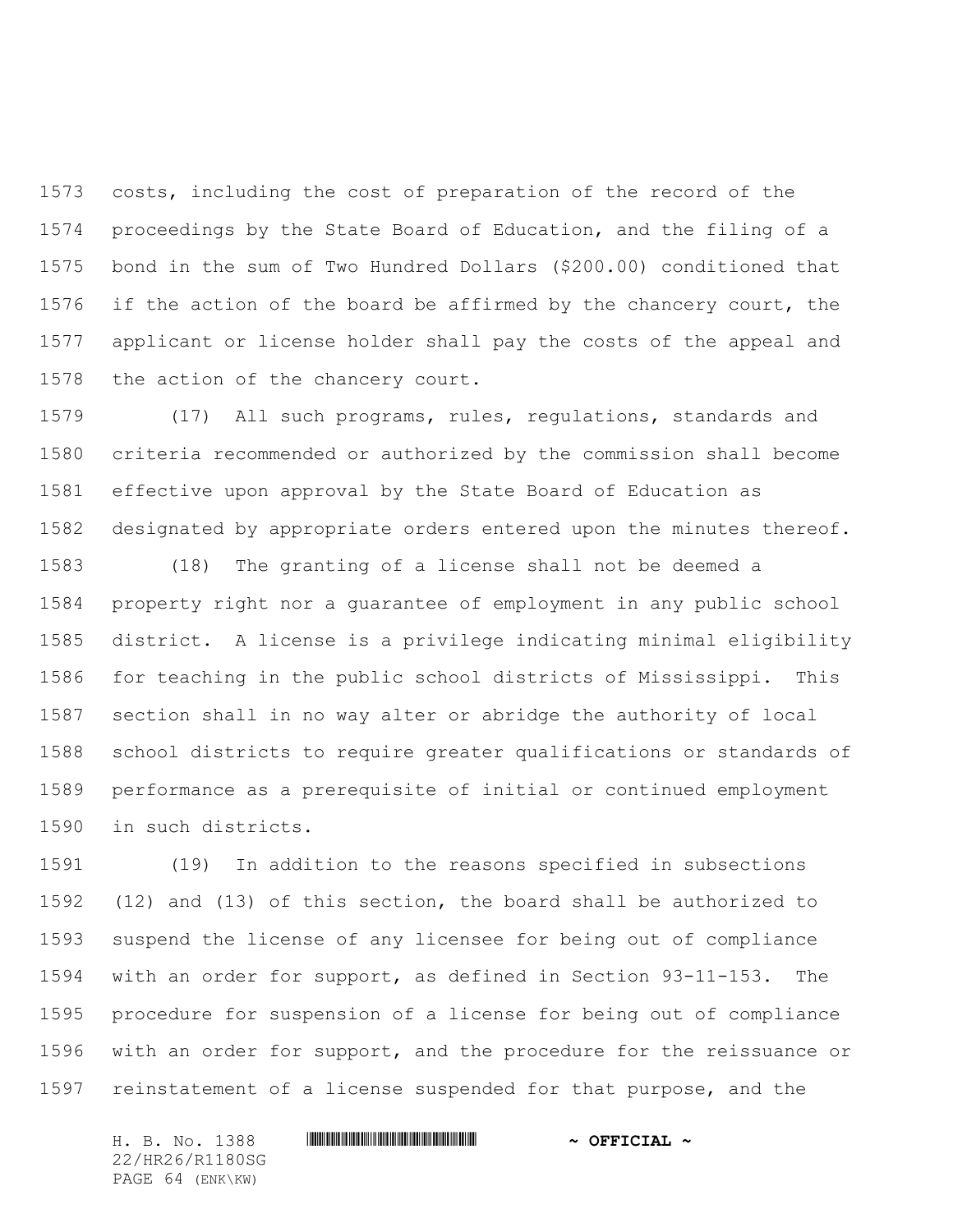payment of any fees for the reissuance or reinstatement of a license suspended for that purpose, shall be governed by Section 93-11-157 or 93-11-163, as the case may be. Actions taken by the board in suspending a license when required by Section 93-11-157 or 93-11-163 are not actions from which an appeal may be taken under this section. Any appeal of a license suspension that is required by Section 93-11-157 or 93-11-163 shall be taken in accordance with the appeal procedure specified in Section 93-11-157 or 93-11-163, as the case may be, rather than the procedure specified in this section. If there is any conflict between any provision of Section 93-11-157 or 93-11-163 and any provision of this chapter, the provisions of Section 93-11-157 or 93-11-163, as the case may be, shall control.

 (20) The Department of Education shall grant and renew all licenses and certifications of teachers and administrators within twenty-one (21) days from the date of a completed application if the applicant has otherwise met all established requirements for the license or certification.

 **SECTION 9.** Section 37-16-3, Mississippi Code of 1972, is amended as follows:

 37-16-3. (1) The State Department of Education is directed to implement a program of statewide assessment testing which shall provide for the improvement of the operation and management of the public schools. The statewide program shall be timed, as far as

H. B. No. 1388 \*HR26/R1180SG\* **~ OFFICIAL ~** 22/HR26/R1180SG PAGE 65 (ENK\KW)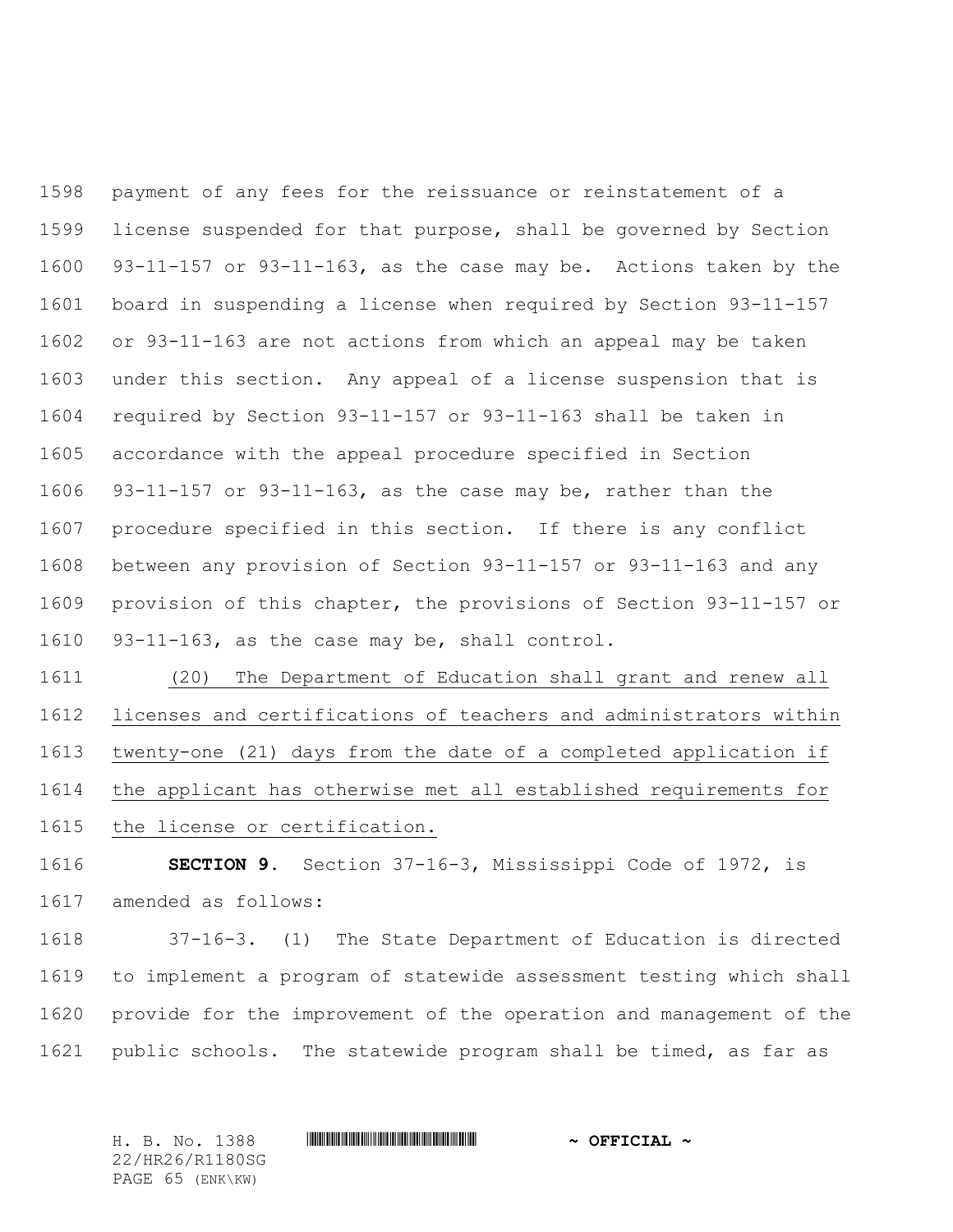possible, so as not to conflict with ongoing district assessment programs. As part of the program, the department shall:

 (a) Establish, with the approval of the State Board of Education, minimum performance standards related to the goals for education contained in the state's plan including, but not limited to, basic skills in reading, writing and mathematics. The minimum performance standards shall be approved by April 1 in each year they are established.

 (b) Conduct a uniform statewide testing program in grades deemed appropriate in the public schools, including charter schools, which shall include the administration of a

career-readiness assessment, such as, but not limited to, the ACT

WorkKeys Assessment, deemed appropriate by the Mississippi

Department of Education working in coordination with the Office of

Workforce Development, to any students electing to take the

assessment. Each individual school district shall determine

whether the assessment is administered in the tenth, eleventh or

 twelfth grade. The program may test skill areas, basic skills and high school course content.

 (c) Monitor the results of the assessment program and, at any time the composite student performance of a school or basic program is found to be below the established minimum standards, notify the district superintendent or the governing board of the charter school, as the case may be, the school principal and the school advisory committee or other existing parent group of the

22/HR26/R1180SG PAGE 66 (ENK\KW)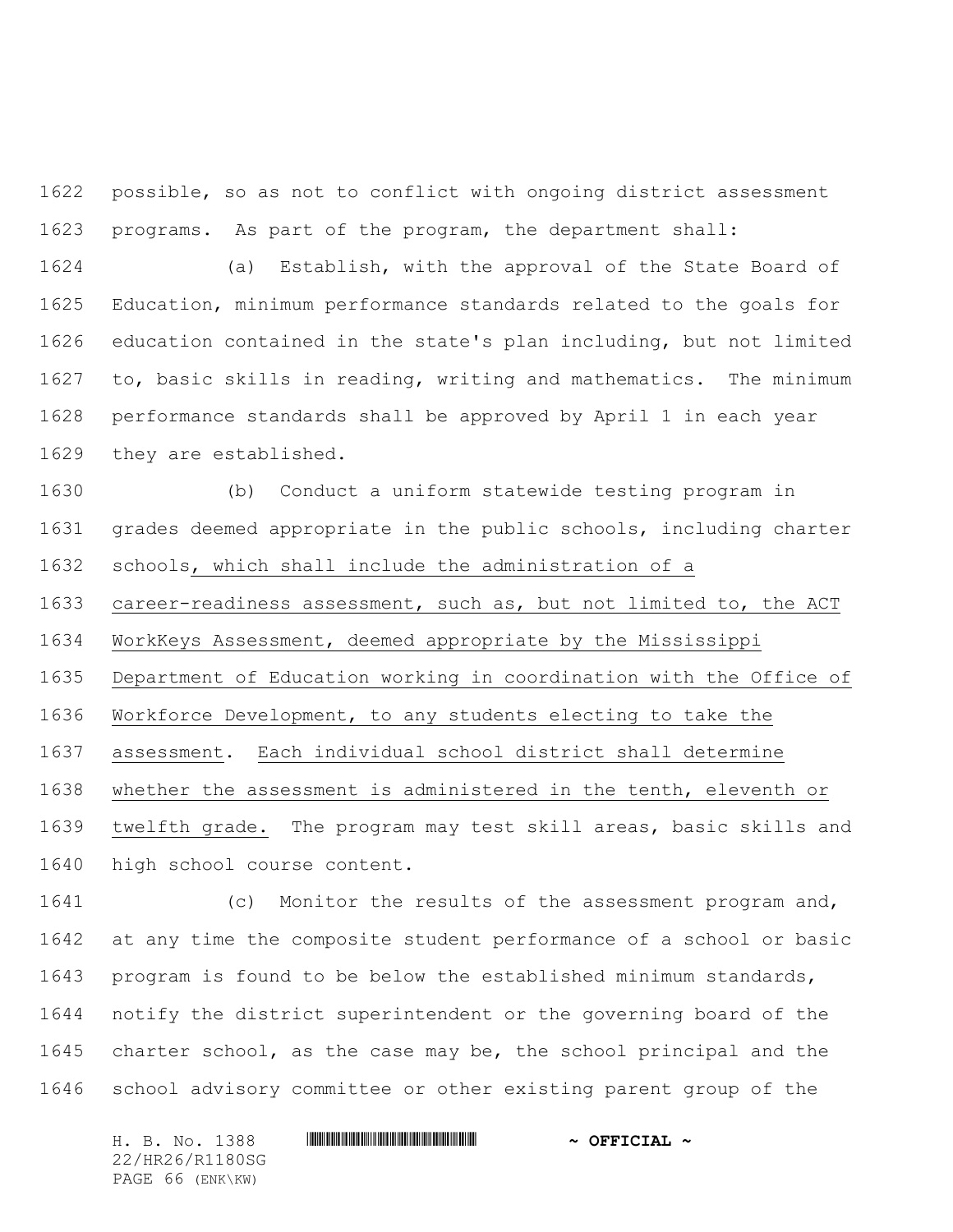situation within thirty (30) days of its determination. The department shall further provide technical assistance to a school district in the identification of the causes of this deficiency and shall recommend courses of action for its correction.

 (d) Provide technical assistance to the school districts, when requested, in the development of student performance standards in addition to the established minimum statewide standards.

 (e) Issue security procedure regulations providing for the security and integrity of the tests that are administered under the basic skills assessment program.

 (f) In case of an allegation of a testing irregularity that prompts a need for an investigation by the Department of Education, the department may, in its discretion, take complete control of the statewide test administration in a school district or any part thereof, including, but not limited to, obtaining control of the test booklets and answer documents. In the case of any verified testing irregularity that jeopardized the security and integrity of the test(s), validity or the accuracy of the test results, the cost of the investigation and any other actual and necessary costs related to the investigation paid by the Department of Education shall be reimbursed by the local school district from funds other than federal funds, Mississippi Adequate Education Program funds, or any other state funds within six (6)

22/HR26/R1180SG PAGE 67 (ENK\KW)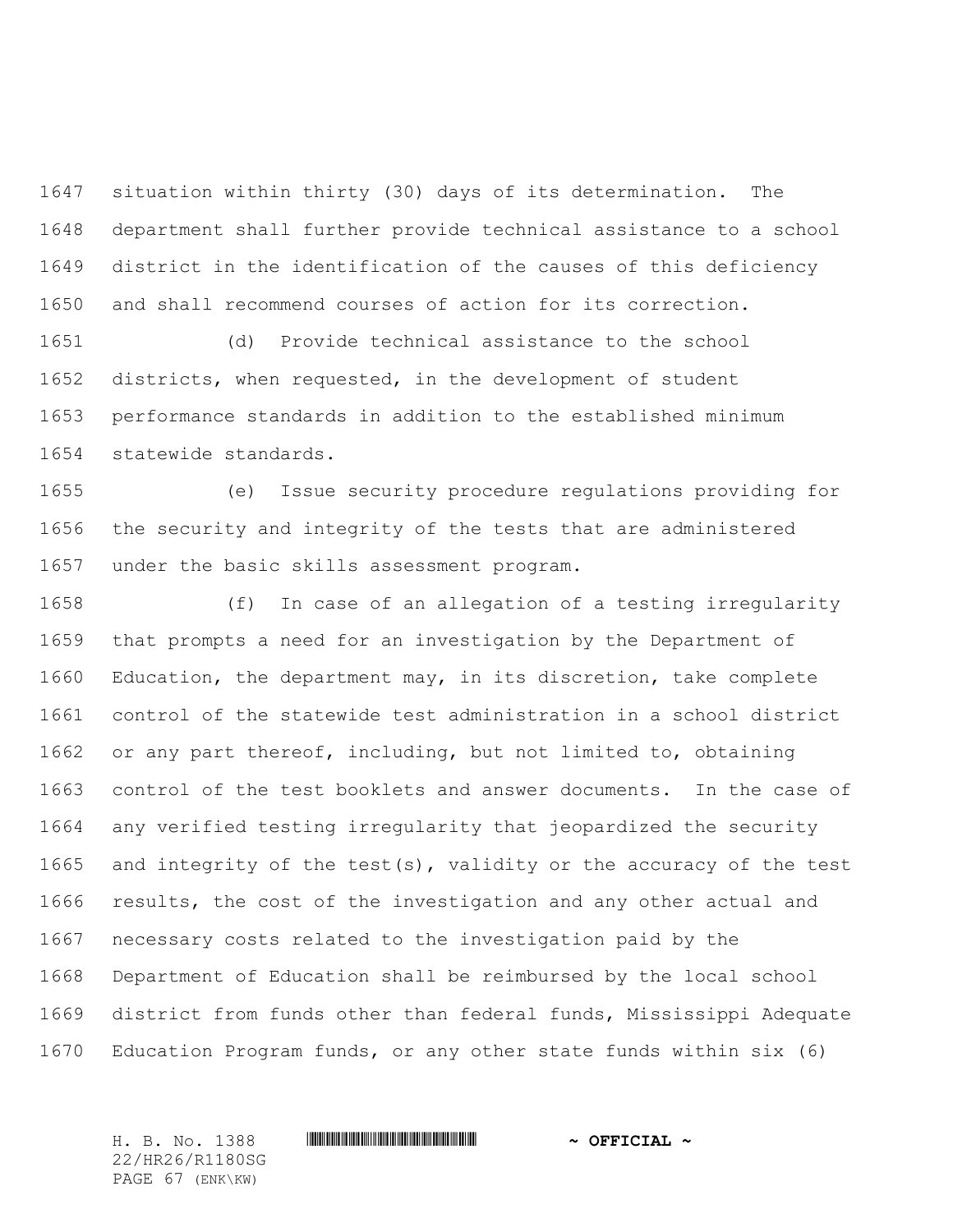months from the date of notice by the department to the school district to make reimbursement to the department.

 (2) Uniform basic skills tests shall be completed by each student in the appropriate grade. These tests shall be administered in such a manner as to preserve the integrity and validity of the assessment. In the event of excused or unexcused student absences, make-up tests shall be given. The school superintendent of every school district in the state and the principal of each charter school shall annually certify to the State Department of Education that each student enrolled in the appropriate grade has completed the required basic skills assessment test for his or her grade in a valid test administration.

 (3) Within five (5) days of completing the administration of a statewide test, the principal of the school where the test was administered shall certify under oath to the State Department of Education that the statewide test was administered in strict accordance with the Requirements of the Mississippi Statewide Assessment System as adopted by the State Board of Education. The principal's sworn certification shall be set forth on a form developed and approved by the Department of Education. If, following the administration of a statewide test, the principal has reason to believe that the test was not administered in strict accordance with the Requirements of the Mississippi Statewide Assessment System as adopted by the State Board of Education, the

H. B. No. 1388 \*HR26/R1180SG\* **~ OFFICIAL ~** 22/HR26/R1180SG PAGE 68 (ENK\KW)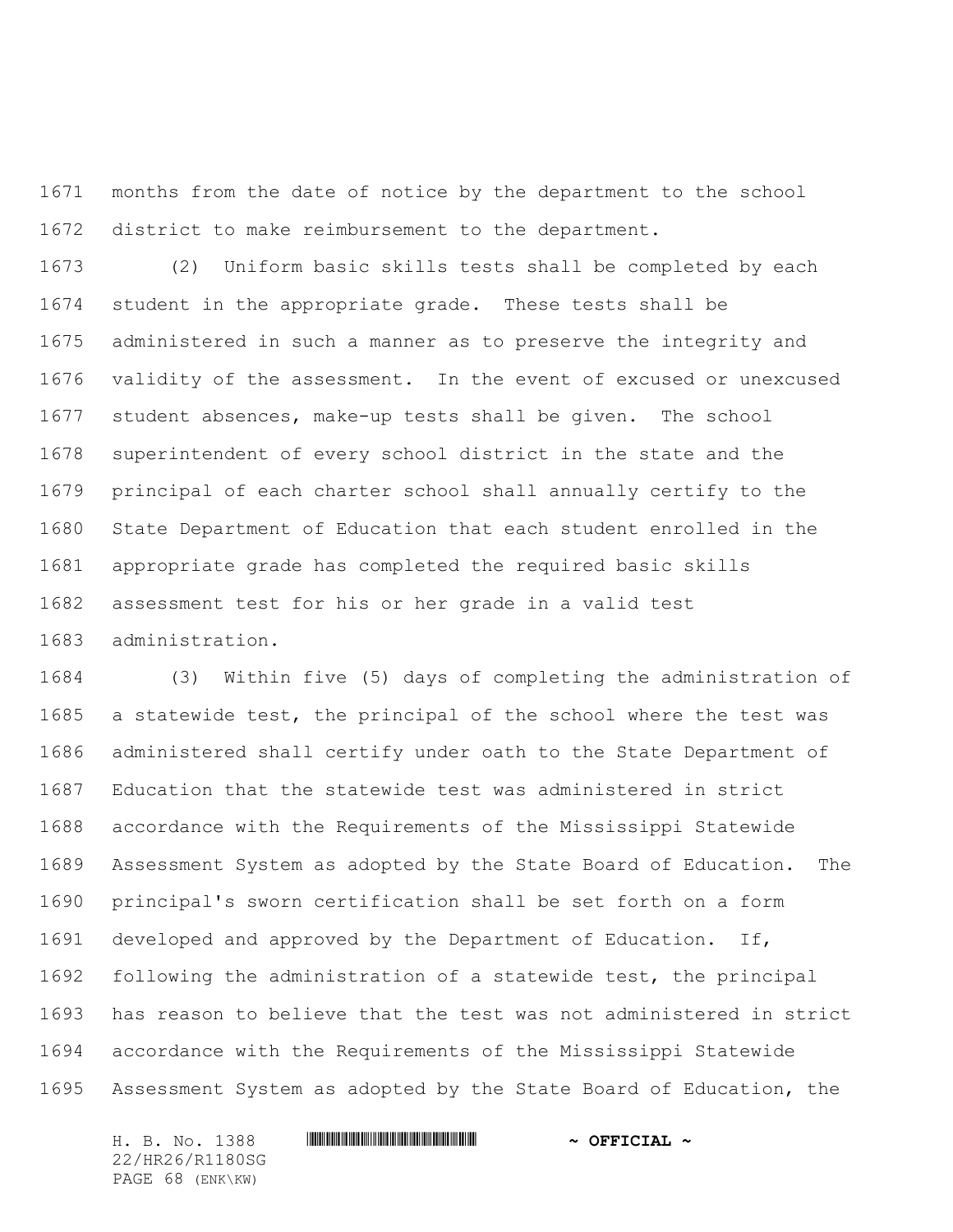principal shall submit a sworn certification to the Department of Education setting forth all information known or believed by the principal about all potential violations of the Requirements of the Mississippi Statewide Assessment System as adopted by the State Board of Education. The submission of false information or false certification to the Department of Education by any licensed educator may result in licensure disciplinary action pursuant to Section 37-3-2 and criminal prosecution pursuant to Section 37-16-4.

 **SECTION 10.** Section 37-16-17, Mississippi Code of 1972, is amended as follows:

 37-16-17. (1) Purpose. (a) The purpose of this section is to create a quality option in Mississippi's high schools for students not wishing to pursue a baccalaureate degree, which shall consist of challenging academic courses and modern career-technical studies. The goal for students pursuing the career **\* \* \*** technical education pathways is to graduate from high school with a standard diploma and credit toward a community college certification in a career-technical field. These students also shall be encouraged to take the national assessment in the career-technical field in which they become certified.

 (b) The State Board of Education shall develop and adopt course and curriculum requirements for career **\* \* \*** technical education pathways offered by local public school boards in accordance with this section. The Mississippi Community

H. B. No. 1388 \*HR26/R1180SG\* **~ OFFICIAL ~** 22/HR26/R1180SG PAGE 69 (ENK\KW)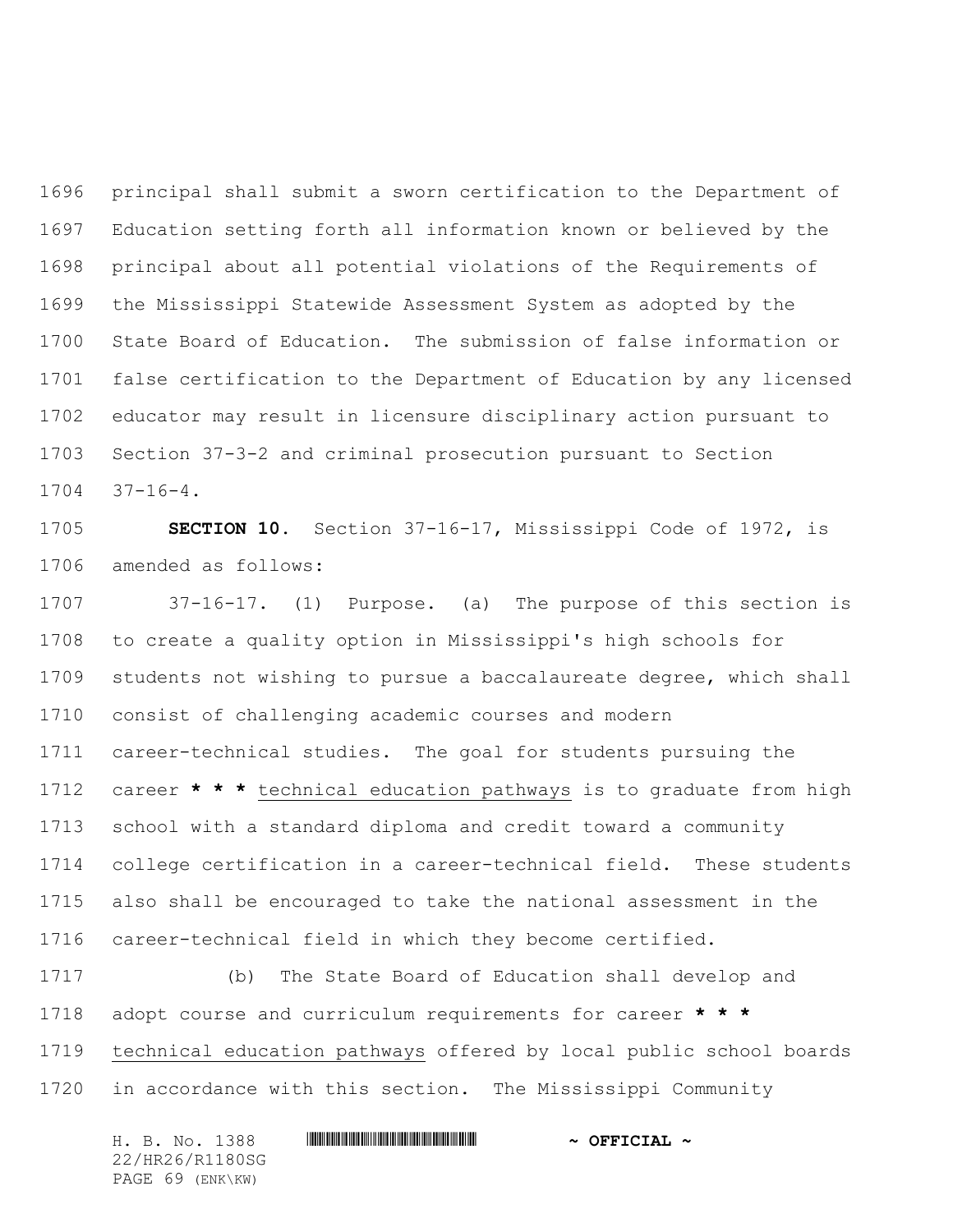College Board and the State Board of Education jointly shall determine course and curriculum requirements for the career **\* \* \*** technical education pathways. The State Board of Education shall require school districts to provide notice to all incoming middle school students and junior high students of the career technical education pathways offered by local school boards. Such notice shall include the career technical education pathways available, the course requirements of each pathway, how to enroll in the pathway and any other necessary information as determined by the State Board of Education.

 (2) **\* \* \*** Career technical education pathway; description; curriculum. (a) A career **\* \* \*** technical education pathway shall provide a student with greater technical skill and a strong academic core and shall be offered to each high school student enrolled in a public school district. The career **\* \* \*** technical education pathway shall be linked to postsecondary options and shall prepare students to pursue either a degree or certification from a postsecondary institution, an industry-based training or certification, an apprenticeship, the military, or immediate entrance into a career field. The career **\* \* \*** technical education pathway shall **\* \* \*** provide **\* \* \*** students with alternatives to entrance into a four-year university or college after high school graduation.

 (b) Students pursuing a career **\* \* \*** technical education pathway shall be afforded the opportunity to dually

H. B. No. 1388 \*HR26/R1180SG\* **~ OFFICIAL ~** 22/HR26/R1180SG PAGE 70 (ENK\KW)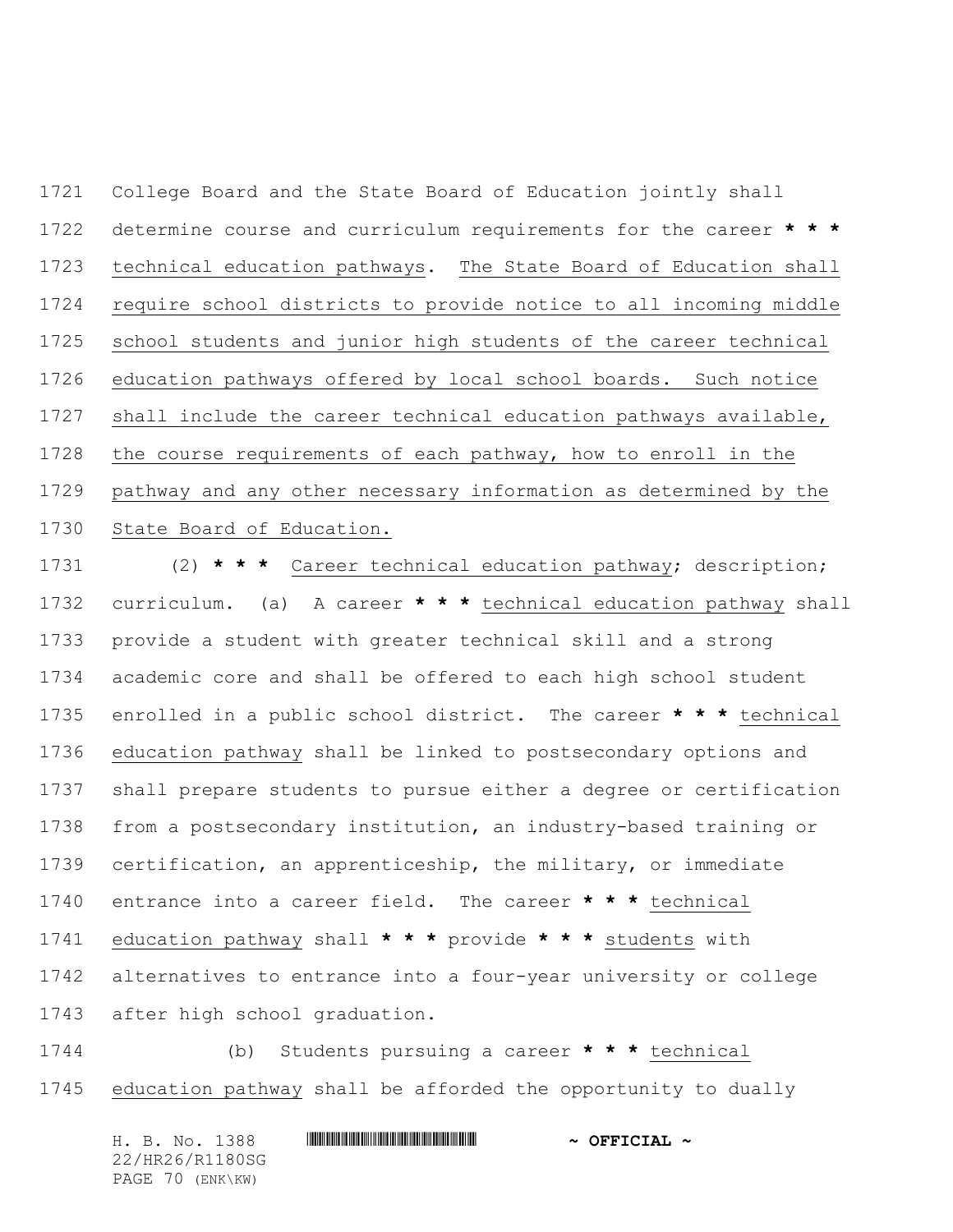enroll in a community or technical college or to participate in a business internship or work-study program, when such opportunities are available and appropriate.

 (c) Each public school district shall offer a career **\* \* \*** technical education pathway approved by the State Board of Education.

 (d) Students in a career **\* \* \*** technical education pathway shall complete an academic core of courses and a career and technical sequence of courses.

 (e) Students pursuing a career technical education pathway must complete the **\* \* \*** twenty-four (24) course unit requirements for **\* \* \*** a regular high school diploma, which may include, but not be limited to the following course content: (i) **\* \* \*** English I; (ii) **\* \* \*** English II; (iii) **\* \* \*** Technical writing; (iv) **\* \* \*** Computer programming;

(v) **\* \* \*** Algebra I;

(vi) **\* \* \*** Personal Finance;

(vii) **\* \* \*** Advanced technical mathematics;

(viii) **\* \* \*** Computer Science;

(ix) **\* \* \*** Biology;

(x) Earth and Space Science;

(xi) U.S. History;

(xii) Mississippi Studies/U.S. Government;

H. B. No. 1388 **HIRNA-RANDA ENGINEERING IN SECTION AND A OFFICIAL ~** 22/HR26/R1180SG PAGE 71 (ENK\KW)